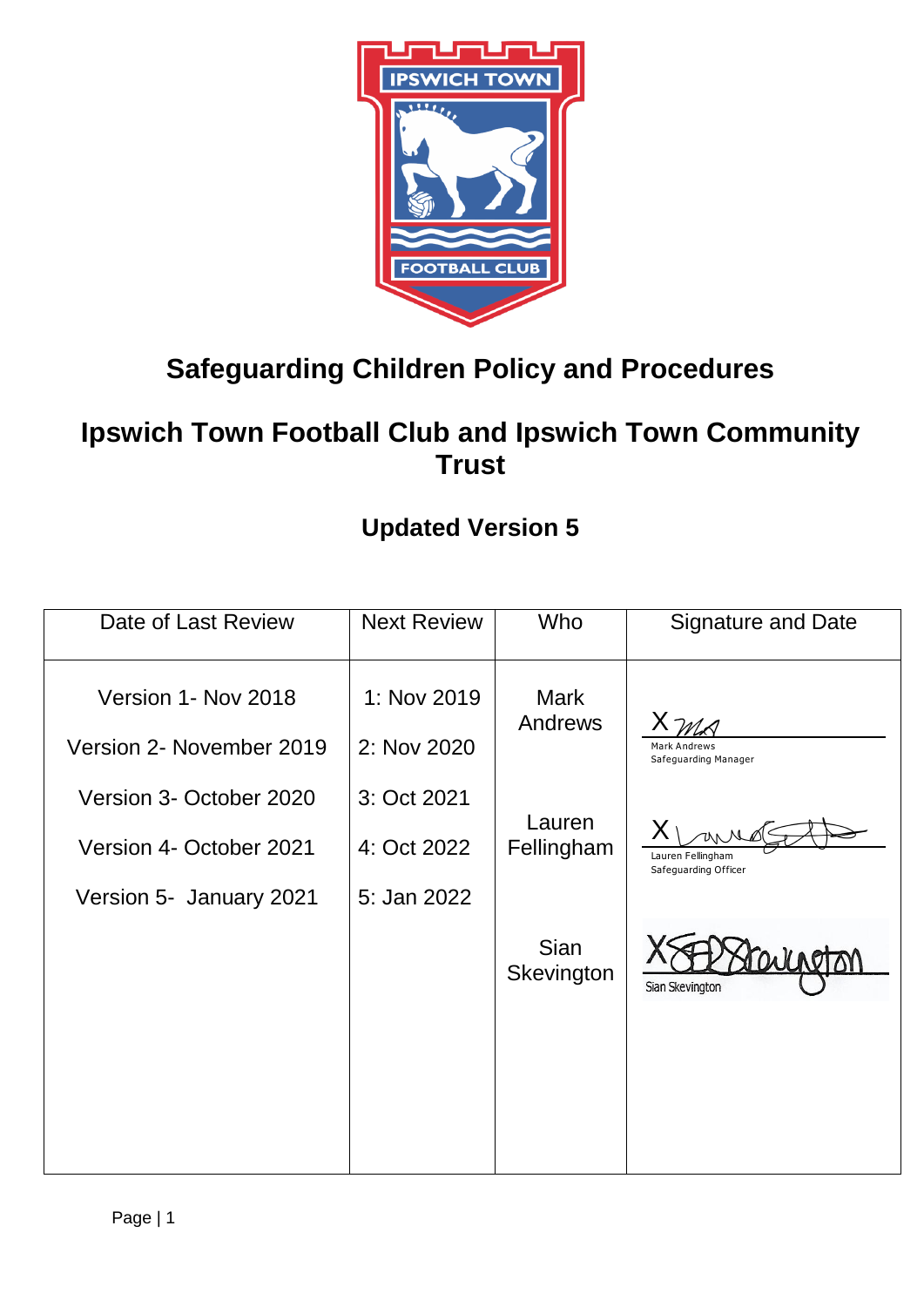Ipswich Town Safeguarding Children Policy & Procedures.

## **Contents**

Safeguarding Policy Policy Aims Scope of Policy

Key contact Details

## **Information and Procedure**

Useful definitions What is Child Abuse? Recognising Signs of Abuse Physical Abuse Sexual Abuse Emotional Abuse **Neglect** Bullying Other Forms of Abuse Common Signs of Abuse Signs and Indicators of Bullying **When to report suspicions or incidents Responding to concerns or allegations Action to be taken when Abuse is suspected.**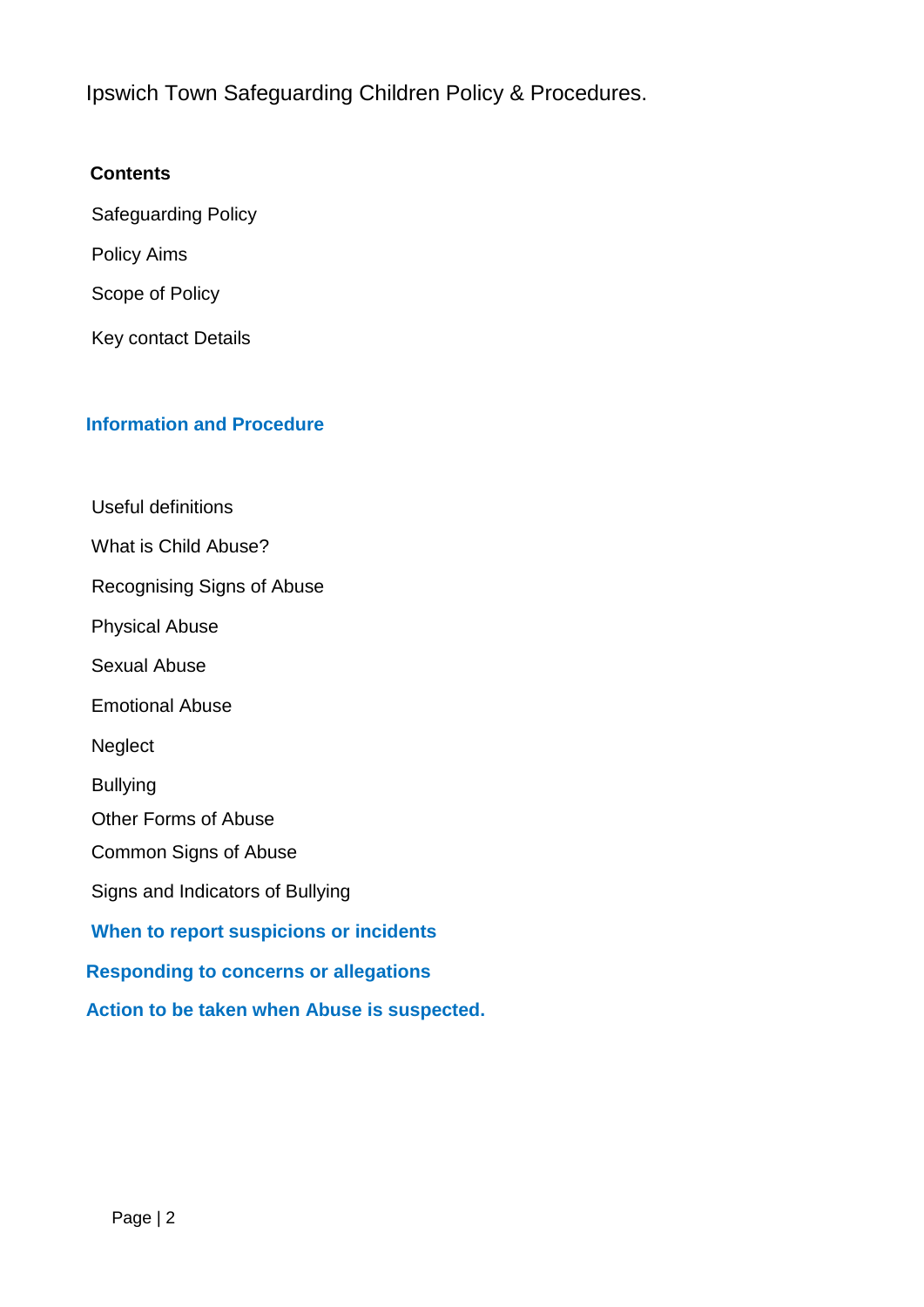# **Action to be taken when a child Discloses Abuse When to Inform the LADO.** Flow Diagram- Reporting Allegations or Incidents of Child Abuse **Allegations against members of staff** Internal enquiries and Suspension Making a Referral to the FA Poor Practice Action to Help the Victim of Bullying and how to Prevent It. Action Towards the Bullies Action if Bullying is Suspected **Promoting Safer Working Practice with Children and Young People** Good Practice Guidelines Lone Working and 1-1 Situations Relationship of Trust and Communication Staff and Volunteer Behaviour Home Visits/ Transport Photography and Digital Images Mascots and Ball Assistants Rewards and Gifts First Aid and Administration of Medication **Confidentiality** Information sharing Support to deal with the aftermath Allegations of non-recent abuse **Useful Government Safeguarding Guidance Flowchart** – Making a referral to the F.A. **List of Other Associated Policies**

# **Appendix 1 -**Safeguarding Children Incident Form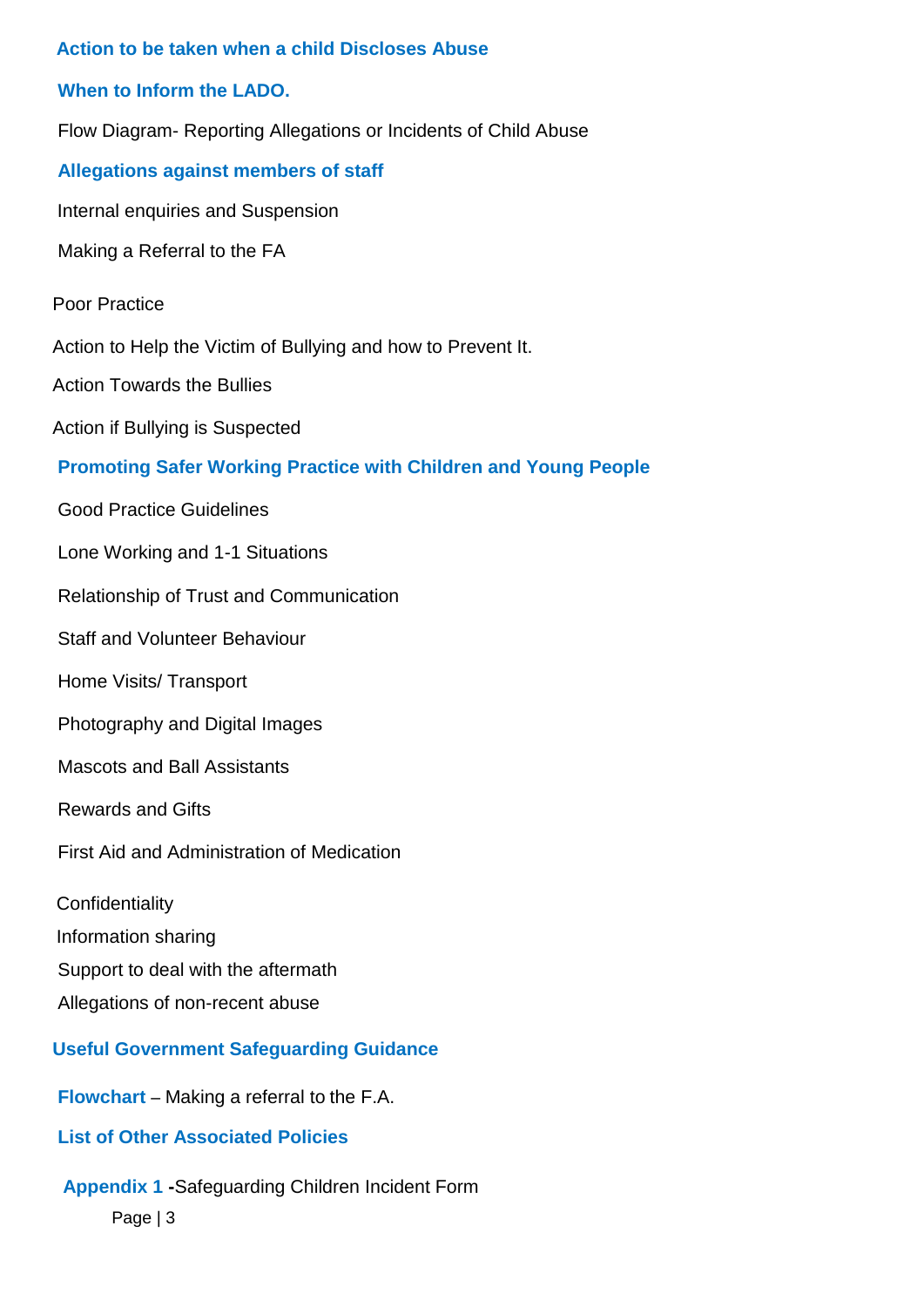#### **Safeguarding Policy**

Ipswich Town and Ipswich Town Community Trust aims to adopt the highest possible standards and recognises its duty of care to safeguard all children, young people and young players involved in club activities. We are committed to providing a safe environment where vulnerable groups feel safe, valued and respected. The club acknowledges that all children have the right to protection, and the needs of those children who may have additional vulnerabilities must be considered and addressed, such as:

- Physical disabilities.
- **Mental health issues.**
- Special educational needs.
- Being a displaced or looked after child.

The club will endeavour to ensure the safety and protection of all children and young people involved in its activities through adherence to the club Safeguarding Policies, Procedures and Guidelines. This policy applies to everyone involved with Ipswich Town Football Club and Ipswich Town Community Trust as we all share a responsibility for safeguarding and promoting the welfare of vulnerable children. This means any person employed or deployed to work with or on behalf of vulnerable children in a paid or voluntary capacity.

#### **Policy aims and core principles**

The aim of Ipswich Town's and Ipswich Town Community Trust's Safeguarding Children Policy is to promote good practice and to enable staff, to ensure that we:

- Understand that vulnerable children without exception have the right to protection from harm, abuse, neglect and exploitation in any form.
- Ensure that safeguarding concerns or allegations of abuse are taken seriously and responded to swiftly and appropriately.
- Provide children, young people and young players with appropriate safety and protection whilst in the care of Ipswich Town.
- Provide relevant Safeguarding Guidance and Training, with appropriate training providers, for staff, players and volunteers.
- Provide education and awareness rising, to young players and parents to understand their role in safeguarding.

#### **Scope**

This policy covers all activities within the club at Portman Road, the Academy and any external club managed activities.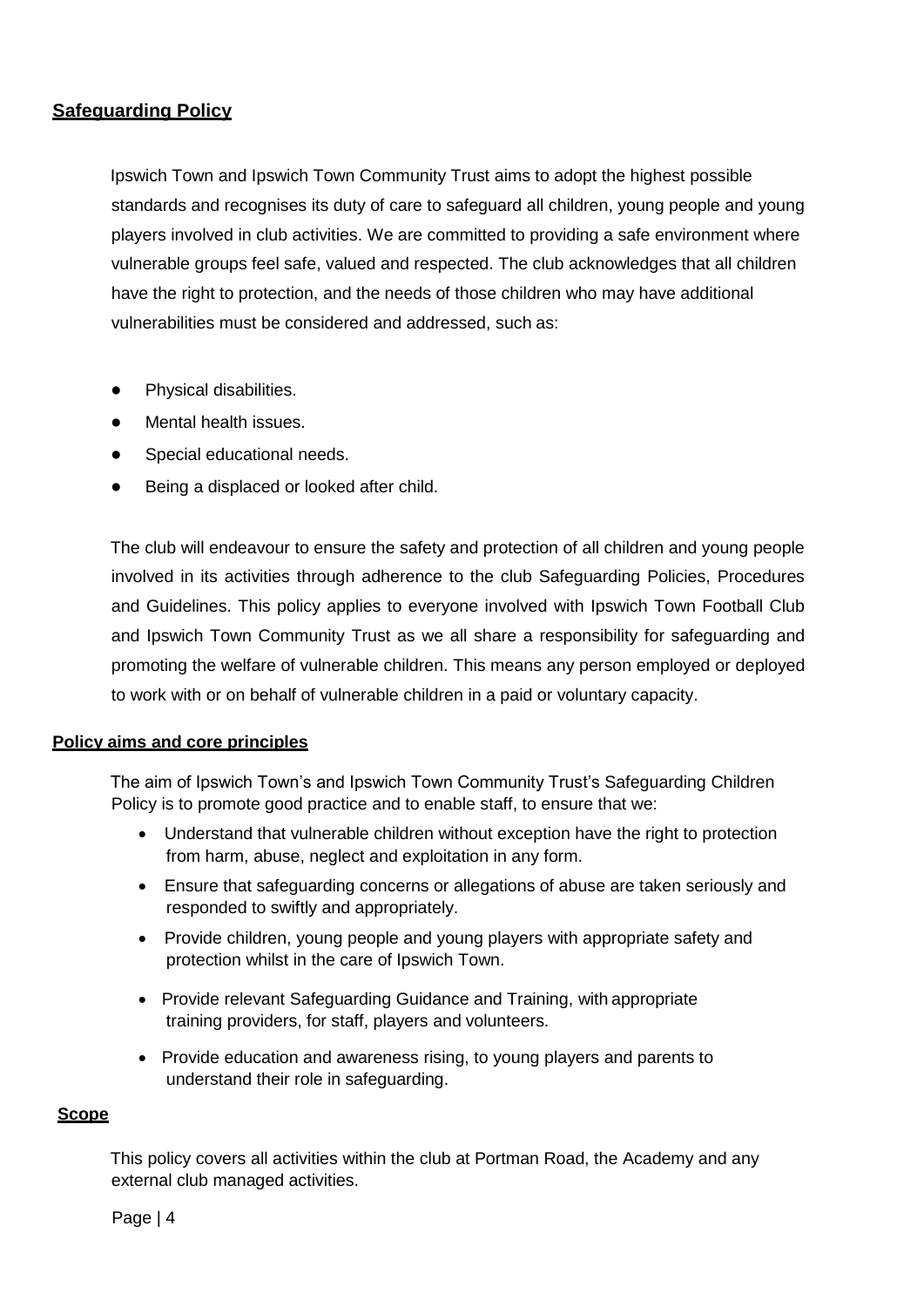#### **IPSWICH TOWN SAFEGUARDING TEAM**

#### **Board Responsibility**

#### **Safeguarding Manager**

Mark Andrews [mark.andrews@ifc.co.uk](mailto:mark.andrews@ifc.co.uk) 01473 400535

## Stuart Hayton 07894 401201 Sian Skevington (Academy) 01473 662742<br>Sian Skevington @itfc.co.uk stan.skevington @itfc.co.uk Stuart.hayton@itfc.co.uk Ralph Pruden (Academy) – 01473 662728 [Ralph.pruden@itfc.co.uk](mailto:Ralph.pruden@itfc.co.uk) Denise Booth 01473 400595 Lauren Fellingham 01473 400584 [Denise.booth@itfc.co.uk](mailto:Denise.booth@itfc.co.uk) [lauren.fellingham@itfc.co.uk](mailto:lauren.fellingham@itfc.co.uk)  Additional contacts: **Designated Safeguarding Officers**

**Customer First** 0808 800 4005 24 hours

[www.suffolkscb.org.uk/](http://www.suffolkscb.org.uk/)

#### **Suffolk County Council LADO Local Authority Designated Officers:**

Rennie Everett and Dian Campbell. **-** 0300 123 2044 for allegations against staff.

In emergencies only, please call **03456 066 167**.

[LADOCentral@suffolk.gcsx.gov.uk](mailto:LADOCentral@suffolk.gcsx.gov.uk)

**FA helpline** is available 24 hours a day 0800 023 264

**EFL Safeguarding Manager-** Alex Richards. 01772 325940 07792284749 arichards@efl.com

**EFL Safeguarding Case Management Team** (emergency only) 0800 0835 902.

**Police-** 101 or 999 in an emergency.

**NSPCC 24 hour helpline**- 0808 800 5000

**Child Line**: 0800 1111 confidential advice for children.

**NSPCC Football Helpline**- 0800 023 2642

**Child Protection in Sport Unit: 0116 366 55**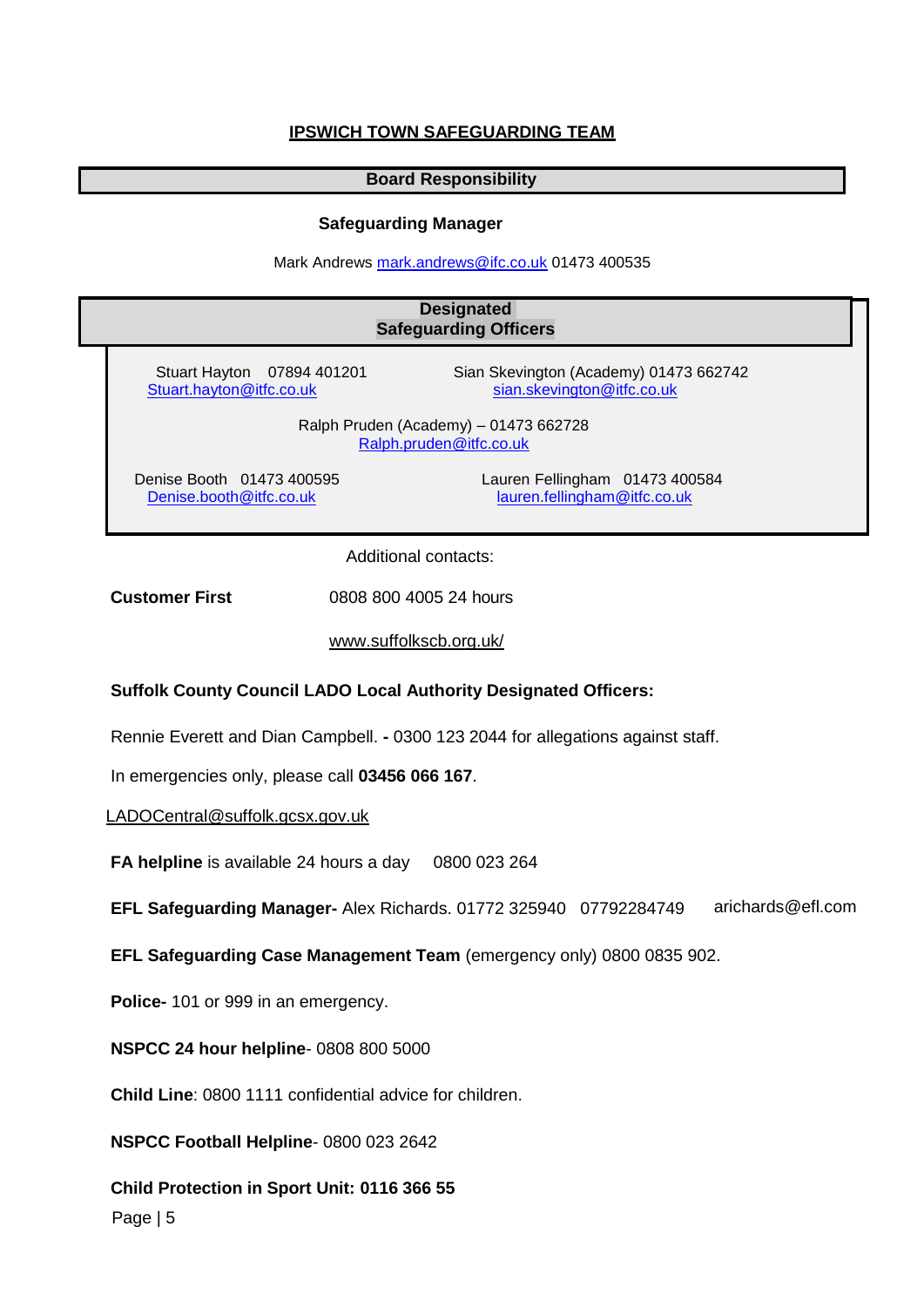## **Useful Definitions**

#### **Child**

A child is defined as a person under the age of 18 (The Children Act 1989)

#### **Staff or Employees**

Defined as any member of the workforce either paid or unpaid**. DSO**

Designated Safeguarding Officer

#### **LADO**

Local Authority Designated Officer

#### **ICRT**

Integrated Contact & Referral Team (Social Services)

#### **DBS**

Disclosure & Barring Service

#### **CRC**

Criminal Records Check

#### **What is Child Abuse?**

Child abuse is any form of physical, emotional or sexual mistreatment or lack of care that leads to injury or harm.

Child abuse is a generic term encompassing all ill-treatment of children, including cases where the standard of care does not adequately support the child's health or development.

Children may be abused or suffer neglect through the infliction of harm, or through the failure to act to prevent harm. Abuse can occur in a family or in an institutional or community setting. The perpetrator may or may not be known to the child.

Abuse can happen to a child regardless of their age, gender, race or ability. Abusers can be adults (male or female) and other young people, and may be known to and trusted by the child and family.

All staff should maintain an awareness of safeguarding issues. Staff should be aware that behaviours linked to the likes of drug taking, alcohol abuse, truanting and sexting put children in danger. Safeguarding issues can manifest themselves via peer on peer abuse which is most likely to include, but may not be limited to, bullying (including cyberbullying), gender based violence/sexual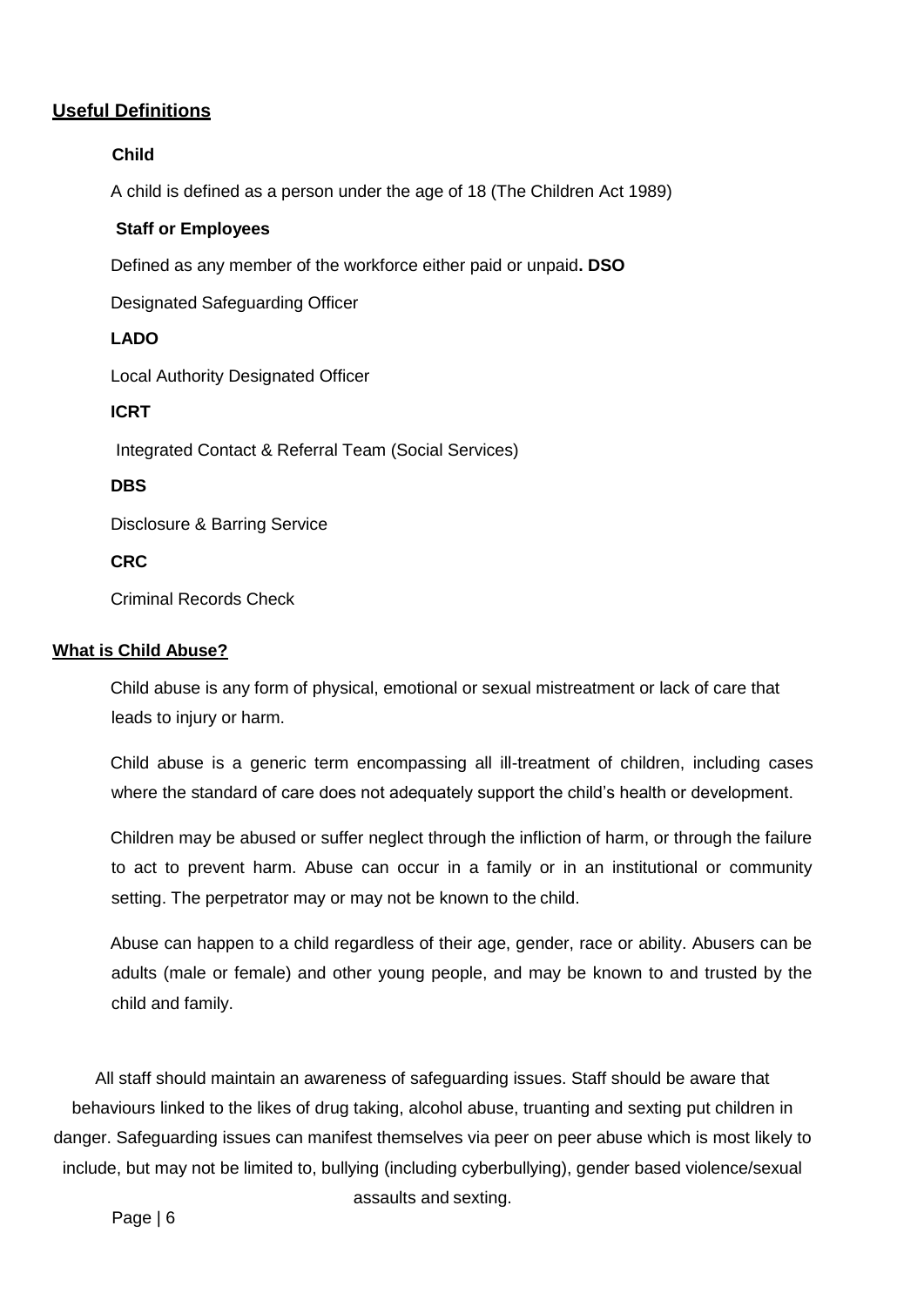## **Recognising Signs of Child Abuse**

In U.K. Criminal and Family law there are four specified types of Child Abuse:

- 1. **Physical abuse**
- 2. **Sexual abuse**
- 3. **Emotional abuse**
- 4. **Neglect**.

The FA however regards **Bullying** within Football as the 5<sup>th</sup> form of child abuse and incidents of bullying should be given equal importance when reporting concerns regarding a child's welfare and safety.

## **Should you have any concern that child abuse is occurring you should contact a member of the Safeguarding Team immediately.**

#### 1. **Physical abuse**:

Where adults or other young people physically hurt, or injure children, including by hitting, shaking, throwing, poisoning, burning, biting, scalding, suffocating or drowning. This category of abuse can also include when a parent or carer reports non-existent symptoms of illness or deliberately causes ill health in a child they are looking after, known as fabricated and induced illness.

Examples of physical abuse in sport may be:

- When the nature and intensity of training or competition exceeds the capacity of the child's immature and growing body.
- Where the child is given drugs to enhance performance or delay puberty or that may cause them harm.
- When sanctions imposed by coaches involve inflicting pain.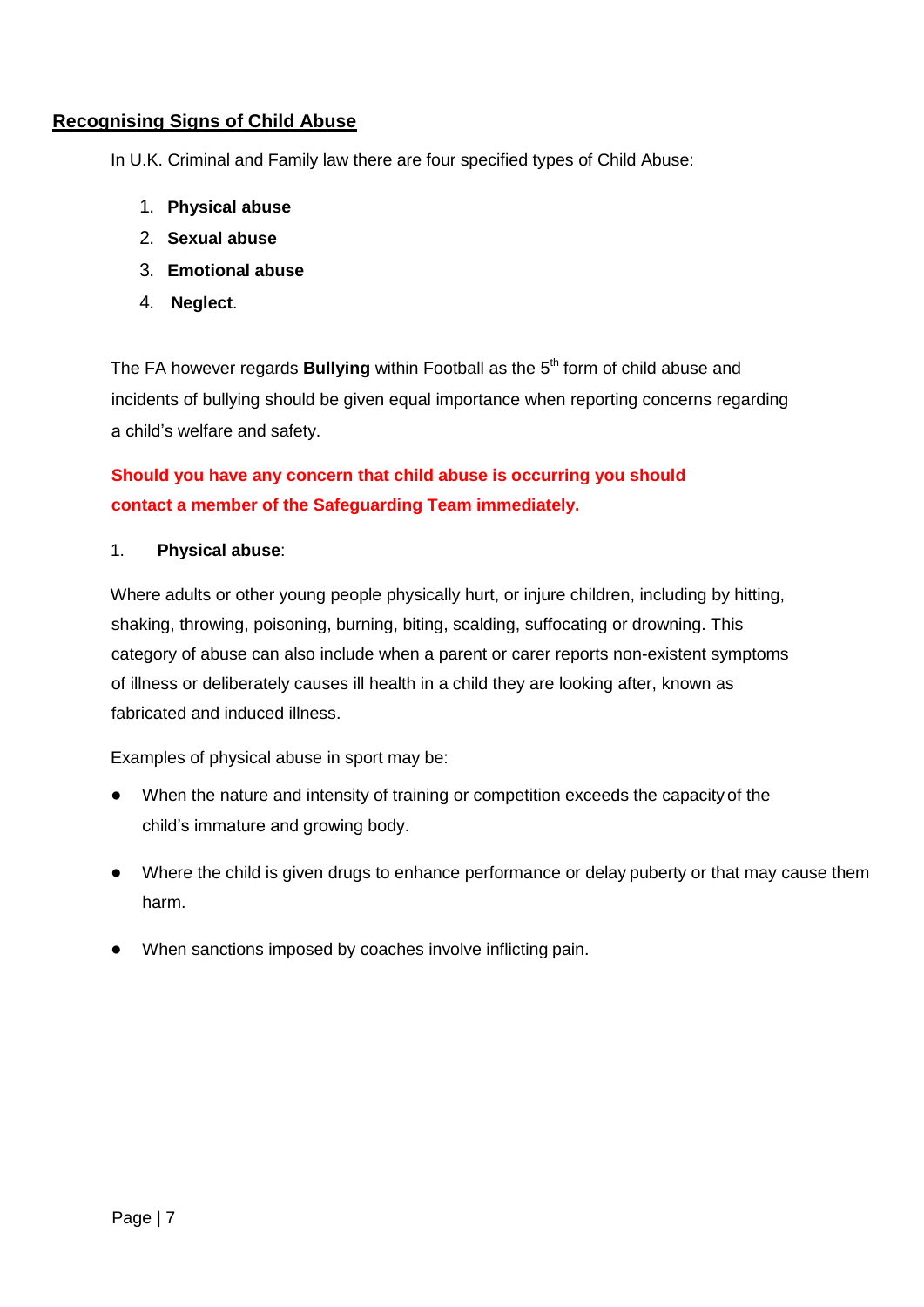#### 2. **Sexual abuse**:

Any act which results in the exploitation of a child, whether with their consent or not for the purpose of sexual or erotic gratification. This may be by an adult or young person who is intellectually, emotionally, physically or sexually more mature than the victim. This includes non-contact activities, such as indecent exposure, looking at sexual images or grooming them in preparation for abuse. Whilst legally children aged 16 have reached the age of consent for sexual activity, any sexual relations with any child that a member of staff comes into contact with through their role will be considered a breach of trust which will result in a referral to the appropriate agencies and football authorities.

The following are all examples of sexual abuse:

- Rape and sexual assault.
- Engaging in sexual activity with a child or in their presence.
- Causing or inciting a child to engage in sexual activity, such as encouraging them to have sexual activity with another person, or to perform sexual acts on- line.
- Causing a child to watch a sex act, which may include pornographic videos or online pornography.
- Sexual Communication with a Child. This new offence criminalises a person aged 18 years or over who, for sexual gratification, communicates with a child under 16 if the communication is sexual or if it is intended to elicit from the child a communication which is sexual. (It will apply to oral communications and written notes as well as to emails and text messages).
- Grooming when someone builds an emotional connection with a child to gain their trust for the purposes of sexual abuse, sexual exploitation or trafficking. Children and young people can be groomed online or face-to-face, by a stranger or by someone they know.
- Coaching techniques which involve physical contact with children can create situations where sexual abuse can be disguised or go unnoticed. A child or young person may feel unable to refuse sexual advances if they feel theirfuture within the club could be jeopardised.
- Sexting which is the taking, distributing and publishing of indecent photos and videos via email, phone and text of a child under 18. This also includes having these indecent images in your possession. (see Section 1 of the Protection of Children Act 1978).
- Relationships of trust, if misused, may also lead to abusive situations developing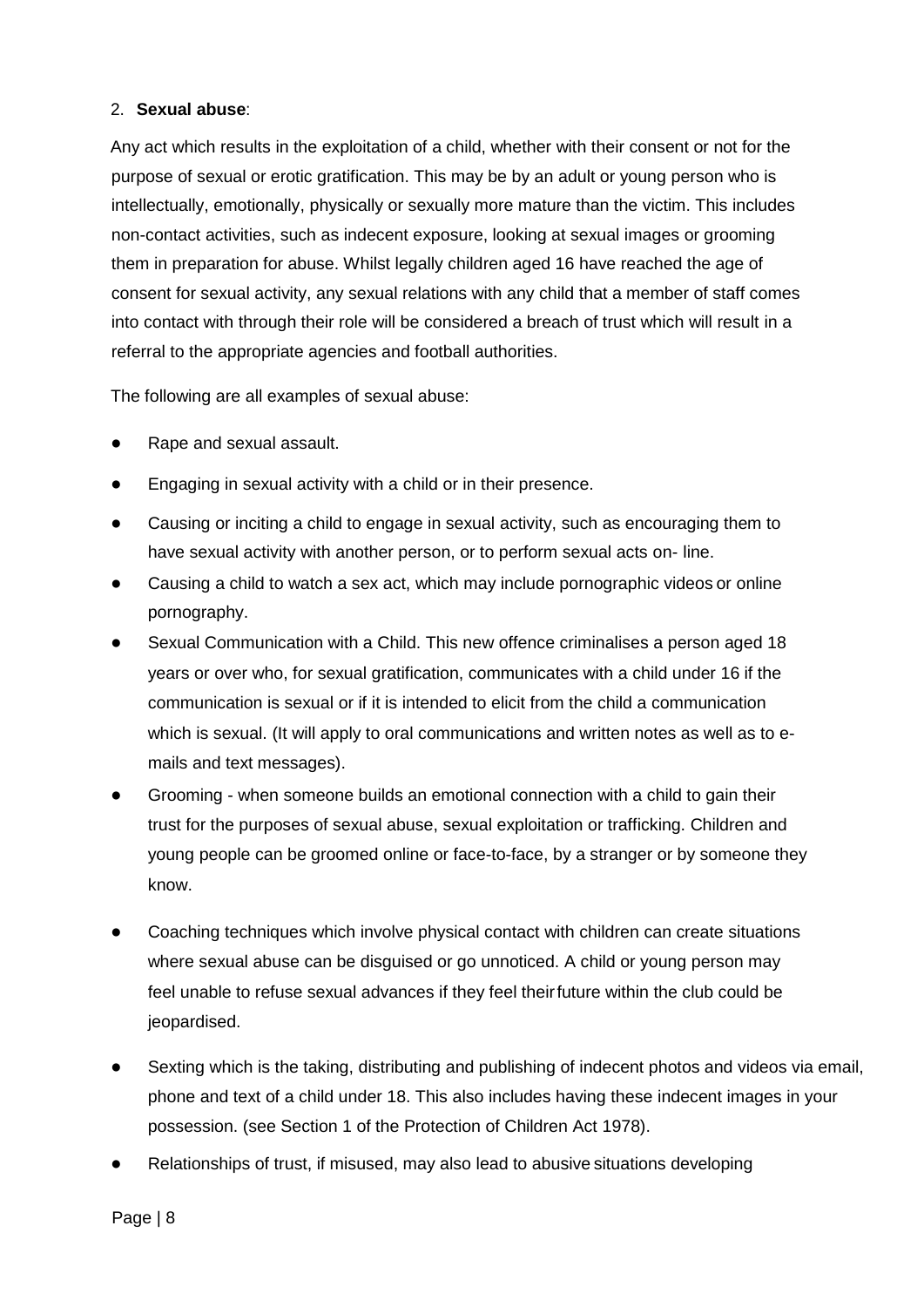**Child Sexual Exploitation:** This is a form of child sexual abuse. It occurs where an individual or groups of people take advantage of an imbalance of power to coerce, manipulate or deceive a child into sexual activity in exchange for something the victim needs or wants and/or for the financial advantage or increased status of the perpetrator, The victim may be sexually exploited even if the sexual activity appears consensual. Child sexual exploitation can also take place through the use of technology online and on mobile phones.

The following signs may be indicators child of sexual exploitation:

- Children who appear with unexplained gifts or new possessions;
- Children who associate with other young people involved in exploitation;
- Children who have older boyfriends or girlfriends;
- Children who may be involved in abusive relationships, intimidated and fearful of certain people or situations.
- Children may be involved in petty crime and be involved with gangs.
- Children may have a changed physical experience such as lose of weight or gaining of weight.
- Children who suffer from sexually transmitted infections or become pregnant;
- Children who suffer from changes in emotional well-being;
- Children who misuse drugs and alcohol;
- Children who go missing for periods of time or regularly come home late;
- Children who regularly miss school or education or don't take part in education.

*'What to do if you're worried a child is being abused- Advice for practitioners' (2015) and NSPCC Child Sexual Exploitation*. If you are worried that a child may be sexually exploited and spot any of the above signs then please call the NSPCC on [0808 800 5000](tel:0808%20800%205000) or if a child is in immediate danger then please call 999.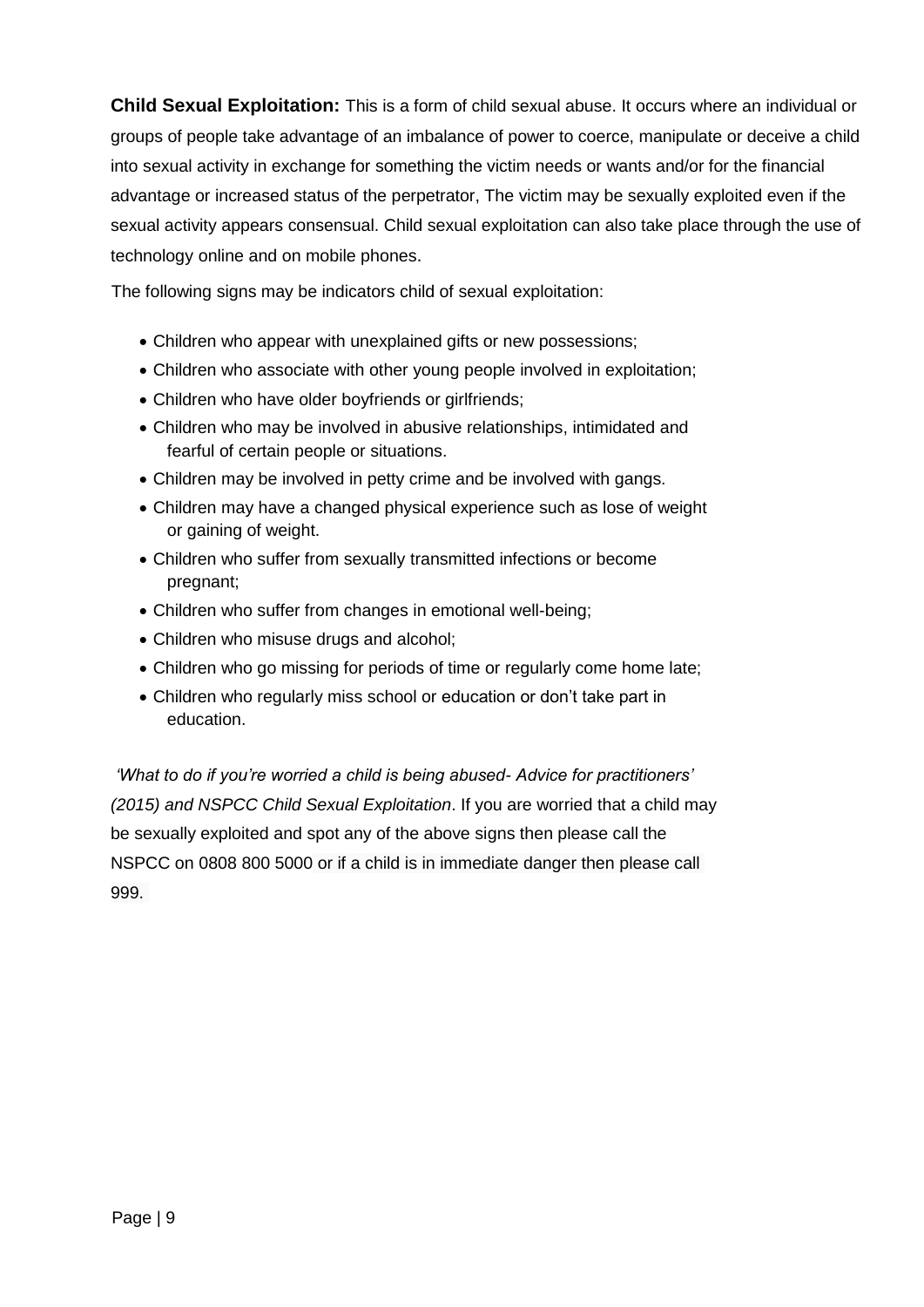#### 3. **Emotional Abuse**

The persistent emotional ill treatment of a child, likely to cause severe and lasting adverse effects on the child's emotional development. It may involve communicating to a child that they are worthless or unloved, inadequate, or valued only in terms of meeting the needs of another person. It may involve causing children to feel frightened or in danger by being constantly shouted at, threatened or taunted which may make the child very nervous and withdrawn. Ill treatment of children, whatever form it takes, will always feature a degree of emotional abuse.

Examples of emotional abuse in sport include:

- Subjecting children to constant criticism.
- Bullying- Name Calling/ Sarcasm.
- Racism.
- Putting a child under consistent pressure to perform to unrealistically high expectations.
- When a child's value or worth is dependent on sporting success or achievement.

#### 4. **Neglect**

Neglect occurs when adults fail to meet a child's basic physical and/or psychological needs, to an extent that is likely to result in serious impairment of the child's health or development. For example, failing to provide adequate food, shelter and clothing, failing to protect a child from physical harm or danger, or failing to ensure access to appropriate medical care or treatment.

Examples of neglect in sport could include:

- Not ensuring children are safe.
- Exposing them to undue cold, heat or extreme weather conditions without ensuring adequate clothing or hydration.
- Exposing them to unnecessary risk of injury by ignoring safe practice guidelines or failing to ensure the use of safety equipment.
- By requiring young people to participate when injured or unwell.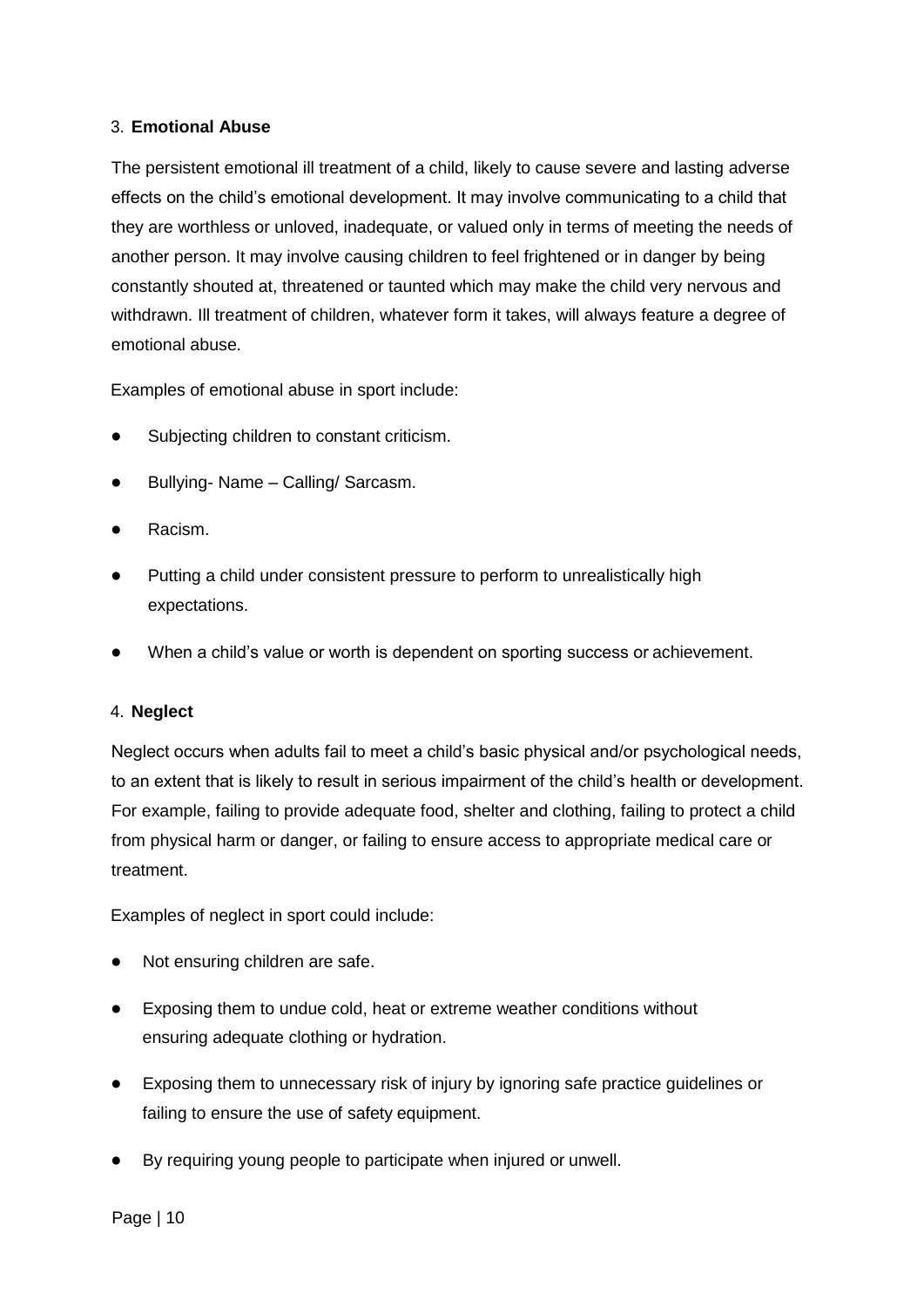#### 5. **Bullying**

This is the persistent or repeated hostile and intimidating behaviour. Although anyone can be the target of bullying, children who are perceived as "different" from the majority may be at greater risk of bullying. This includes children from minority cultures or children with disabilities. This can be committed by children or adults.

Bullying can include:

- Threatening to cause harm or physically hurting someone.
- Inappropriate behaviour by someone in public or in front of their peers
- Taking of possessions.
- Name calling / constant teasing.
- Racist or homophobic taunts.
- Threats or gestures.
- Sexually abusive or insulting comments.
- Online "cyberbullying," using technology to harass, threaten, embarrass, humiliate, spread rumours or target another person.

Ipswich Town acknowledges that all settings in which children are provided with services, or are living away from home, should have rigorously enforced anti-bullying strategies in place. Bullying can lead to physical injury, social problems, emotional problems, and even death. Children and adolescents who are bullied are at increased risk for mental health problems, including depression, anxiety, headaches, and problems adjusting to school. Bullying also can cause long-term damage to self- esteem.

Children can be bullied by an adult or by another child(ren), however, any allegations of bullying by a member of staff towards a child or young person will be fully investigated and dealt with as a potential breach of Ipswich Town's code of conduct. Disciplinary action will be considered if appropriate.

In serious cases of bullying, for example where physical or sexual assaults have allegedly occurred, then those cases will be referred to Children's Services and/or the Police by the club Safeguarding Manager.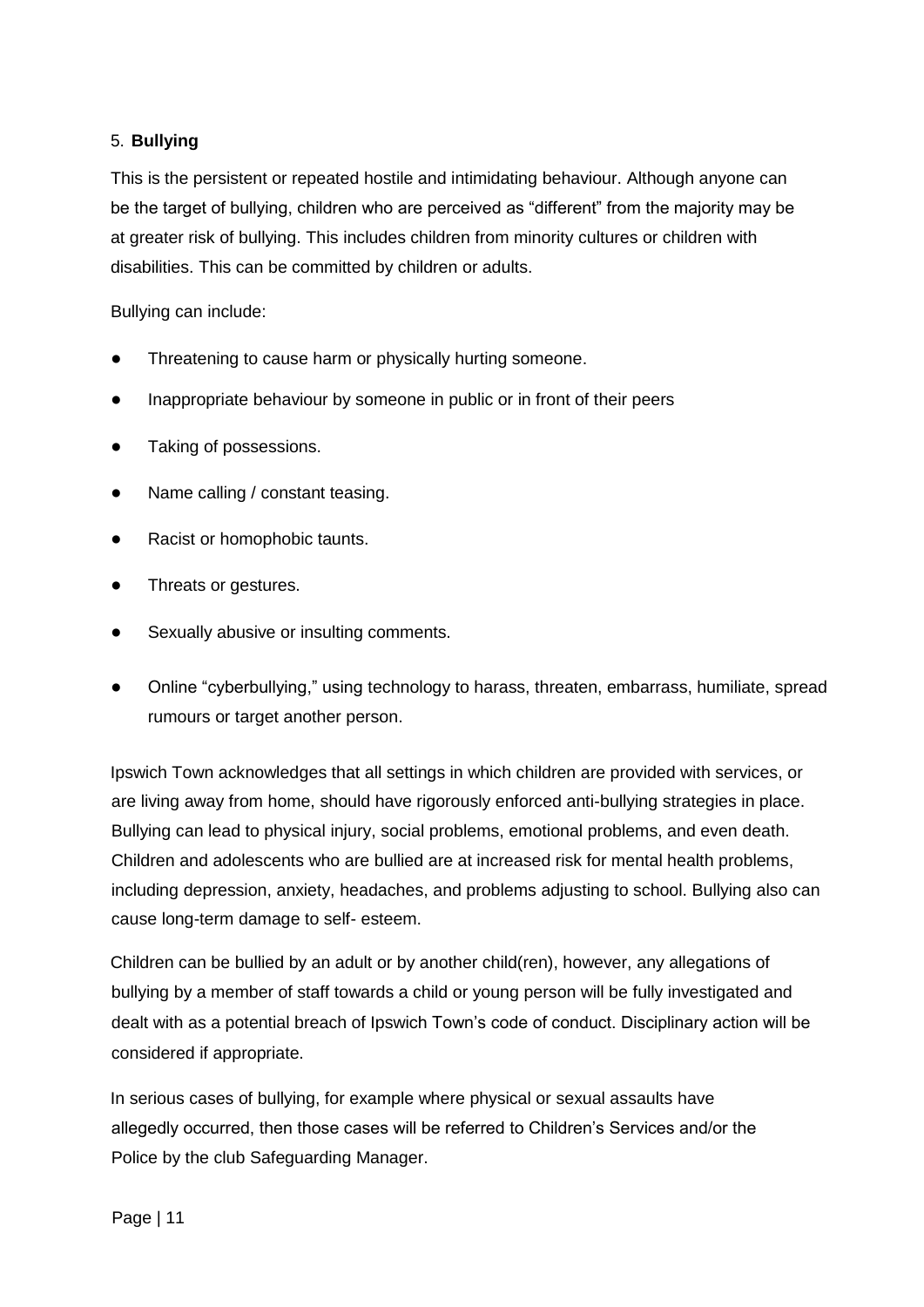#### **Other Forms of Abuse**

- 6. **Discriminatory Behaviour-** Unfair or less favourable treatment due to Age, Disability, Gender Reassignment, Marriage and Civil Partnership, Pregnancy, Race, Religion or Belief, Sexual Orientation. This includes incidents on and off the pitch including social media and applies to all participants – staff, match officials and players of all ages. This may include:
- Abuse.
- Banter or Jokes.
- Culturally insensitive comments and insults.
- 7. **Hazing-** Any rituals, initiation activities, action or situation with or without consent which recklessly, intentionally or unintentionally endangers the mental, physical or emotional well being of a child at risk.
- 8. **Infatuations-** A child or adult at risk may develop an infatuation with a member of staff who works with them. Such situations should be handled sensitively to maintain the dignity and safety of all concerned. Staff should be aware, that in such circumstances, there is a high risk that words or actions may be misinterpreted and that allegations may be made against staff. A member of staff who becomes aware that a child may be infatuated with them should discuss this at the earliest opportunity with a Safeguarding Officer.
- 9. **Domestic Violence-** Any incident or pattern of incidents of controlling, coercive or threatening behaviour, violence or abuse between those aged 16 or over. This encompasses psychological, physical, sexual, financial, and emotional and honour based violence.
- 10. **Coercive Control-** This is an act or a pattern of acts of assault, threats, humiliation and intimidation or other abuse that is used to harm, punish, or frighten their victim. This can also include financial and social control.
- 11. **Peer-on-peer abuse:** Any form of physical, sexual, emotional and financial abuse and coercive control exercised between Children and within Children's relationships.
- 12. **Female Genital Mutilation (FGM):** Involves procedures that intentionally alter or injure female genital organs for non-medical reasons. The Female Genital Mutilation Act (2003) makes it illegal to practise FGM in the UK or to take girls who are British nationals or permanent residents of the UK abroad for FGM whether or not it is lawful in another country.
- 13. **Fabricate or induced illness:** Fabricated or Induced Illness is easiest understood as illness in a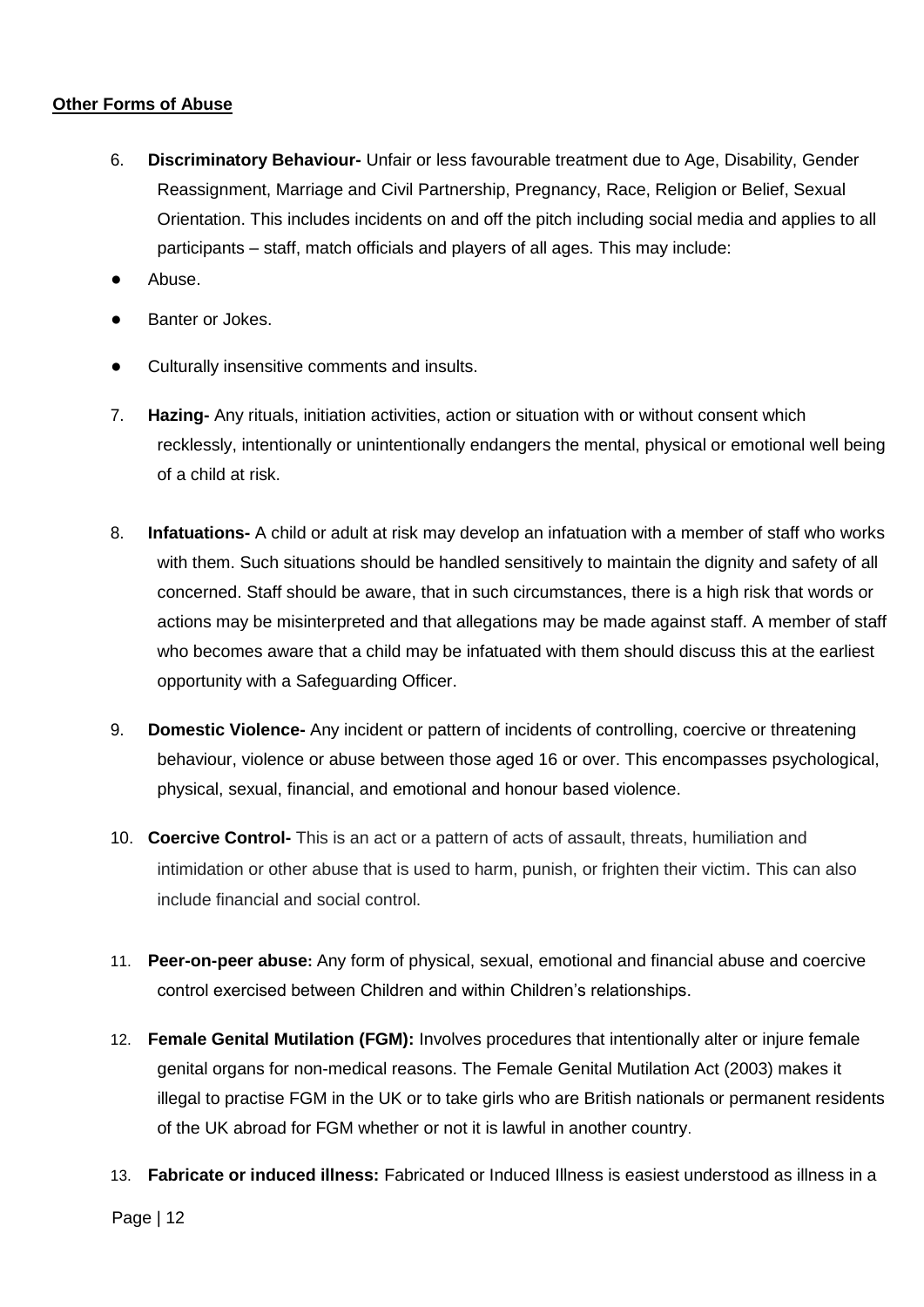child which is fabricated by a parent or person in loco parentis. The child is often presented for medical assessment and care, usually persistently, often resulting in multiple medical procedures. Acute symptoms and signs of illness cease when the child is separated from the perpetrator.

- 14. **Forced Marriage***:* A marriage in which one or both spouses do not (or in the case of some adults with learning or physical disabilities or children, cannot) consent to the marriage and duress is involved. Duress can include physical, psychological, financial and sexual pressure. A Forced Marriage is different from an arranged marriage, which is a marriage entered into freely by both parties, although their families take a leading role in the choice of partner. The Anti-social Behaviour, Crime and Policing Act 2014 made it a criminal offence (which can result in a sentence of up to 7 years in prison) to force someone to marry.
- 15. **County Lines***:* County lines is a term used to describe gangs and organised criminal networks involved in exporting illegal drugs into one or more importing areas within the UK, using dedicated mobile phone lines or other form of "deal line". They are likely to exploit children and adults at risk to move and store the drugs and money and they will often use coercion, intimidation, violence (including sexual violence) and weapons. Child Criminal Exploitation is common in county lines and occurs where an individual or group takes advantage of an imbalance of power to coerce, control, manipulate or deceive a child or young person under the age of 18. The victim may have been criminally exploited even if the activity appears consensual. Child Criminal Exploitation does not always involve physical contact; it can also occur through the use of technology. Criminal exploitation of children is broader than just county lines, and includes for instance children forced to work on cannabis farms or to commit theft.
- 16. **Child Sexual Exploitation:** This is a form of child sexual abuse. It occurs where an individual or groups of people take advantage of an imbalance of power to coerce, manipulate or deceive a child into sexual activity in exchange for something the victim needs or wants and/or for the financial advantage or increased status of the perpetrator, The victim may be sexually exploited even if the sexual activity appears consensual. Child sexual exploitation can also take place through the use of technology.
- 17. **Radicalisation:** The process by which a person comes to support terrorism and forms of extremism leading to terrorism. Anybody from any background can become radicalised. The grooming of children and/or adults at risk of purposes of involvement in extremist activity is a serious safeguarding issue. (Please refer to our Ipswich Town Football Club PREVENT policy and The Counter Terrorism and Security Act 2015)

Page | 13 18. **Cyber bullying-** The use of technology to harass, threaten, embarrass, humiliate, spread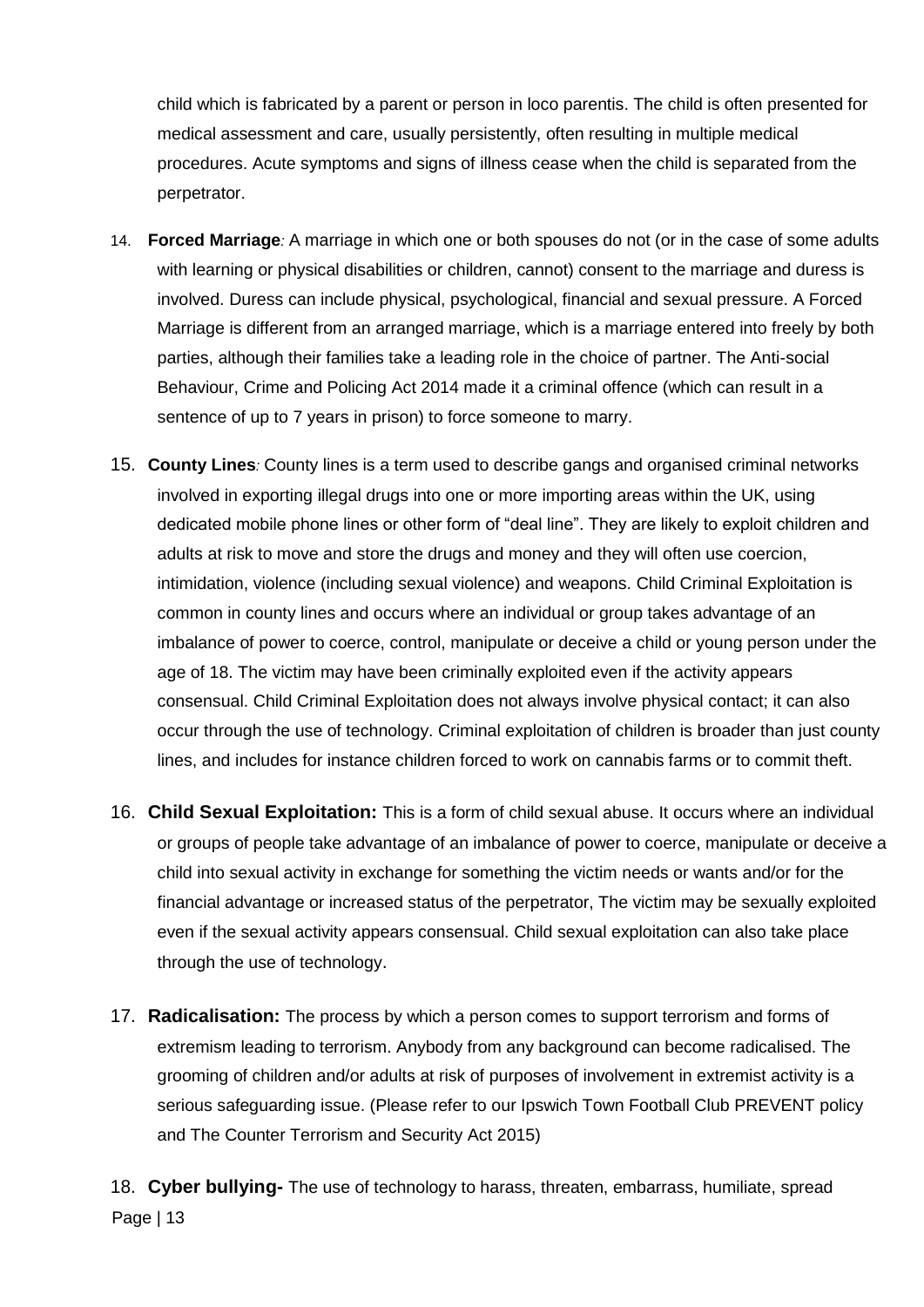rumours or target another person. By definition it occurs among children but when an adult is the victim, it may meet the definition of cyber harassment or cyber stalking.

19. **Private Fostering-** A privately fostered child is a child under 16 who is cared for by an adult who is not a parent or close relative where the child is to be cared for in that home for 28 days or more. Close relative is defined as "a grandparent, brother, sister, uncle or aunt (whether of the full blood or half blood or by marriage or civil partnership) or step-parent". A child who is Looked After by a local authority or placed in a children's home, hospital or school is excluded from the definition. In a private fostering arrangement, the parent still holds Parental Responsibility and agrees the arrangement with the private foster carer. A child placed with a host family for 28 days or more is in a private fostering arrangement and therefore Clubs with host families should inform and work with their local authority ensuring that they meet legislative and local procedural requirements. (Private Fostering Regulations 2005)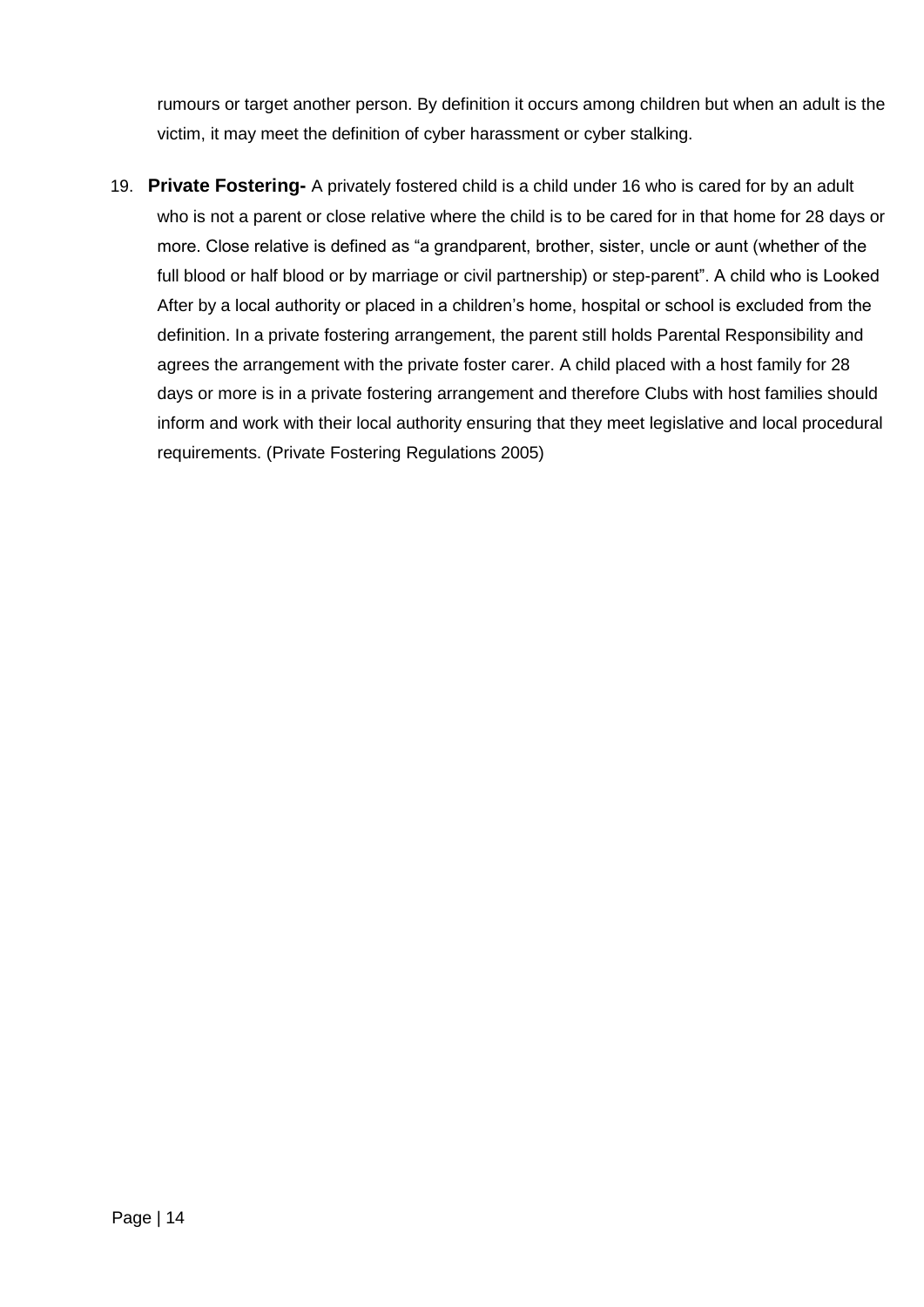## **Common Signs of abuse**

Every child is unique so behavioural signs of abuse will vary from child to child. In addition, the impact of abuse is likely to be influenced by the child's age, the nature and extent of the abuse, and the help and support the child receives. However, there are some behaviours that are commonly seen in children and young people who have been abused:

- The child appears distrustful of a particular adult, or a parent or a coach, with whom you would expect there to be a close relationship.
- He or she has unexplained injuries such as bruising, bites or burns particularly if these are on a part of the body where you would not expect them.
- If he or she has an injury which is not explained satisfactorily or properly treated.
- Deterioration in his or her physical appearance or a rapid weight gain or loss.
- Pains, itching, bruising, or bleeding in or near the genital area.
- A change in the child's general behaviour. For example, they may become unusually quiet and withdrawn, or unexpectedly aggressive. Such changes can be sudden or gradual.
- If he or she refuses to remove clothing for normal activities or wants to keep covered up in warm weather.
- If he or she shows inappropriate sexual awareness or behaviour for their age.

Some disabled children may not be able to communicate verbally about abuse that they may be experiencing or have witnessed and so it is important to observe these children for signs other than 'telling'. For example, some disabled children may show extreme changes in behaviour, or be more accident prone, because of their impairment.

Remember that the above signs should be seen as a possible indication of abuse and not as a confirmation. Changes in a child's behaviour can be the result of a wide range of factors. Even visible signs such as bruising or other injuries cannot be taken as proof of abuse without expert opinion.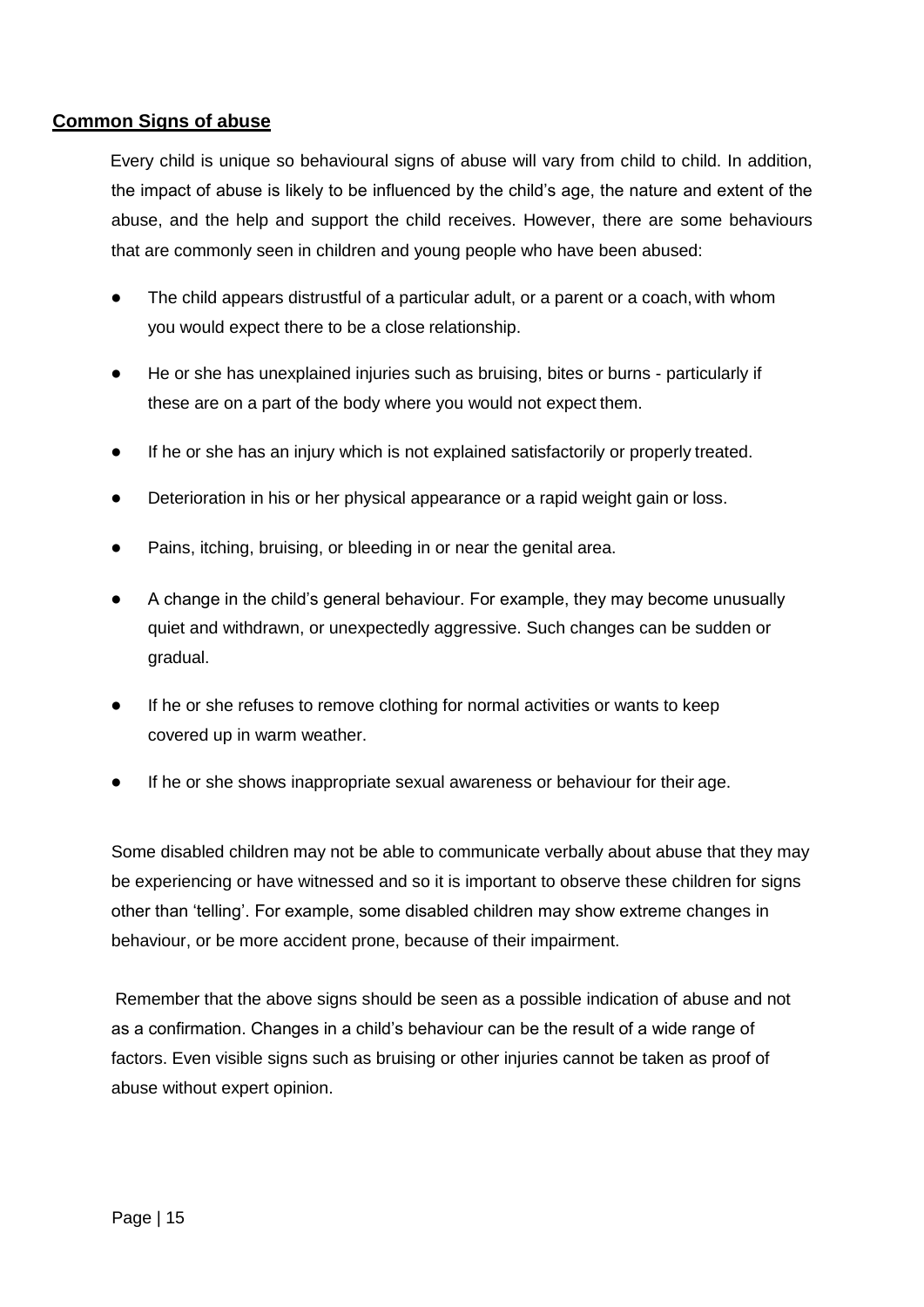## **Signs and Indicators of Bullying**

A child may indicate by signs or behaviour that he or she is being bullied. Adults should be aware of these possible signs and that they should investigate if a child:

- says he or she is being bullied
- is unwilling to go to club sessions
- becomes withdrawn anxious, or lacking in confidence
- feels ill before training sessions
- Regularly presents with clothing torn or training equipment damaged.
- has possessions go "missing"
- asks for money or starts stealing money (to pay the bully)
- has unexplained cuts or bruises
- is frightened to say what's wrong
- gives improbable excuses for any of the above.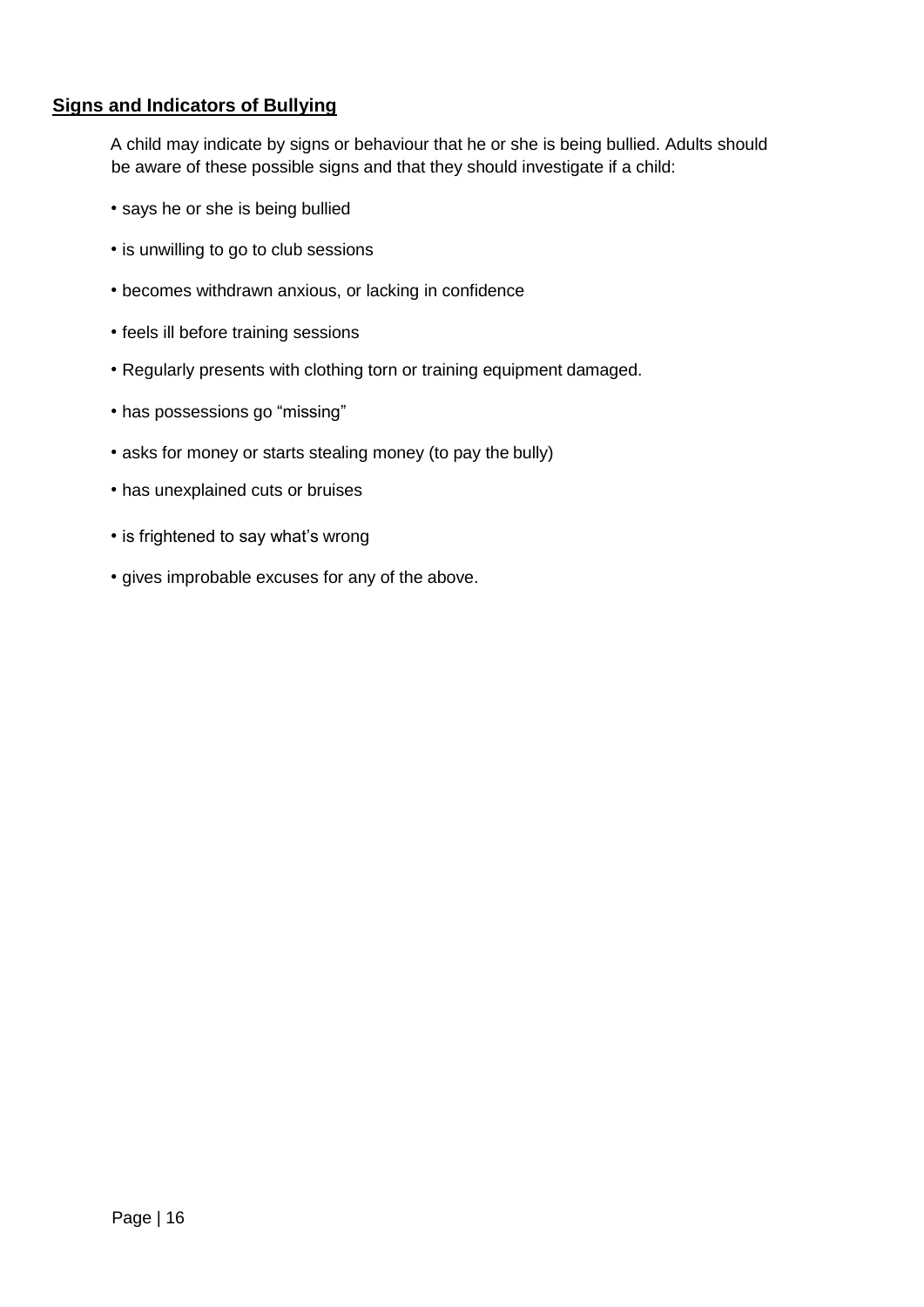#### **When to report suspicions or incidents**.

Staff are not expected to be experts in recognising abuse; however, staff should be vigilant and respond swiftly and appropriately.

If any of the following circumstances occur, you should report this immediately to the club Safeguarding Manager or Designated Safeguarding Officers.

## **Make a written record of the incident or grounds for concern using the ITFC Safeguarding Children Incident Form. (This can be found in Appendix 1)**

The ITFC Safeguarding Children Incident form is an internal document, designed to record the information necessary to formulate a referral, when necessary, to an outside agency but also to enable the club to maintain accurate records of any concerns or allegations of child abuse which may come to light.

You will be guided by the Safeguarding Manager as to how, when and by whom the parents of the child are to be informed:

If you suspect a child may be the victim of abuse by any person, including neglect, physical, sexual or emotional abuse.

If a child appears to have been the victim or perpetrator of bullying, including online cyberbullying.

If you observe any injuries/marks on a child which they cannot account for, their explanation for the injury seems unlikely or you have suspicions as to how the injury may have been caused.

● If there is a sudden change in behaviour, i.e. the child/young person's behaviour alters significantly, they become withdrawn or tearful. If a child voices intentions to self-harm or if you suspect, he/she may be exhibiting signs/symptoms of self-harm or an eating disorder.

If you suspect a child has been exposed to any inappropriate or indecent images or discloses any inappropriate on-line behaviour.

If you accidentally hurt a child or young person, or you observe another adult hurting a child.

If he/she seems distressed in any manner and you have concerns for their emotional state or welfare.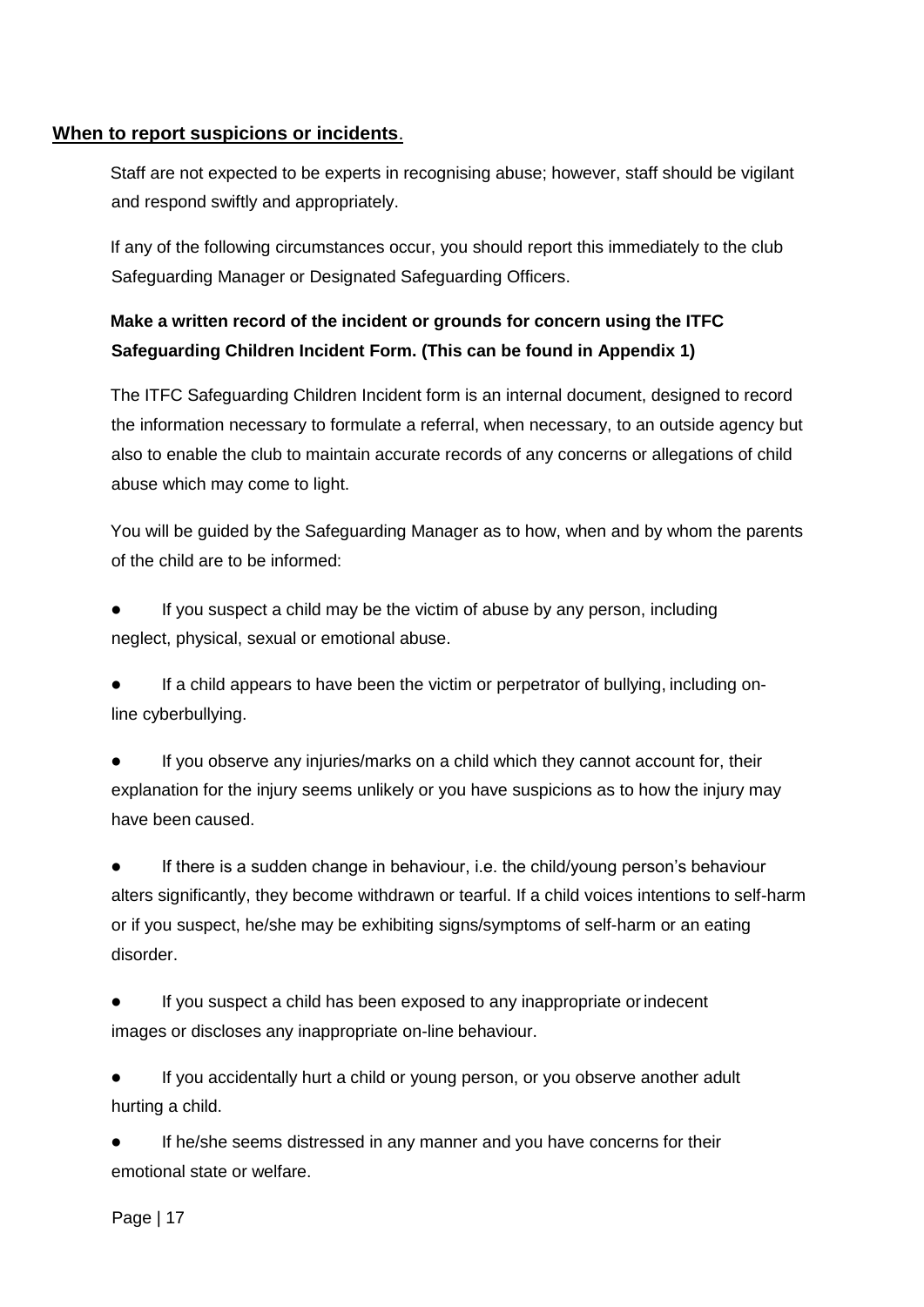- If a child or young person appears to be sexually aroused by your actions or may have developed an infatuation with you or another member of staff.
- If a child or young person misunderstands or misinterprets something you have done, which may compromise your position or working relationship with that child.

The circumstances of the concern will be fully investigated by the Safeguarding Manager who may decide to refer the concern to Children's Services or other agency.

Do not worry that you may be mistaken. Being worried about doing the wrong thing is not a reason not to act. It is better to have discussed it with somebody with the experience and responsibility to make an assessment.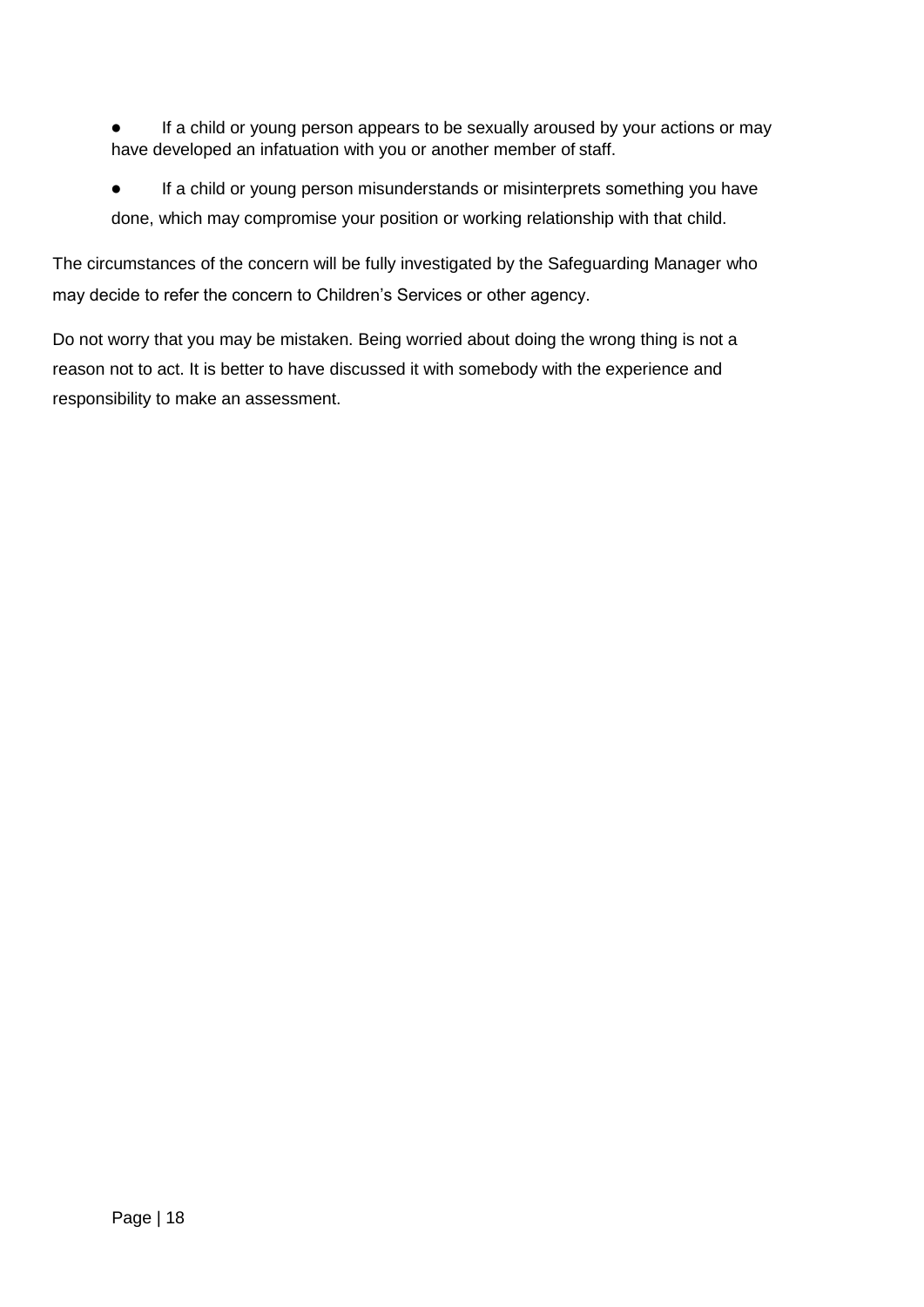## **Responding to Concerns or Allegations**

It is not the responsibility of anyone employed by Ipswich Town or Ipswich Town Community Trust, in a paid or unpaid capacity to decide whether the alleged harm or abuse has taken place. However, it is the responsibility of all ITFC and Ipswich Town Community Trust staff to act, by reporting any concerns or allegations of abuse of a child to the ITFC Safeguarding Team or by contacting the appropriate authorities.

## **Action to be taken when Abuse is Suspected.**

The following actions must be carried out when abuse of a child is suspected.

Any suspicion that a child has been harmed or abused by an adult, peer, member of staff, player or volunteer should be immediately reported to the club's Safeguarding Manager or Designated Safeguarding Officers.

The member of staff reporting the suspicion of abuse will also record the incident, using the ITFC Safeguarding Children Incident form (see Appendix 1) and immediately forward the document to the Safeguarding Manager.

The Safeguarding Manager, Designated Safeguarding Officer or the member of ITFC staff dealing with the child at that time, must take steps to ensure the immediate safety of the child in question and any other child who may be at immediate risk of harm.

The parents/carers of the child will be contacted as soon as possible, unless they are suspected to have abused the child in question. In such circumstances, advice will be obtained, by the Safeguarding Manager/ DSO or staff member dealing, from Police or Social Services with regards to when and who should inform the parents of the concern or allegation.

The Safeguarding Manager will refer the allegation to the LADO and Suffolk Safeguarding Children board who may involve the police.

If a child is at *immediate* risk of harm then the Safeguarding Manager/DSO or any staff member dealing may also report the incident directly to the Police and/or Children's Services.

The Safeguarding Manager should also notify the Managing Director who will inform the Media and Communications Manager who will deal with any media enquiries.

Page | 19 If the Safeguarding Manager is the subject of the suspicion/allegations, the report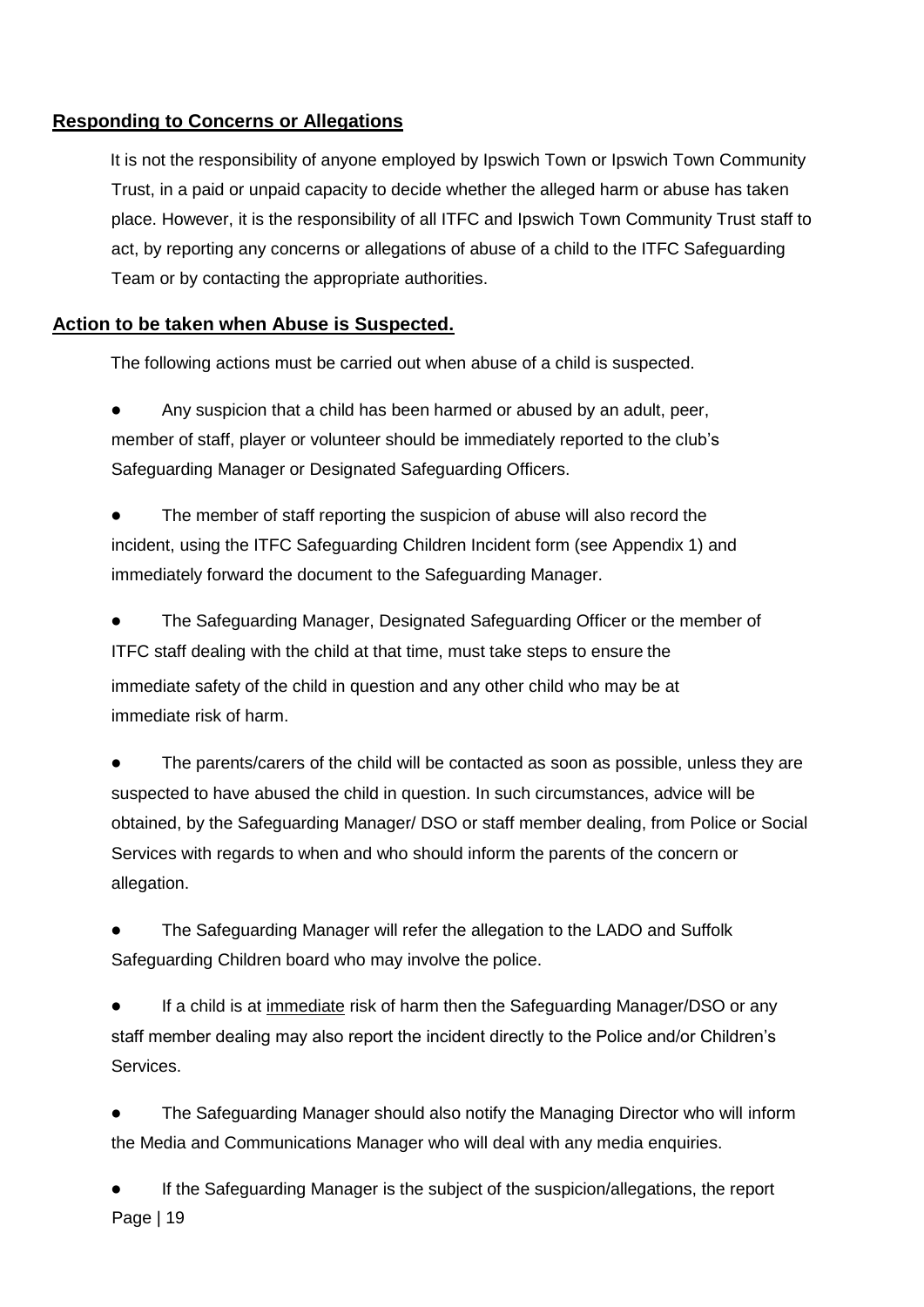must be made to the Managing Director who will refer the allegations to Social Services.

● In cases, such as sexual assault, where forensic evidence from a scene orthe victim's body or clothing may be available then staff must attempt to preserve any such evidence e.g. locking a room to prevent other people disturbing the scene, advising the child not to wash, go to the toilet or change clothes if the assault was relatively recent. Staff should also be mindful of documentary or other evidence, which may be present on mobile phones, computers or other devices which may need to be retained.

Advice should be sought from the Safeguarding Manager or DSO as to the preservation of evidence in such cases, pending police involvement.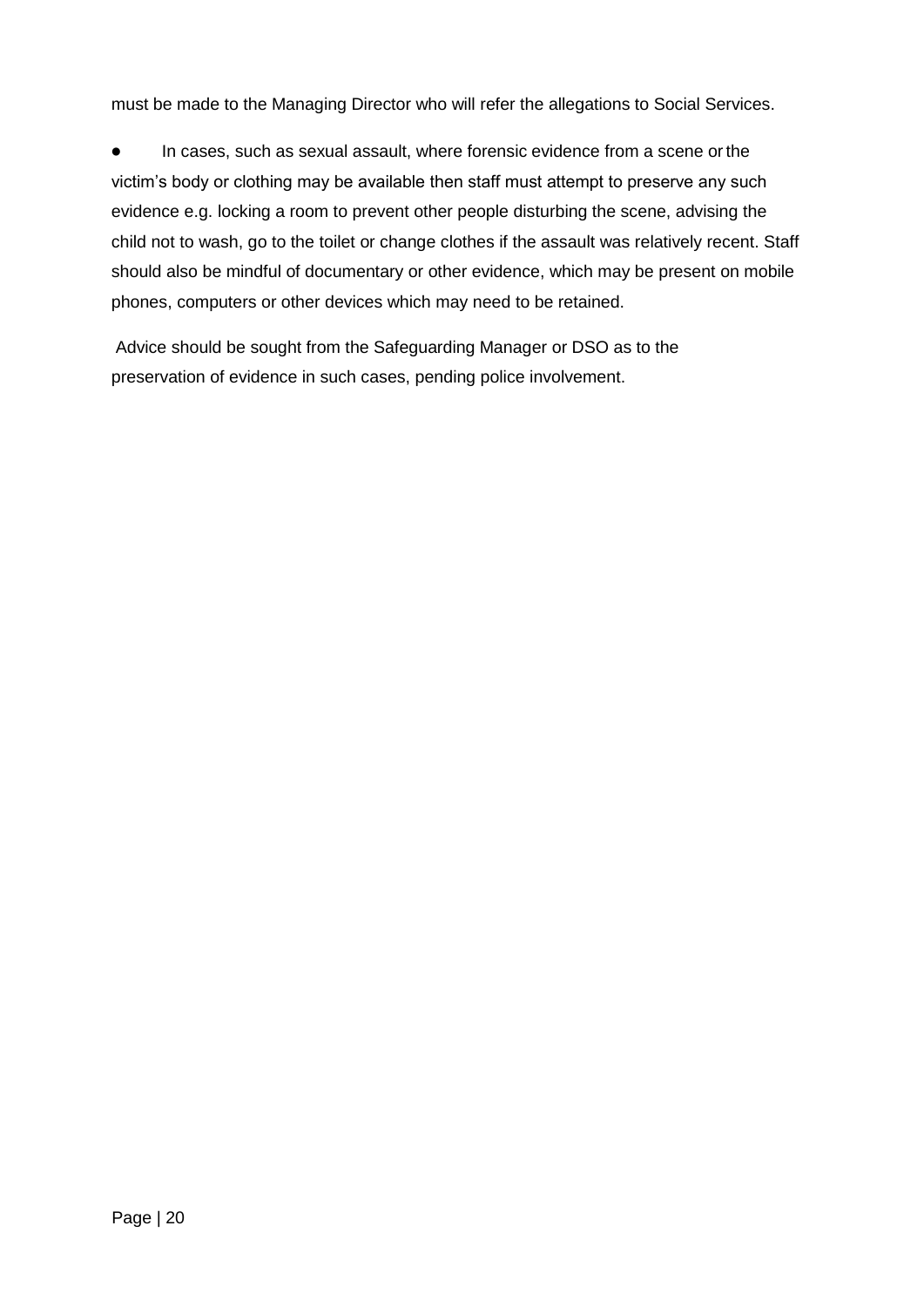## **Action to be taken when a child discloses abuse.**

When a child discloses that he or she has been abused or is at risk of abuse, staff must ensure that the child at risk's immediate need are met and prioritise their safety and protection from further abuse.

- Stay calm.
- Listen carefully to what is said.
- Reassure the child that they have done the right thing in telling you.
- Do not promise to keep secrets –find an appropriate early opportunity to explain that to keep them safe it is likely that the information they tell you may need to be shared with others.
- Allow the child to continue at her/his own pace.
- Keep questions to a minimum; use the following as a guide to establish the brief, basic facts of the allegation:

WHO? – Names of who is involved.

WHAT? – What happened?

WHERE? – Where did it happen?

WHEN? -When did it happen?

When they have finished make a detailed record of what they have said, using the child's own words, as soon as possible using an ITFC Safeguarding Children Incident form recording what actions you have taken so far.

● **There is no requirement to get a lengthy account from the child at this stage. Remember that if the child discloses abuse you are only making a record of that child's initial disclosure and it is likely he/she will subsequently be fully interviewed by Police**.

• Tell them what you will do next and with whom the information will be shared

**Contact the club Safeguarding Manager or a Safeguarding Officer immediately**.

**If the Safeguarding Manager or Safeguarding Team are unavailable, and you feel the child is in immediate danger or at immediate risk of harm, then report your concerns direct to [Customer First o](https://www.suffolk.gov.uk/adult-social-care-and-health/find-social-care-services-and-how-to-contact-customer-first-with-a-question/contact-customer-first-and-social-care/)n 0808 800 4005 or the Police on the following contact numbers:** Suffolk Police Tel: 101 or 999 in an Emergency.

You can also seek further advice from the MASH Professional Consultation Line: 0345 606 1499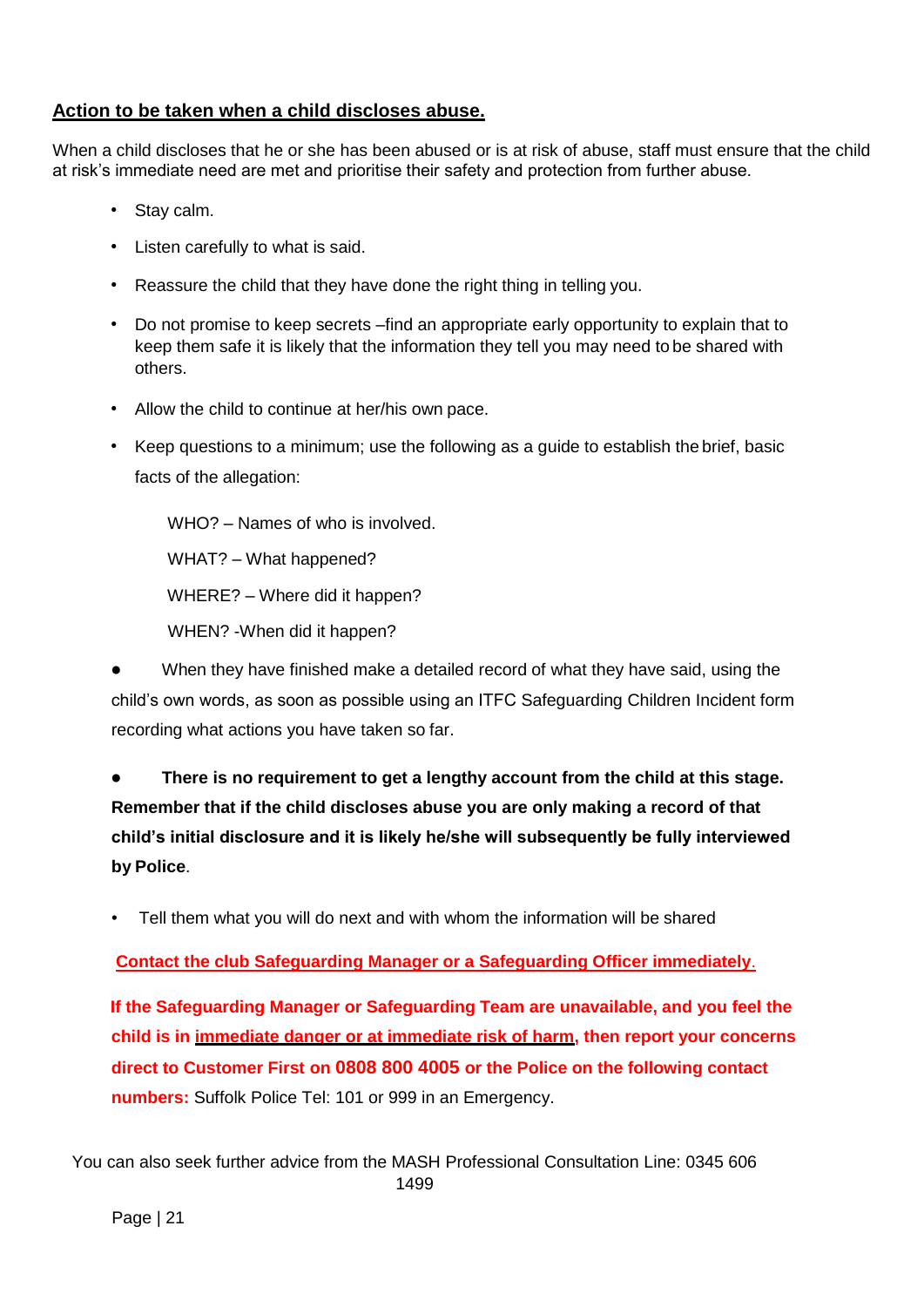Record the name of the person you spoke to and the time at which you made the referral.

- Do not contact or confront the alleged abuser.
- If the alleged abuser is a parent, then do not immediately inform the parent of the child's disclosure. Seek advice from your Safeguarding Manager, Children's Services or the Police in respect of when and who will contact the parent or alleged abuser.

#### **Information to be recorded**

Information passed to social services or the police must be as helpful as possible, hence the necessity for making a detailed record at the time of the disclosure/concern. The ITFC Safeguarding Children Incident form will guide you as to what information is needed but, where possible, include the following:

- Name of child.
- Age of child and date of birth.
- Home address and telephone number.
- Details of child's parents/carers, name(s), address(es), date(s) of birth, contact telephone number(s). Indicate who has parental responsibility if known.
- Detail what you have been told/seen that makes you believe the child is at risk is being abused or is at risk of abuse. Do not record your own opinion of the incident on the Safeguarding Children Incident form e.g. "She appeared genuine", "I doubt they could have been alone together", "why would he have gone into that room?" etc. Try to use the child's own words. Include dates, times, location(s), person(s) involved and any other relevant information.
- Include a description of any visible bruising or other injuries, but do not ask a child to remove or adjust an item of clothing. Record the child's explanation as to how any bruising or other injuries occurred.
- You may include your own observations about the child's behaviour e.g. tearful, shaking, reluctant to make eye contact etc.
- What is the nature of the allegation? Mark down which abuse type you think the child may be suffering. If unsure speak to a Safeguarding officer ( Stuart Hayton or Lauren Woollard)
- Have the parents been contacted? If so what has been said?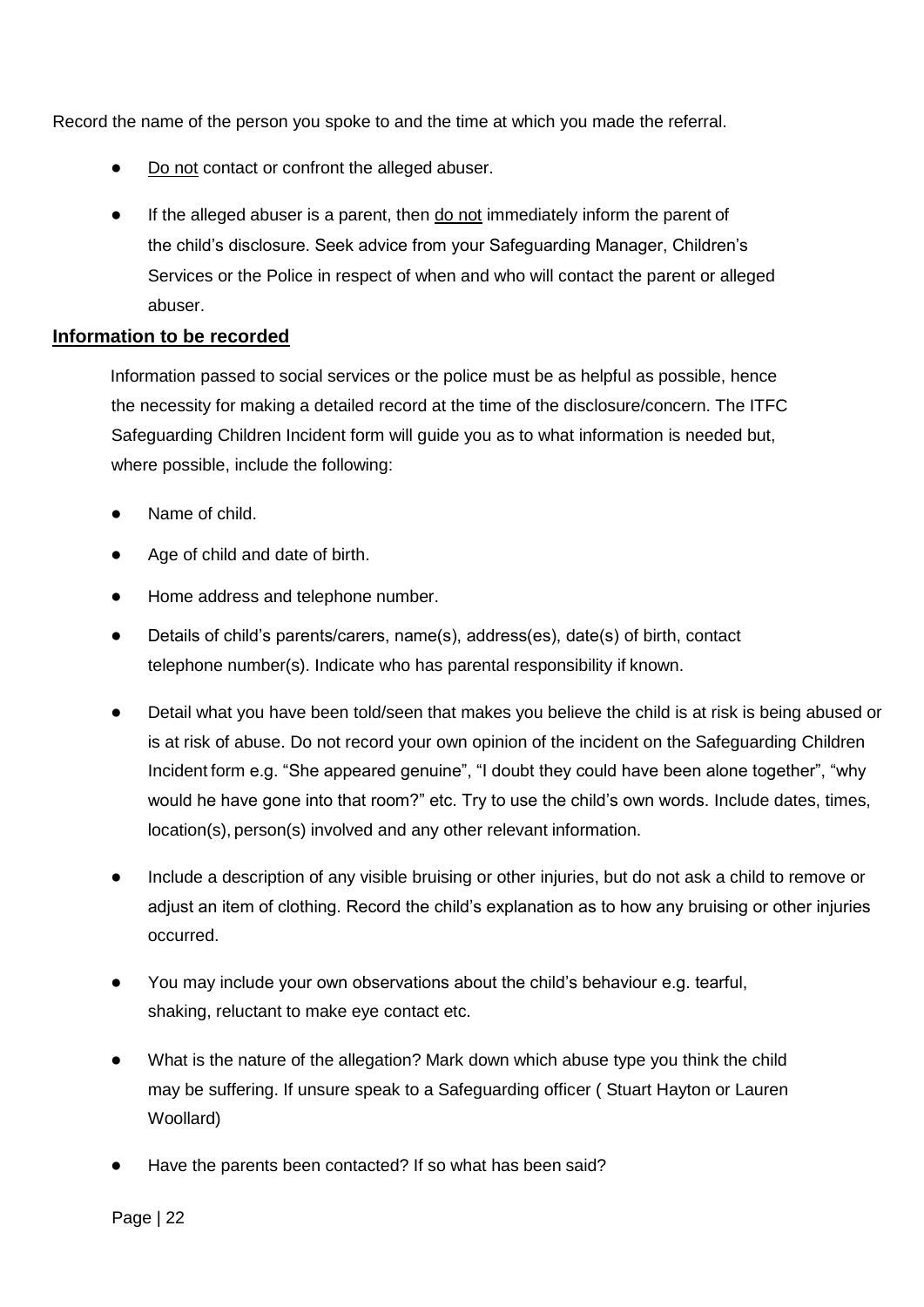- Details of other people consulted.
- Details of the suspect, name, nickname or description and their relationship to the child (e.g. parent/coach/stranger).

## **When to Inform the LADO**

If the allegation relates to a person who works with children (including ITFC members of staff) then the Safeguarding Manager will refer the incident to the LADO (Local Authority Designated Officer) if that person has:

- i) Behaved in a way that has harmed or may have harmed a child.
- ii) ii) Possibly committed a criminal offence against or related to a child.

iii) Behaved towards a child in a way that indicates they may pose a risk of harm to children.

(Guidance taken from the Suffolk Safeguarding Board for reporting to the LADO- Suffolk Safeguarding Board arrangements for managing allegations of abuse against people who work with children or those in a position of trust:

[https://www.suffolkscb.org.uk/assets/Working-with-Children/How-to-Make-a-Referral/2016-11-01-Managing-](https://www.suffolkscb.org.uk/assets/Working-with-Children/How-to-Make-a-Referral/2016-11-01-Managing-Allegations-of-Abuse-v7.pdf)[Allegations-of-Abuse-v7.pdf\)](https://www.suffolkscb.org.uk/assets/Working-with-Children/How-to-Make-a-Referral/2016-11-01-Managing-Allegations-of-Abuse-v7.pdf)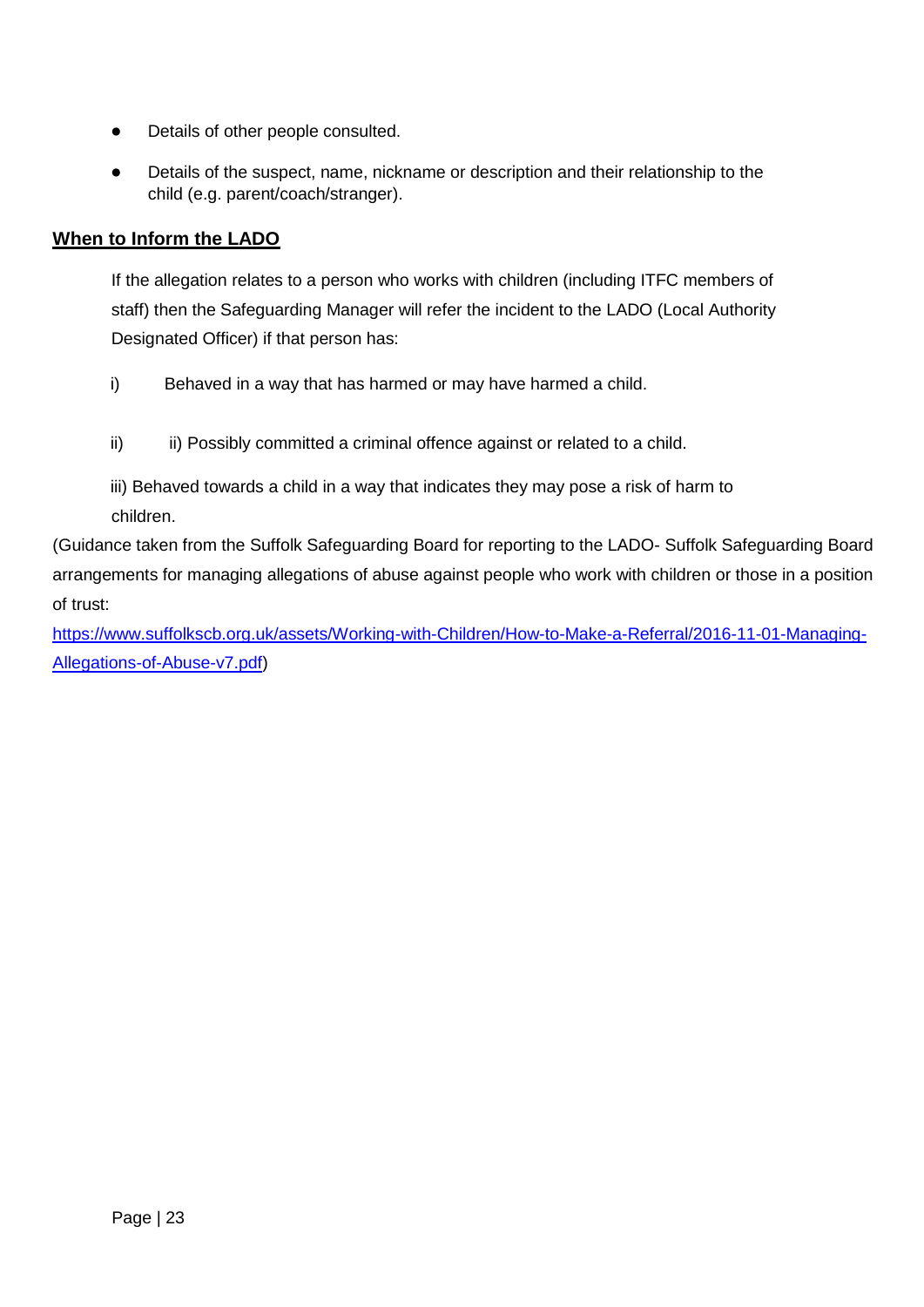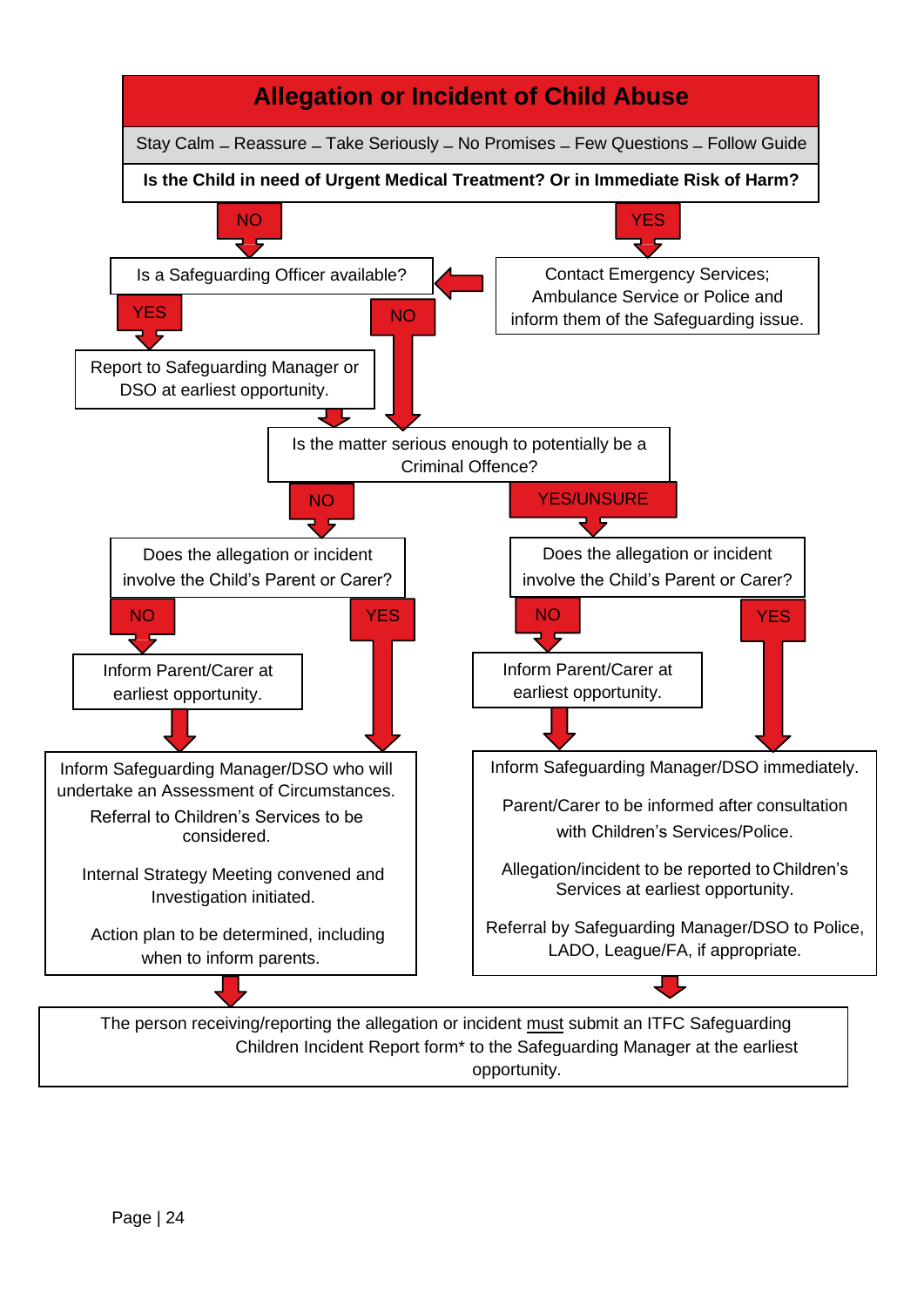#### **Allegations against members of staff**

Where there is a complaint against a member of staff there may be three types of investigation (internal and external):

- A Criminal Investigation by Police.
- A Safeguarding Investigation by Social Services and the club.
- A Disciplinary or Misconduct Investigation by the club and/or FA.

The results of the police and Safeguarding investigation may well influence the disciplinary investigation, and/or any future action, but not necessarily.

## **Internal enquiries and Suspension**

- The Safeguarding Manager (or Safeguarding Officer dealing) will make an immediate decision in conjunction with the Managing Director and Head of Human Resources about whether any individual accused of harm, inappropriate behaviour or abuse should be temporarily suspended pending further police and social services enquiries.
- Irrespective of the findings of the social services or police enquiries the Head of HR and Safeguarding Manager, in conjunction with legal advisors, will assess all individual cases to decide whether a member of staff or volunteer can be reinstated and how this can be sensitively handled. This may be a difficult decision, particularly where there is insufficient evidence to uphold any action by the police. In such cases, the Head of HR, Safeguarding Manager and the legal advisors must reach a decision based upon the available information which could suggest that on a balance of probability, it is more likely than not that the allegation is true.
- The welfare of children should always remain paramount.
- Should the investigation reveal any breaches of the club's Discipline Code of Conduct then those matters will also be subject of an internal investigation and may result in Disciplinary Action/ Dismissal of the individual.
- The FA/ League should be informed by the club Safeguarding Manager of any serious safeguarding concern or complaint in order that they may consider the risk posed across football.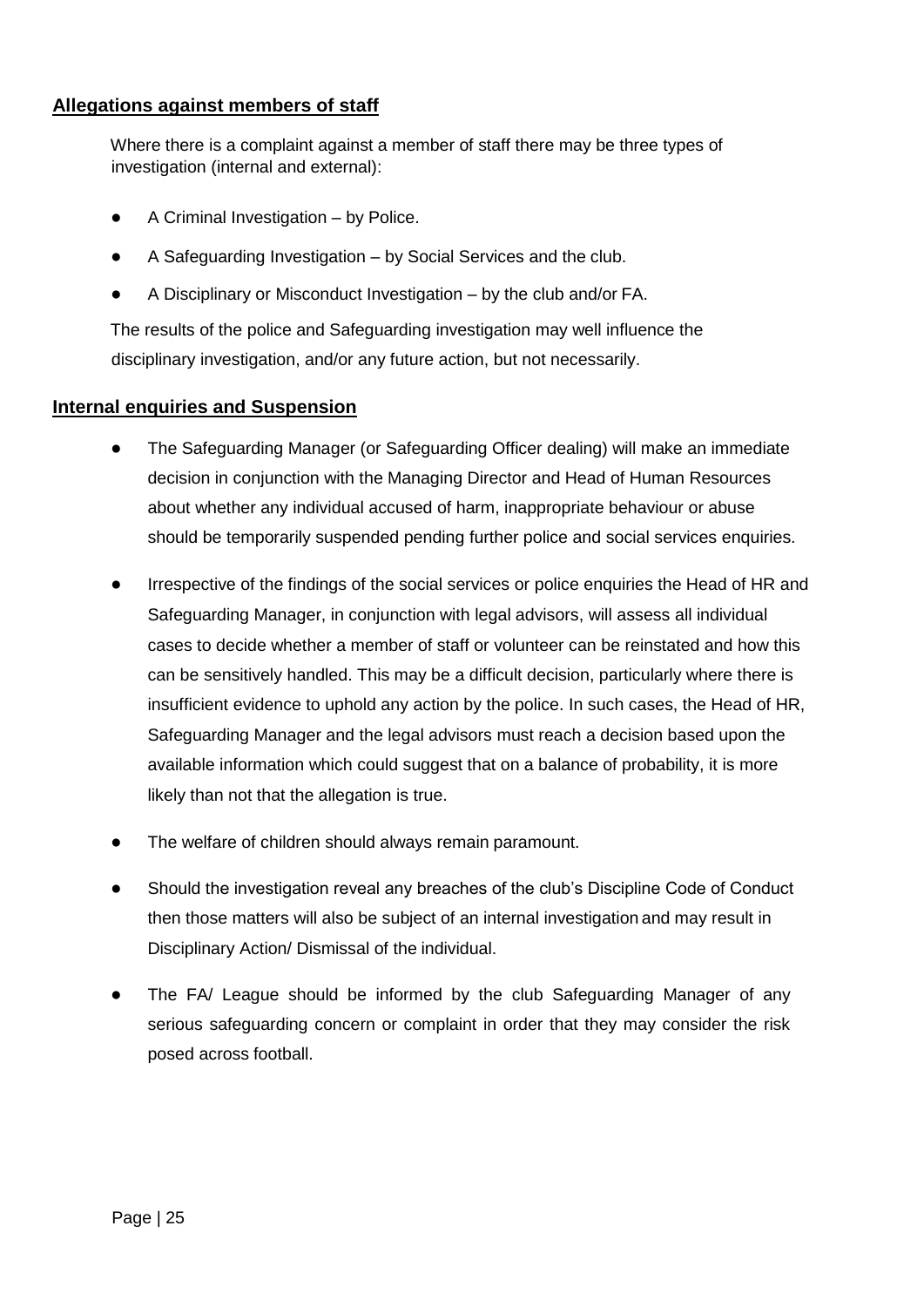If Ipswich Town or Ipswich Town Community Trust decides to withdraw permission for a member of staff to engage in regulated activity with children and/or vulnerable adults ITFC is legally obliged to refer that person to the Disclosure and Barring Service when it is also believed that member of staff has caused harm or poses a future risk of harm to vulnerable groups, including children. This includes situations when Ipswich Town or Ipswich Town Community Trust would have taken the above action, but the person was re-deployed, resigned, retired, or left. For example, a teacher resigns when an allegation of harm to a student is first made.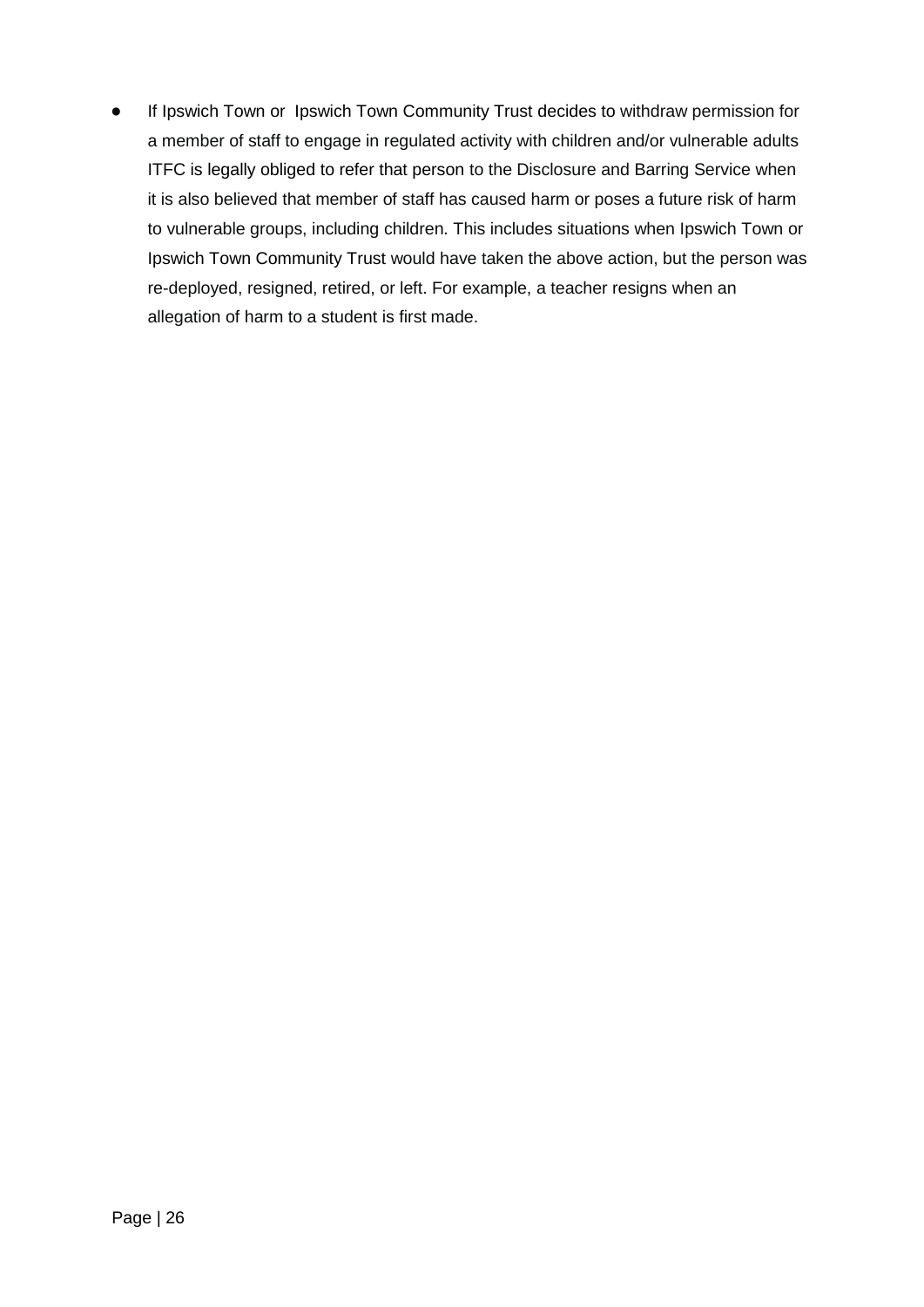## **Making a Referral to the League / F.A.**

On making any referral of an allegation of or incident of suspected abuse of or unsuitable behaviour towards a Child or Adult at Risk to any external agency (including the police, the local authority or the DBS), the Head of Safeguarding shall notify the club Safeguarding Lead in writing and ensure that the Safeguarding Lead is kept fully appraised of the progress of the referral and any subsequent investigation or action.

The club will notify the League and the F.A. of the referral or incident (through the submission of the Affiliated Football Safeguarding Referral Form) and provide them with appropriate updates in respect of:

Any evidence obtained by the club demonstrating the abuse of, or unsuitable behaviour towards, a Child or Adult at Risk (whether the evidence relates to conduct by a member of Staff in the performance of their duties as a member of Staff, or otherwise);

A third (or subsequent) incident or allegation of 'poor practice' (as defined in Affiliated Football's Safeguarding Procedures) in relation to a Child or Adult at Risk involving the same member of Staff;

Any referral of an allegation or incident of suspected abuse or of unsuitable behaviour towards a Child or Adult at Risk the club has made to any external agency.

Any investigation by an external agency into suspected abuse of or 'unsuitable behaviour' towards a Child or Adult at Risk involved in an Activity of which the club becomes aware.

A referral is made by completing an 'Affiliated Football Referral Form' and sent to The FA Safeguarding Team or County FA (depending on level of risk assessed) within 24 hours. Referrals can be made over the phone but a written referral needs to be sent within 24 hours. The FA's Safeguarding Team can be contacted on 0844 9808200 (ext. 6401 or 6876) or email [safeguarding@thefa.com](mailto:safeguarding@thefa.com)

Alternatively, the Suffolk FA Welfare Officer can be contacted on Tel: 01449 616606 (Mon-Fri, 9am-5pm) / 07572 107791 **[darryn.marsh@suffolkfa.com](mailto:darryn.marsh@suffolkfa.com)**

The FA/NSPCC 24-hour Helpline can be contacted for advice on 0808 800 5000

Deaf users text phone 0800 056 0566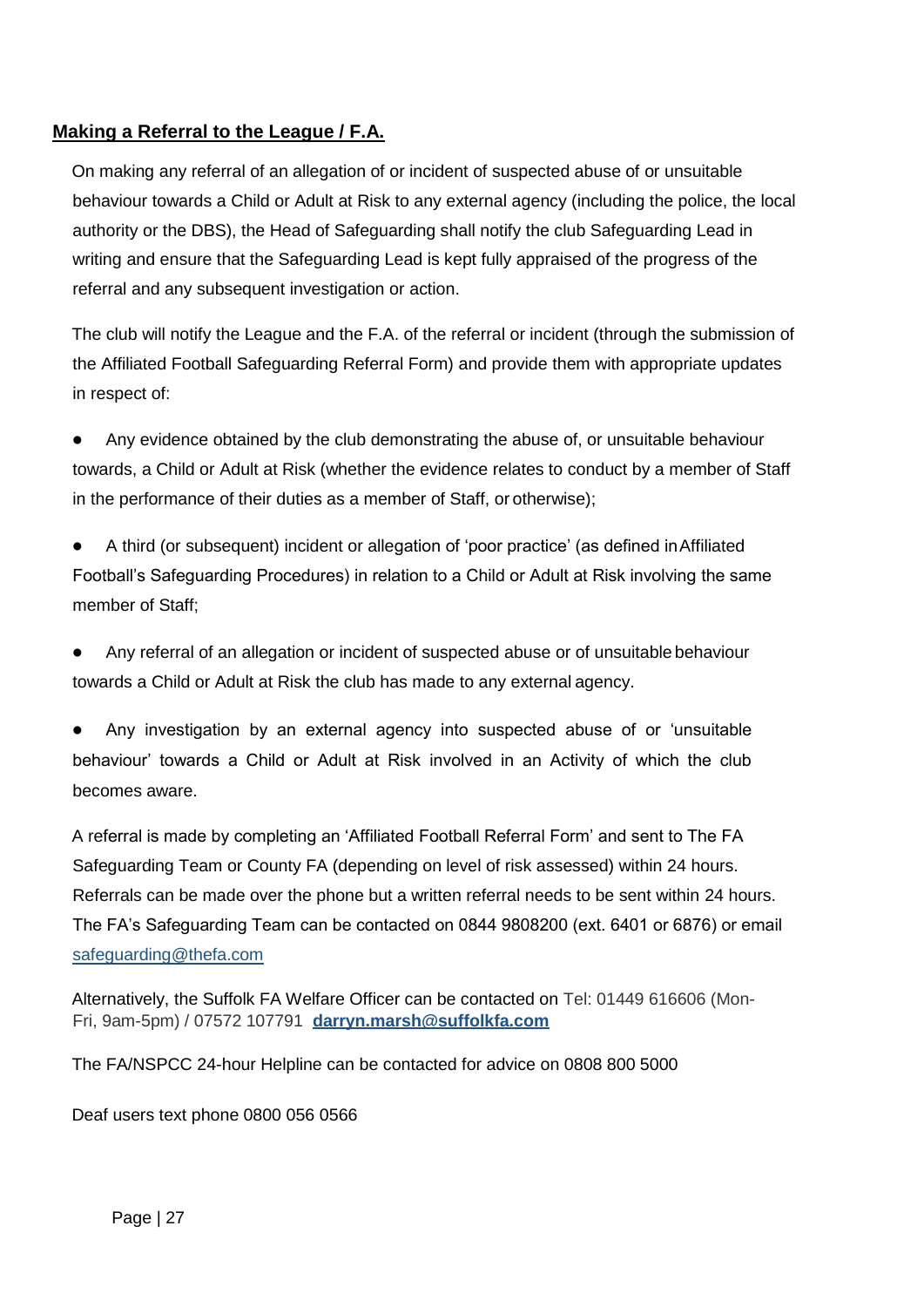#### **Poor Practice**

Poor practice is behaviour that falls short of abuse but is nevertheless unacceptable. Failure to challenge poor practice can lead to an environment where abuse is more likely to remain unnoticed or unreported.

- If, following consideration, the allegation is clearly behaviour which amounts to poor practice; the Safeguarding Manager and Head of HR will deal with it as a misconduct issue.
- If the allegation relates to poor practice by the Safeguarding Manager, or if the matter has been handled inadequately and concerns remain, it should be reported to the Managing Director who will decide how to deal with the allegation and whether to initiate disciplinary proceedings.

Ipswich Town will ensure that all staff/volunteers are fully supported and protect anyone, who in good faith reports his or her concerns that a colleague is, or may be, harming or abusing a child. The club's Whistle blowing Policy will apply to ensure this.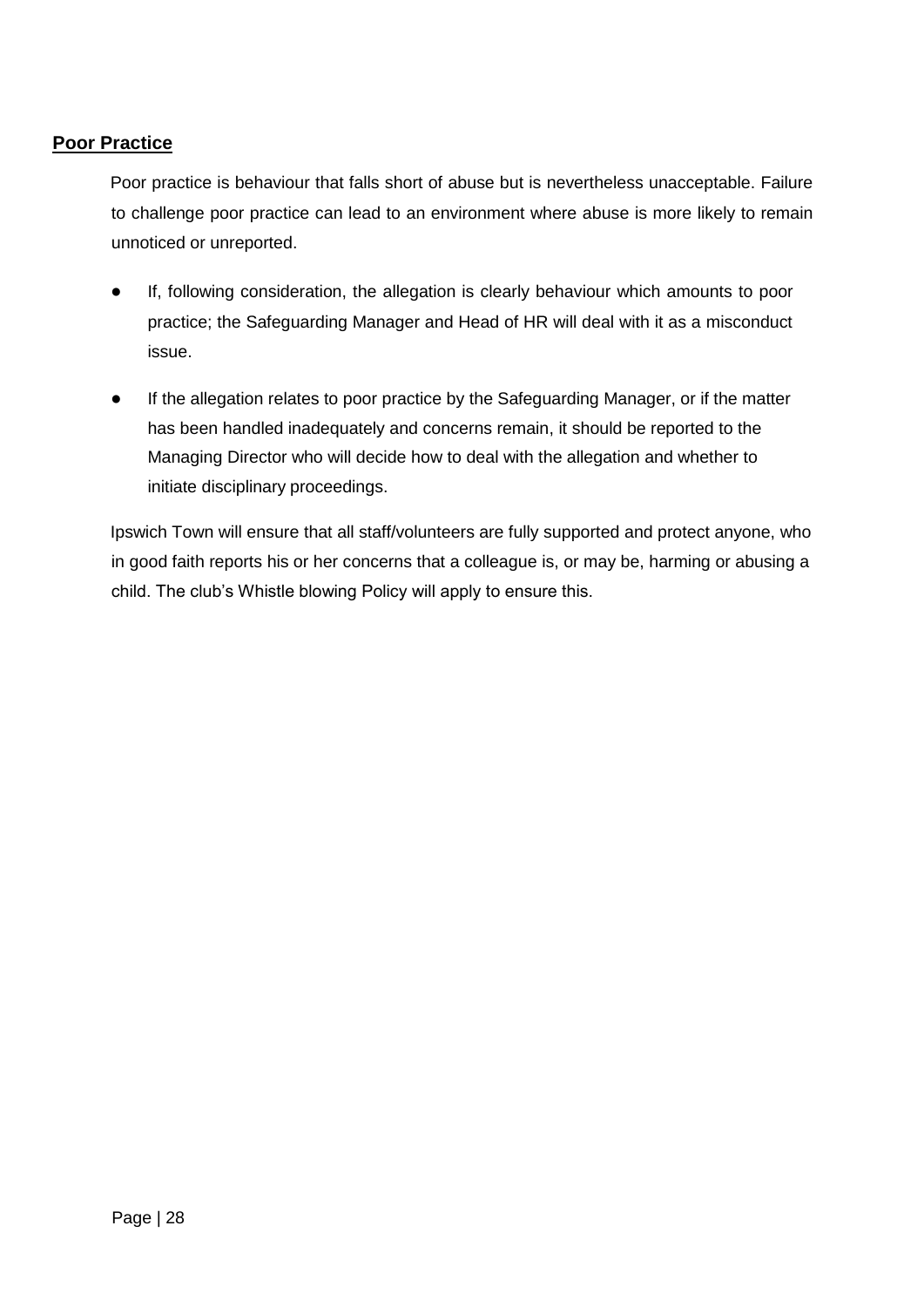## **Action to Help a Victim of Bullying**

Ipswich Town and Ipswich Town Community Trust staff have a duty of care and should**:**

- Take all signs and complaints of bullying very seriously. Bullying is not "banter".
- Encourage all children to speak and share their concerns. Create an open environment.
- Reassure the victim that you can be trusted and will help them, although you cannot promise to tell no one else.
- Keep records of what is said What happened? Who is involved? When & Where? (Using the ITFC Safeguarding Children Incident Form )
- Report any bullying concerns or allegations to the Safeguarding Manager who will coordinate the investigation and assess whether the circumstances require the involvement of Police or Social Services.
- Seek advice from the Safeguarding Manager/Safeguarding Team as to further action and who is to inform parent/carer of the child.
- With the guidance of the club Safeguarding Manager, assist in the Investigation of allegations and take action to ensure the victim is safe and supported.
- Report any signs of self-harm, or intentions to self-harm, immediately.
- Preserve any evidence e.g. torn clothing, abusive text messages etc.
- Regularly reinforce the club's anti-bullying stance, and expected level of behaviour, to players and parents.
- Encourage team work, inclusion, tolerance and acceptance of other's differences and promote communication and collaboration among players.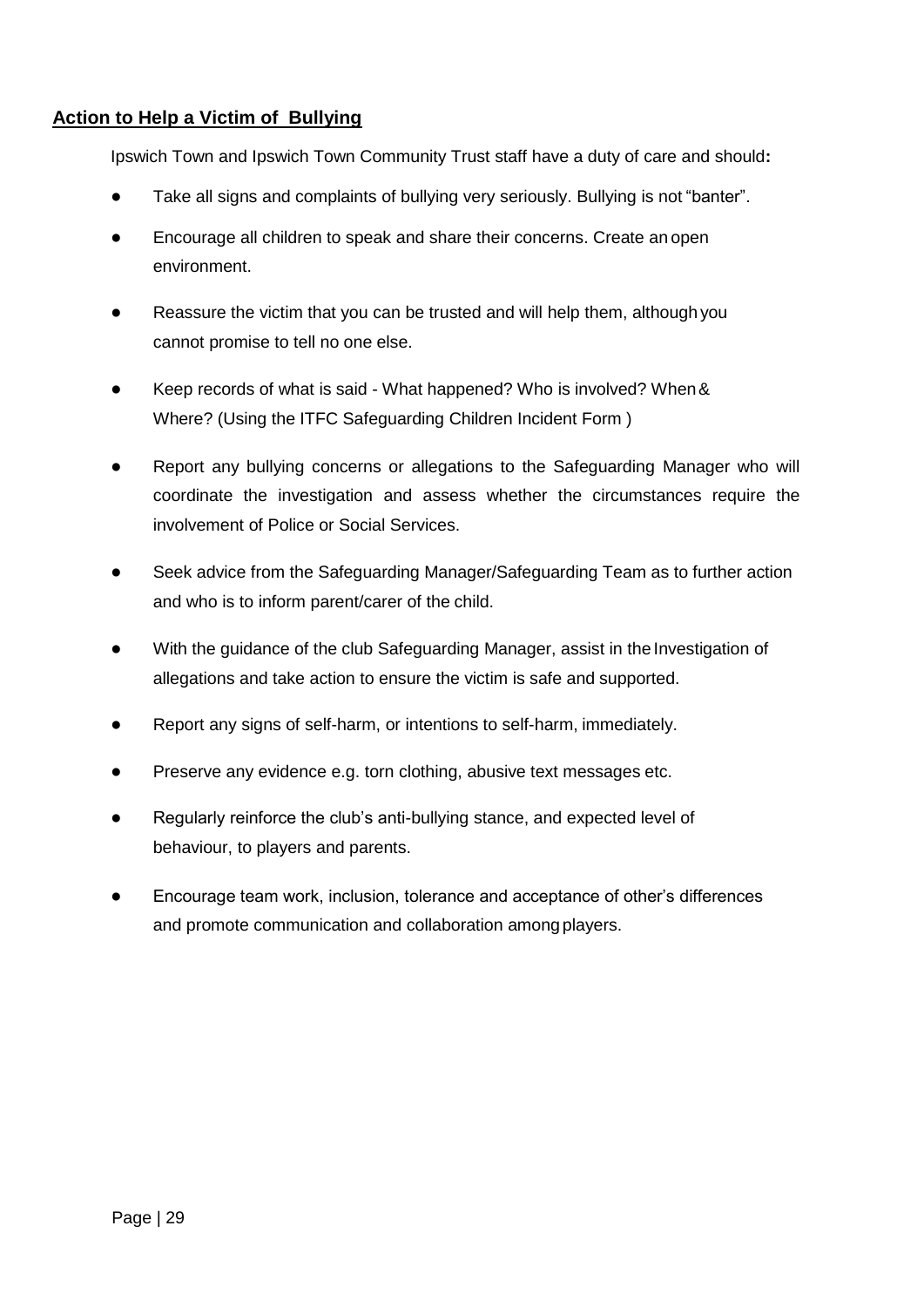## **Action towards the Bully(ies)**

Following consultation with the Safeguarding Manager the following actions may be taken, where appropriate:

- The bullying behaviour or threats of bullying will be investigated, risk assessed and steps to stop the bullying behaviour will be put in place immediately.
- If necessary and appropriate, the police and/or Social Services will be consulted
- Parents of the bullies will be informed and asked to come in to a meeting to discuss the problem.
- An attempt will be made to help the bully (bullies) change their behaviour and to understand the consequences of their actions.
- Seek an apology to the victim(s) and, where appropriate, insist on the return of any borrowed items and that the bullies) compensate the victim for any loss.
- Issue a warning as to future conduct: If the bullying continues a more severe approach will be taken.
- Hold meetings with the families involved to report on progress.
- Impose sanctions or exclude the offender(s), where necessary.
- Ensure relevant coaching staff are aware of the outcome and that they monitor the situation to reduce the chances of re-occurrence.
- A written record of action taken and outcome of the complaint will be kept by the club Safeguarding Manager, for future reference.

#### **Action if Bullying is Suspected**

If bullying is suspected, the same procedure should be followed as set out in the section of this policy entitled "When to report suspicions or incidents." (see page 18-19)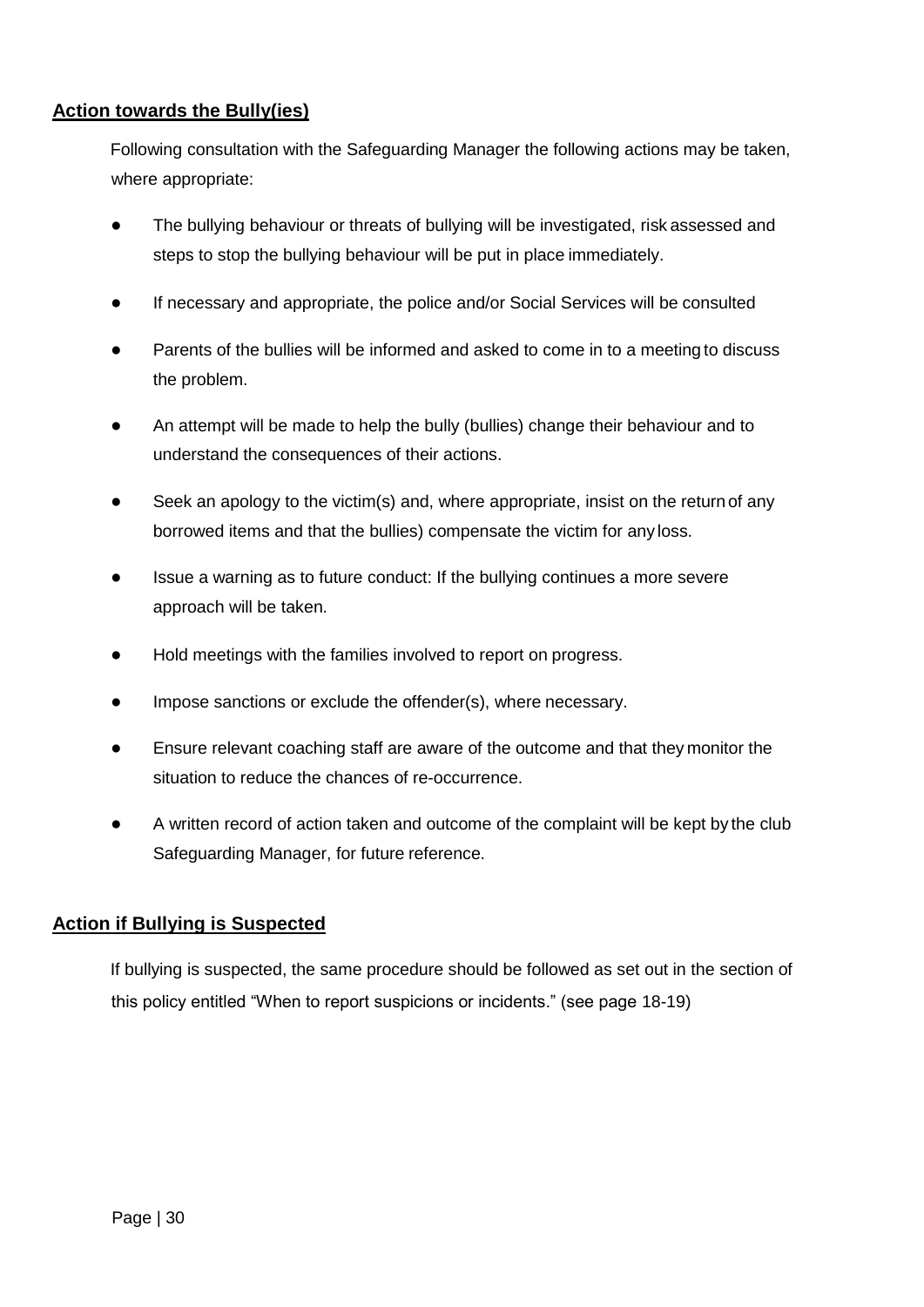## **Promoting Safer Working Practice with Children and Young People**

#### **Introduction**

Abuse can occur within many situations including the home, school and the footballing environment. Some individuals will actively seek employment or voluntary work with young people/young players in order to harm them. Conversely, a coach, instructor, teacher, official or volunteer may have regular contact with young people/young players and be an important link in identifying cases where a young person needs protection.

All cases of inappropriate behaviour should be reported following the guidelines in this policy. When a child enters the club, having been subject to child abuse outside the footballing environment, football can play a crucial role in improving a child's self esteem. In such instances, the club must work with the appropriate agencies to ensure the child receives the appropriate support.

#### **Good Practice guidelines**

All personnel are encouraged to demonstrate exemplary behaviour to best safeguard children but also to protect themselves from allegations.

The following are common sense examples of how to create a positive culture and climate within Ipswich Town.

Good practice means:

- All staff are responsible for their own actions and behaviour and should avoid any conduct which would lead any reasonable person to question their motivation and intentions.
- Treating all children and young people equally, and with respect and dignity.
- Putting the welfare of each young person first and act in their best interest.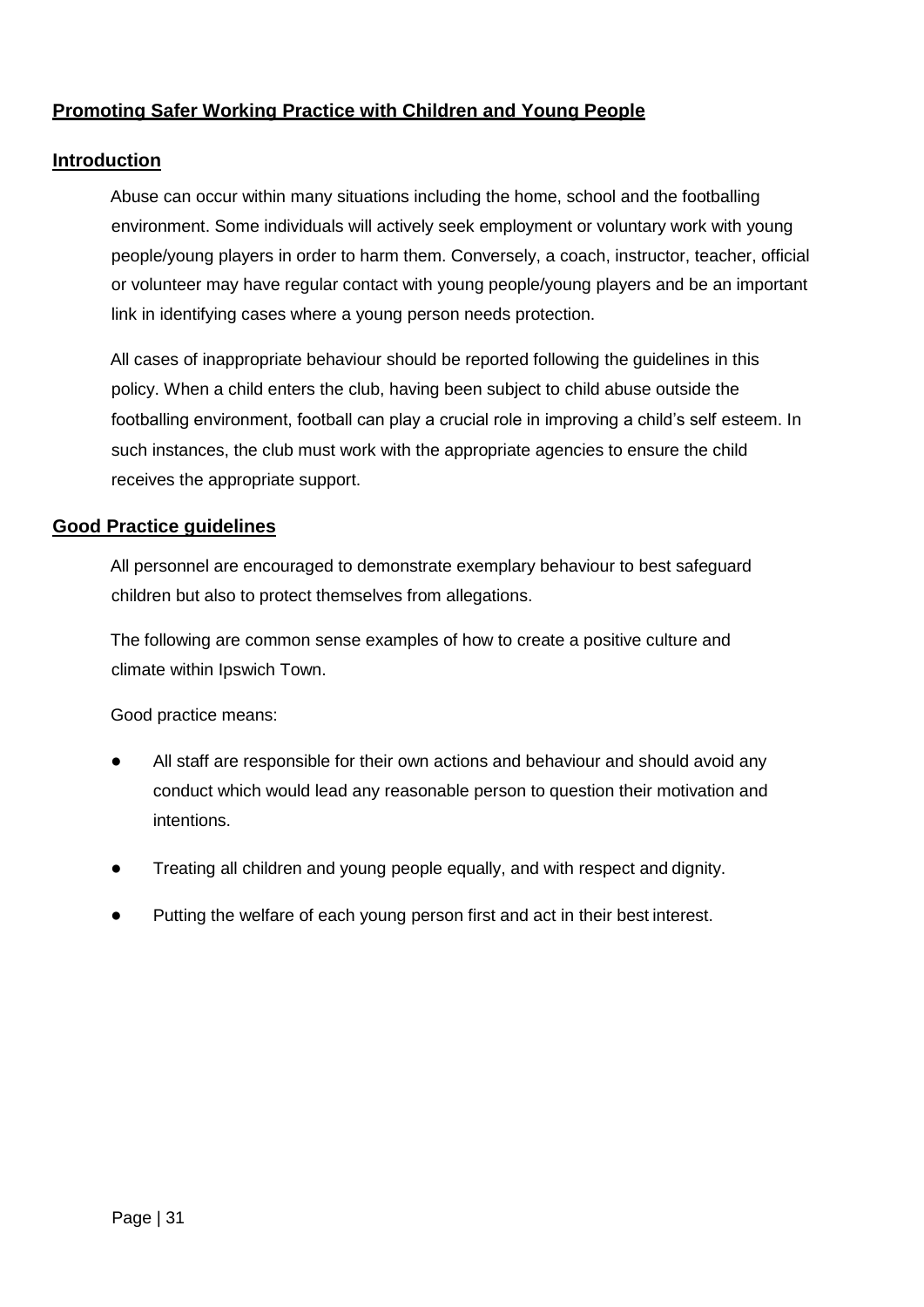- Building balanced relationships based on mutual trust and maintain professional boundaries at all times; for example, never have an intimate relationship with a child U18 (even if they are over 16 years old) when you are responsible for their supervision, care, support or coaching.
- Give enthusiastic and constructive feedback rather than negative criticism. Making football fun, enjoyable and promoting fair play.
- Being an excellent role model this includes not smoking, drinking excessive amounts of alcohol, using drugs or using bad language in the company of children and young people.
- Have access to and be familiar with the Club's Code of Conduct (Refer to Rules of the Road Handbook) and Safeguarding policies and procedures (Refer to ITFC Safeguarding Children Policy and ITFC Safeguarding Adult's policy)
- Know who is their Safeguarding Manager and how to contact them.
- Ensure any concerns or allegations pertaining to a child's safety and welfare are recorded and acted upon, in line with the club's safeguarding policies and procedures.
- Promote an environment where poor practice is challenged and reported.
- Help maintain an ethos whereby colleagues, children, young people and their parents/carers feel able to articulate any concerns, safe in the knowledge that effective action will be taken as appropriate.
- Ensure there is always an appropriate staff to participant ratio, determined by:
	- 1. Age and needs of the participants.
	- 2. Nature of the activity and environment.
	- 3. Risk assessments identifying potential behavioural or other issues.
	- 4. Expertise and experience of the staff involved.
	- 5. Male and female supervising staff wherever possible for mixed gender participant activities.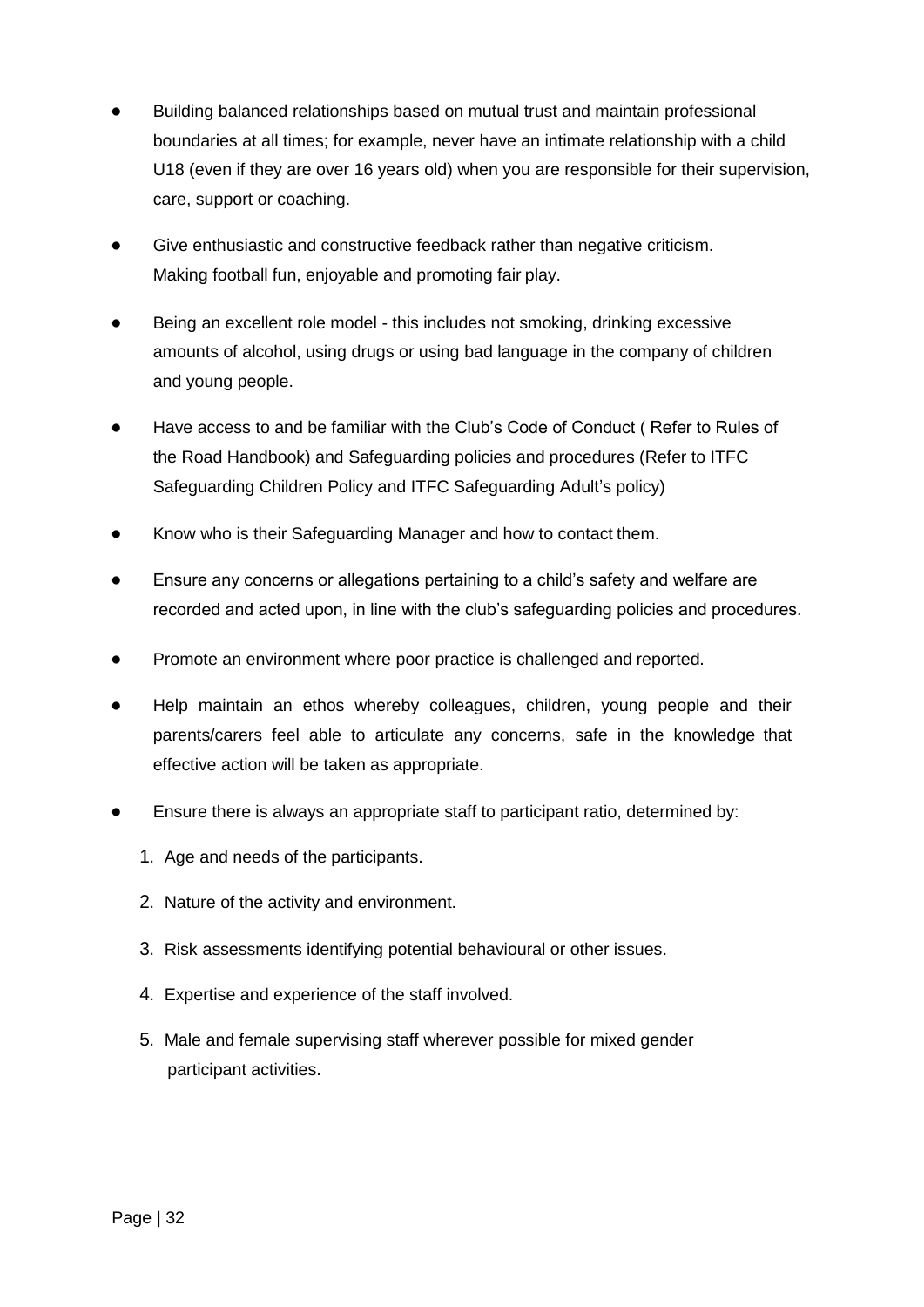#### **Lone Working and one-to-one situations.**

- 4 8 years. 1 adult to 6 children.
- 9 12 years. 1 adult to 8 children.
- 13 18 years. 1 adult to 10 children.

However, regardless of the number of children participating in ITFC activities, staff are expected to work in pairs, particularly if there is a requirement to be in dressing rooms or undertake any personal care.

Where **lone working** is an integral part of a role e.g. an Academy teaching position, or club Driver, then additional risk assessment strategies will be put in place (See ITFC Academy Transport Policy, ITFC Academy Trips, tours and tournament Guidance and ITFC Academy Late Collection Policy) e.g.

- If conducting a one-to-one tutorial staff should aim to have the tutorial take place in a communal area, e.g. canteen or an office with other people present.
- Staff should ensure a colleague is made aware of when and where the tutorial is being held.
- If Staff are on their own in a room with a student the staff member should prop open the door of the room (so long as that does not constitute a fire safety hazard).
- When transporting a lone child, they should be seated in the rear of the vehicle. If several children are being transported, and it is necessary to sit a child in the front passenger seat, then that child must be the first to leave the vehicle so that at no time will the driver be alone with a child in the front of the vehicle.
- Staff should never work alone if they are concerned about risks to themselves or others in the situation.

Potential risks that individuals could be exposed to during lone working include:

- Being the recipient of physical, emotional or sexual abuse.
- Being accused of perpetrating physical, emotional, sexual abuse or neglect.
- Neglecting one's own duties to safeguard children.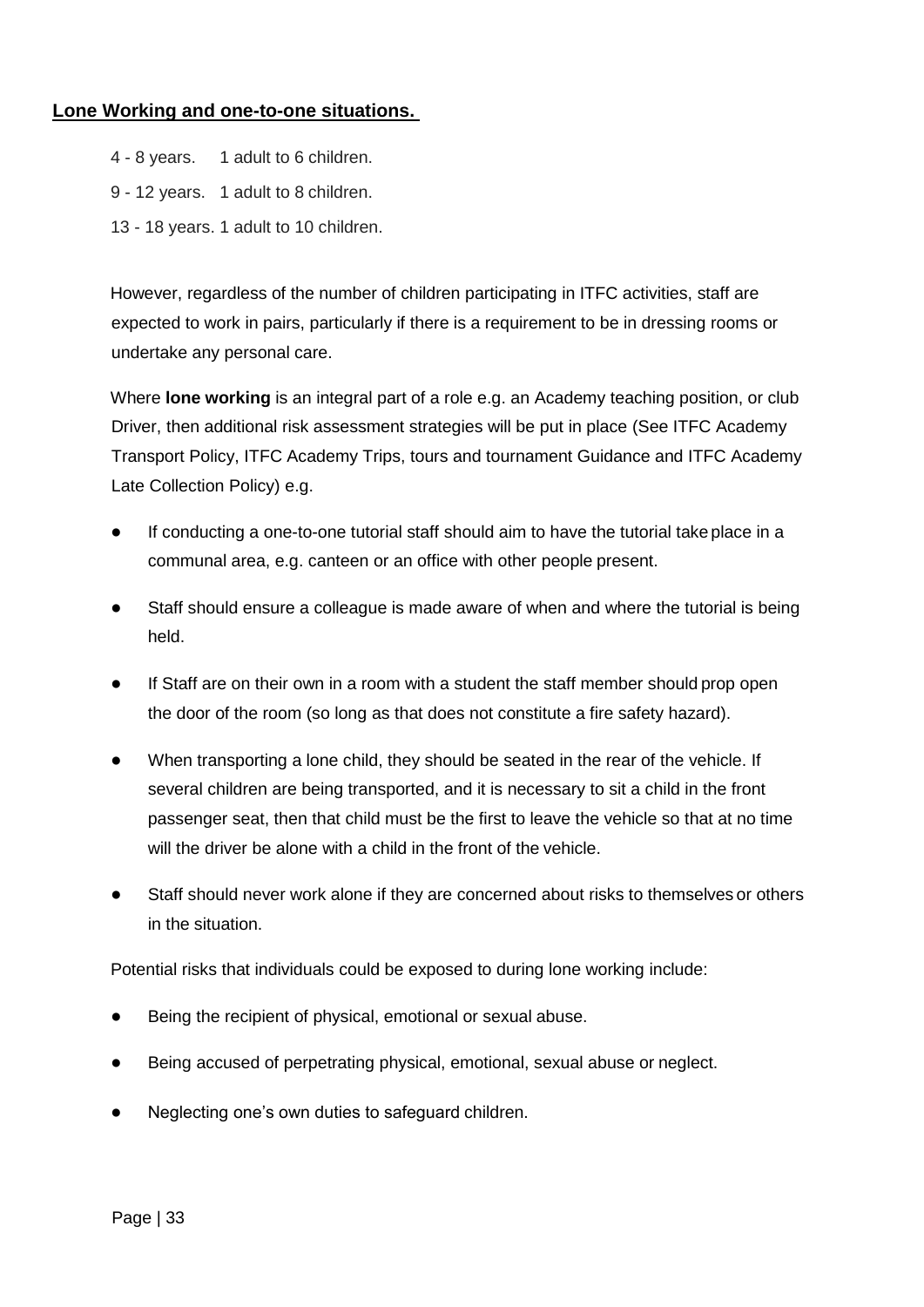## **Relationship of Trust & Communication**

When an individual accepts a role at Ipswich Town or Ipswich Town Community Trust that involves working or volunteering with children or adults at risk, he/she must understand and acknowledge the responsibilities and trust inherent in the role. A relationship of trust can be described as one in which one party has power and influence over the other by virtue of their work and the nature of the activity.

## Staff must **not**:

- Use their position to gain access to information relating to young people for their own advantage.
- Use their power to intimidate, threaten, coerce or undermine children or adults at risk.
- Use their status and standing to form or promote inappropriate relationships, professional boundaries must be maintained at all times.
- Accept as a "friend", players or referees who are under 18 years, on social networking sites they are members of or share their own personal social networking sites with children or young people involved in youth football.
- Contact children or young people known through football outside of the football context on social networking sites and ask for personal information.
- Use internet or web based communications to send personal messages of a non-football nature to a child or young person.
- Engage in any personal communications, 'banter' or comments.

(For further guidance refer to the club's Safeguarding Social Media Policy)

#### Staff **must**:

- Only contact children at risk for professional reasons and with the knowledge and agreement of Ipswich Town or Ipswich Town Community Trust.
- When coaching giving enthusiastic and constructive feedback recognising the development needs and capacity of young people/young players - avoiding excessive training or competition and not pushing them against their will.
- Be an excellent role model this includes not smoking, not using bad language, not using drugs or being under the influence of alcohol in the company of young players.

## **Staff and Volunteer Behaviour**

Staff and Volunteers at Ipswich Town and Ipswich Town Community Trust have a responsibility to maintain confidence in their suitability to work with children and adults at risk. Behaviour and actions that would lead any reasonable person to question motivation, intentions and suitability to work with these groups must be avoided.

#### Staff **must**:

 Familiarise themselves with their club's safeguarding and related policies and procedures and know who their Safeguarding Manager and Designated Safeguarding Officers are and how to contact them.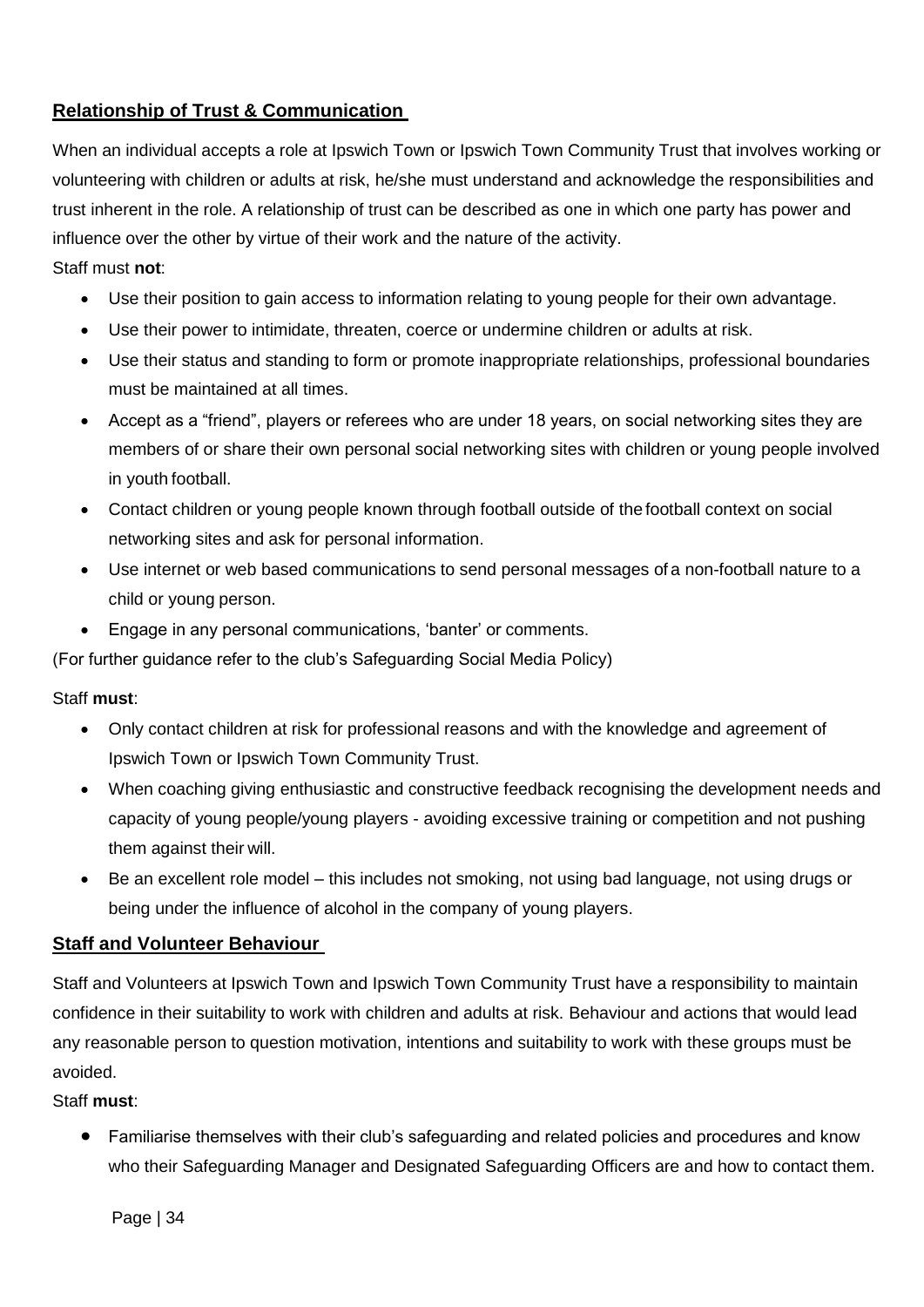- Be vigilant and ensure adults around children and young people act in accordance with the standards set by Ipswich Town and Ipswich Town Community Trust. Staffs are also responsible for those who enter changing rooms etc.
- Treat children equally with dignity and fairness and build balanced relationships based on mutual trust.
- Encourage and demonstrate consistently high standards of behaviour and understand the types of behaviour that may call into question their suitability to work with children and/or adults at risk.
- Be aware that behaviour outside of work time may impact upon their suitability to work with children and/or adults at risk.
- Be aware that breaches of the law, the Club's safeguarding policies and this guidance may result in criminal and/or disciplinary action being taken against them. (See ITFC Disciplinary Action Policy).

## **Staff must never:**

- Use their position to gain access to information relating to children and/or adults at risk for their own or others' advantage. Such information should only be used or shared to protect children and/or adults at risk and to meet their needs.
- Carry out their duties whilst under the influence of alcohol, solvents or drugs.
- Engage in any sexual, betting, gambling or related activities or have discussions about such activities in the presence of children and/or adults at risk except in a clear educational context and with the knowledge and agreement of Ipswich Town or Ipswich Town Community Trust.
- Use Ipswich Town equipment to access pornography on personal devices when on duty.
- Access, make or distribute illegal or indecent content or images of children/adults at risk

#### **Creating a Safe Environment**

Ipswich Town Football Club and Ipswich Town Community Trust take into consideration the health, safety and welfare of all children during the planning, delivery and review of all activities.

#### Staff **must**:

- Identify the health, safety and safeguarding risks when conducting any event/ activity with children.
- Know emergency response procedures covering injury, illness, emergency evacuation, missing persons, local services and emergency contacts including emergency consular assistance details when abroad and ensure there is adequate insurance cover in place.
- Ensure that if mixed teams are taken away they should always be accompanied by a male and female member of staff. NB - however, same sex abuse can also occur.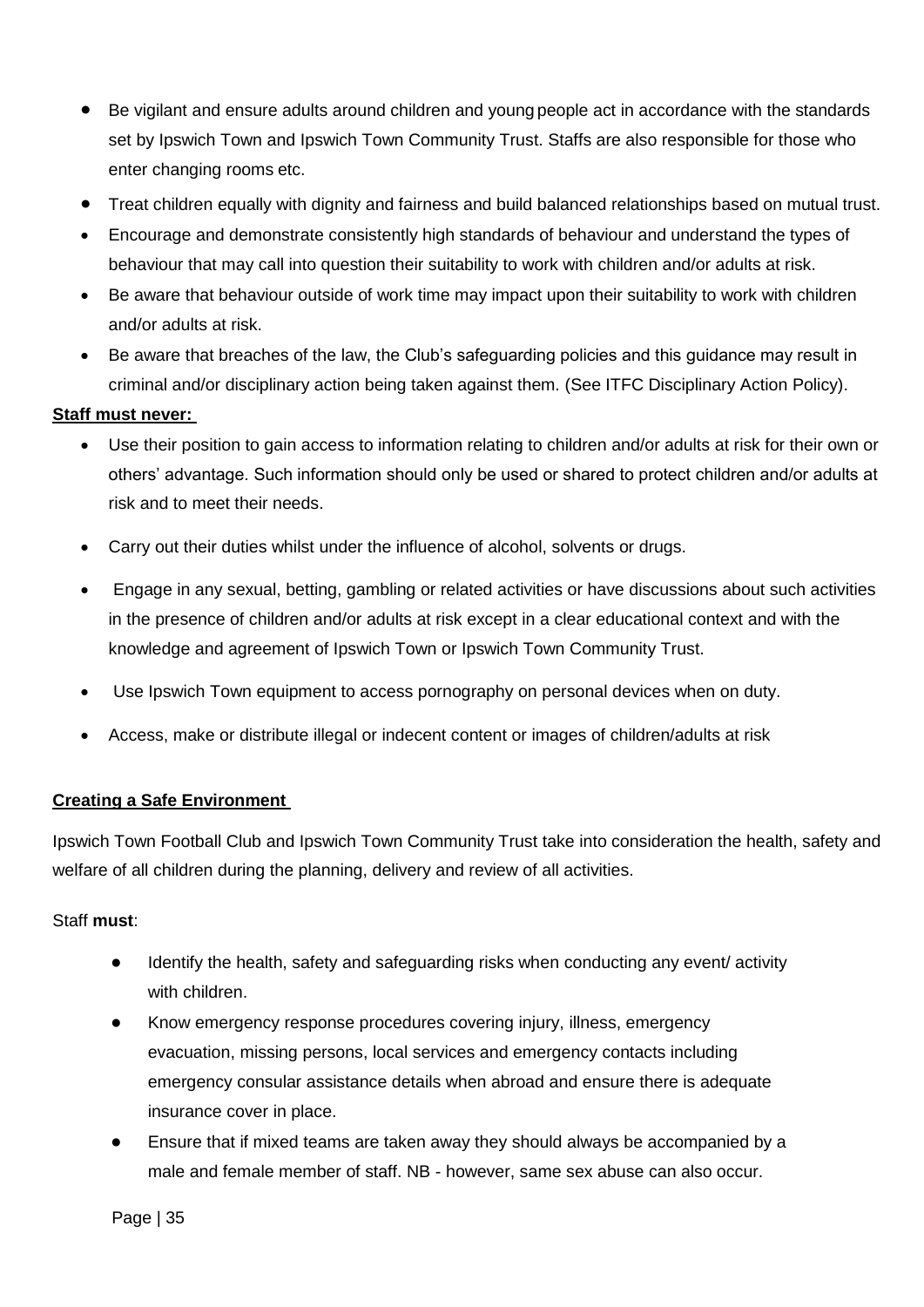- Ensure that at tournaments or residential events, adults should not enter children's rooms or invite children or young people into their rooms and ensure that accommodation is in a safe location, of a good standard for security, hygiene and first aid.
- Secure parental consent in writing for participation, use of images/footage and to act in loco parentis, if the need arises to give permission for the administration of emergency first aid and/or other medical treatment.
- Be subject to DBS checks at the highest level.
- Keep a written record of any injury or accident that occurs, along with the details of any treatment given and/or action taken. Advise parents of the incident.

#### **Home visits**

There are circumstances and occasions in which a member of staff's responsibilities may include home visits. Wherever possible such visits should not be undertaken alone. Contact by whatever means and meetings with vulnerable groups outside work arrangements should not take place without the agreement of the club, and in the case of a child, they should not take place without a parent/carer being present. A Safeguarding Officer should be consulted in all instances.

#### **Transport**

It is not appropriate for staff to offer lifts to children outside their normal working duties. Any occasion where a child requires transport in an emergency situation should be recorded and reported to the Safeguarding Officers by at least the following day. Children should only be transported in registered Mini bus or company vehicle with a driver who has had DBS check. (For more information Refer to ITFC Academy Transport Policy)

#### **Photography and Digital Imagery**

Ipswich Town and Ipswich Town Community Trust utilises designated photographers to record activities and events within the club. Written parental consent must be obtained before any child or young person partaking in Ipswich Town or Ipswich Town Community Trust events and activities are photographed, filmed or their image is captured using any device.

Page | 36 The exception to this, when written parental consent will not apply, is when the child enters solely as a spectator at Portman Road (including all locations owned, occupied or utilised by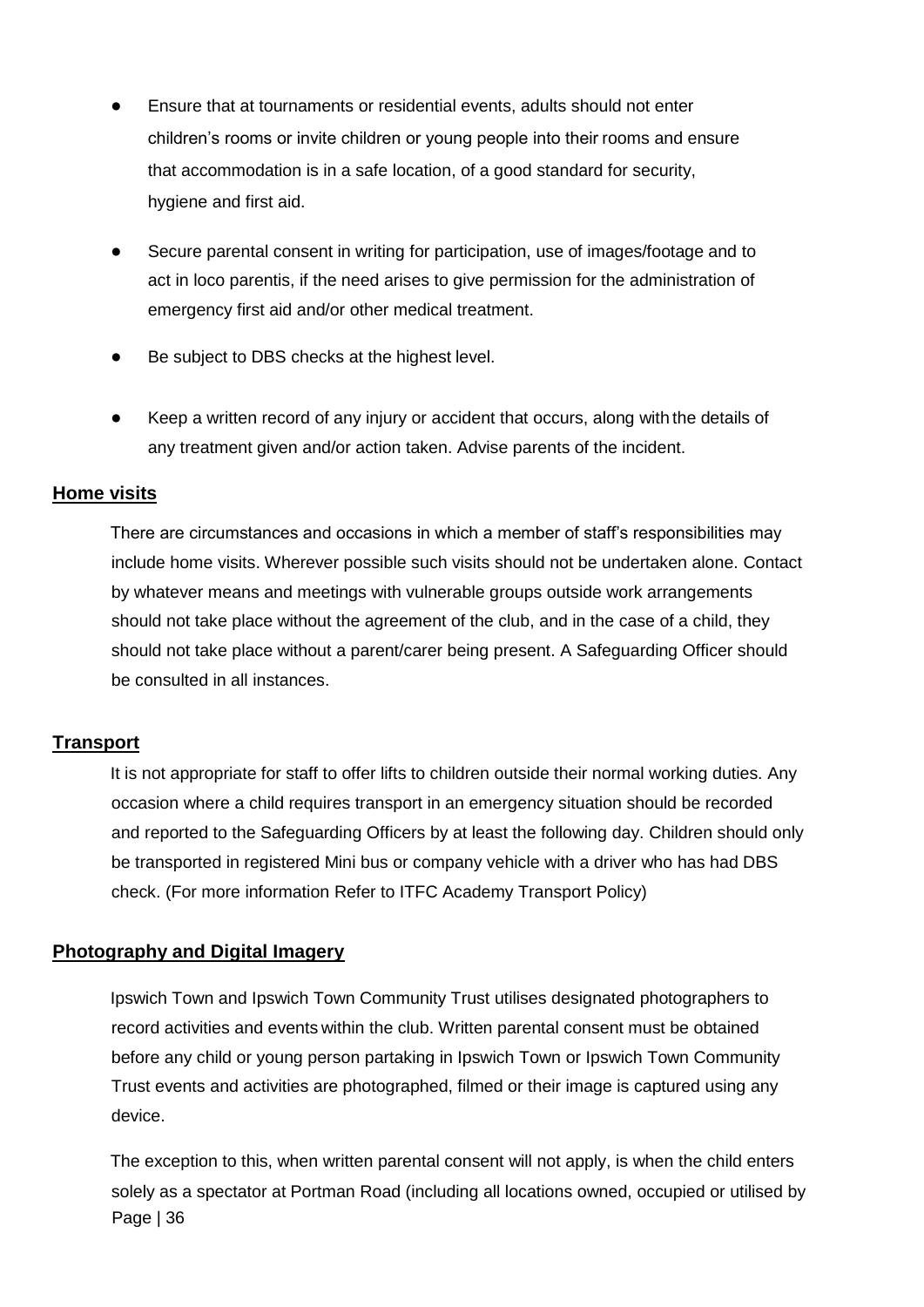the club), at which time the terms and conditions of entry advise that by a parent/carer allowing their child to enter the ground they thereby provide consent for that child's image to be captured/used by the club. This is in line with existing club and EFL Ground Regulations 24 and 26.

Staff should not take unauthorised images or video footage of children. In addition, staff should never use or distribute images of children without their knowledge and parental consent and without the permission of Ipswich Town Football Club or Ipswich Town Community Trust.

(For more information please refer to ITFC Photography and Digital Imagery Policy and ITFC Academy Images Policy)

#### **Ball Assistants and Mascots**

Ipswich Town and Ipswich Town Community Trust will endeavour to ensure the safety and protection of Child Ball Assistants and mascots whilst carrying out their duties at Portman Road through adherence to the club's Safeguarding Children Policy and Procedures and Health and Safety Policy. (For more information please refer to the ITFC Ball Assistants Policy and the ITFC Mascot Policy)

#### **Rewards and Gifts**

Staff should exercise care when selecting children and/or adults at risk for Activities, privileges or rewards to avoid perceptions of favouritism or unfairness. Methods and criteria for selection should always be transparent and consistently applied. Care should also be taken to ensure that Staff do not accept any gift that might be construed as a bribe by others or lead the giver to expect preferential treatment.

At Ipswich Town and Ipswich Town Community Trust, staff may at your discretion accept genuine gifts given as a token of appreciation to a value not exceeding £50. You may not accept any gift (whatever the value) offered by any third party in consideration of favours given or in the expectation of favours to be given in the course of your employment. Further, you must immediately notify your Manager of all gifts or offers of gifts whether or not considered by you to be improperly motivated. It is a disciplinary offence to fail to notify your Manager of any such gift or offer. If you are offered a gift exceeding £50 in value which you consider to be a genuine expression of appreciation you should disclose the offer in accordance with the above requirements and seek the Club's consent to you accepting the gift. You will be personally responsible for any tax liability that may arise on the gift.

#### **First Aid and Administration of Medication**

When administering emergency first aid, Staff should ensure that another adult is aware of the action being taken wherever possible. At Ipswich Town Football Club and Ipswich Town Community Trust, a qualified First Aider should be found to administer any first aid. Staff should understand the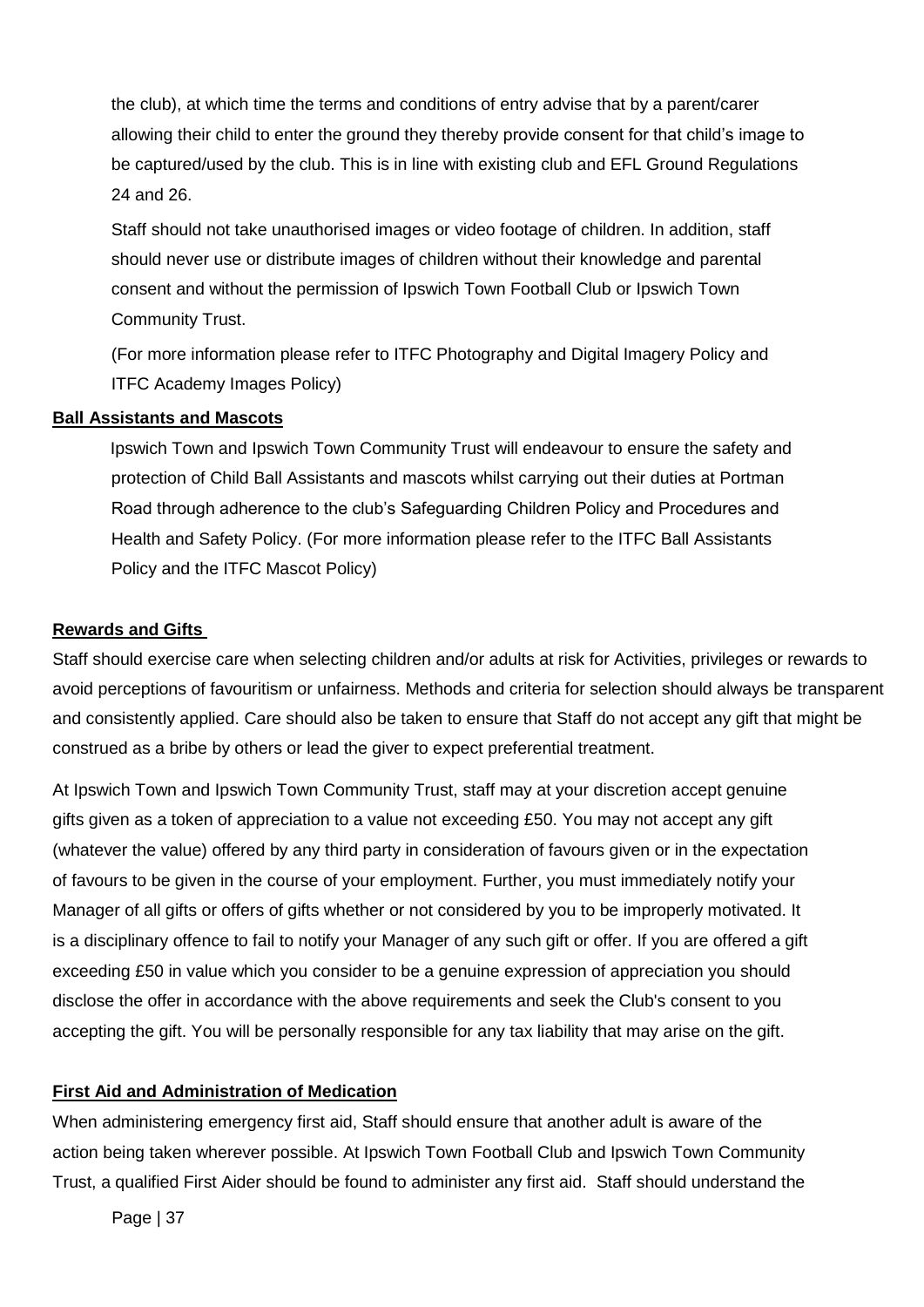extent and limitations of their role and should recognise when an injury requires more experienced intervention.

## **Safeguarding within Partnerships**

Ipswich Town and Ipswich Town Community Trust recognises its responsibility to safeguard the welfare of all Children and Adults at Risk participating in club activities and when participating in activities arranged in partnership with an external service provider. The club is committed to working within partnerships to provide a safe environment for all Children and Adults at Risk by utilising Safeguarding Policies and Procedures to protect vulnerable groups from physical, sexual or emotional harm, neglect, bullying or exploitation.

The club commitment to safeguarding is outlined in any partnership agreements, service level agreements or any other agreements that are in place with any service provider or for commissioned services insofar as those services relate to Children or Adults at Risk of Harm. (For more information see ITFC Safeguarding within Partnerships Policy)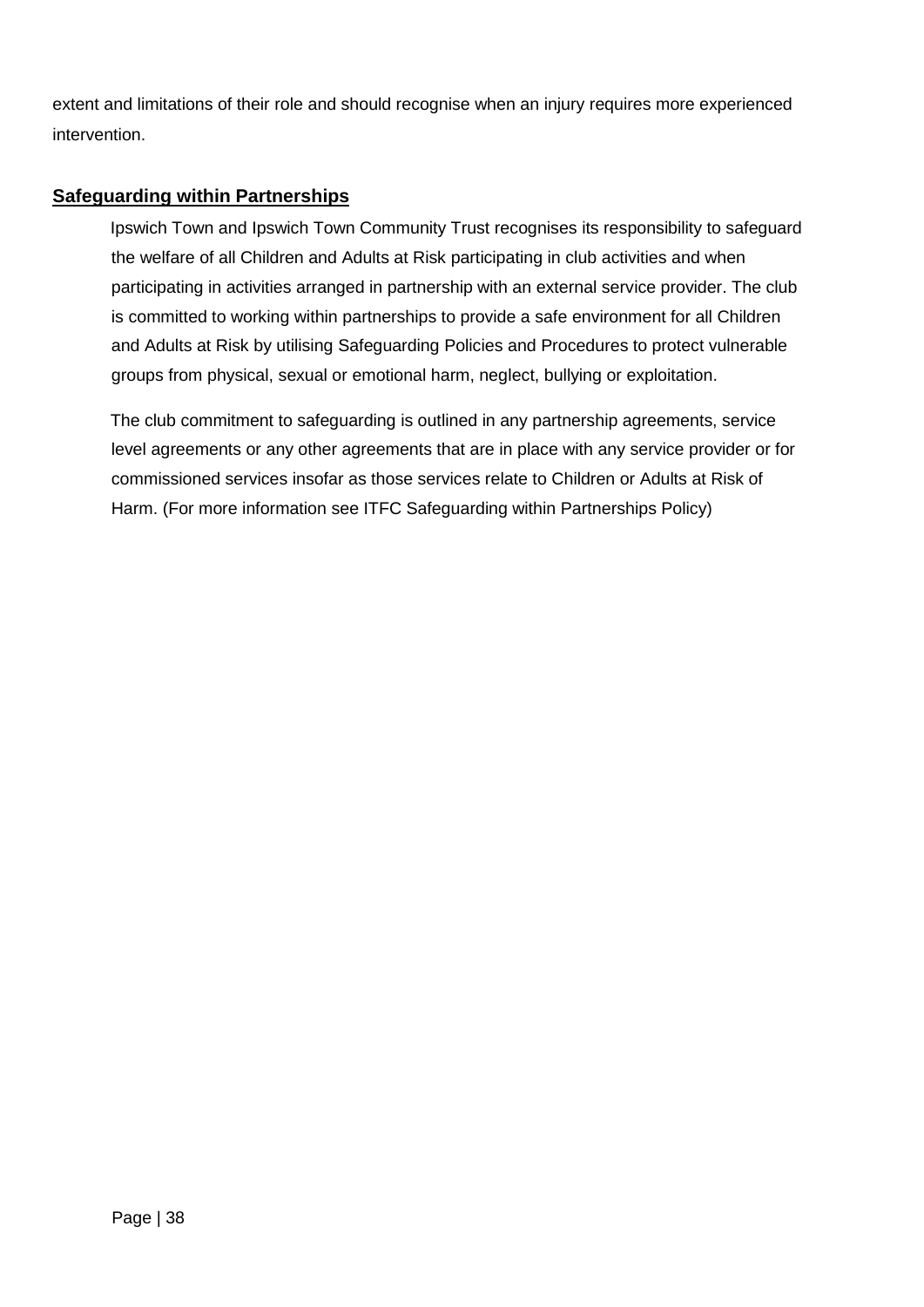## **Confidentiality**

Ipswich Town and Ipswich Town Community Trust will operate on the premise that all information imparted to a member of staff will be treated in confidence. Confidentiality is a key issue in the lives of young people. They may trust a member of staff with issues of a personal nature and wherever possible their confidences should be respected. Staff must not however make promises on confidentiality they may be unable to keep.

Furthermore, staff should always make any complainant fully aware of any situation where confidentiality must not be maintained. Where there is a concern that the child may be suffering, or is at risk of suffering, abuse or significant harm, the child's safety and welfare must be the overriding consideration.

Children and Young people may disclose information that is difficult for the member of staff to deal with without further advice/support, or which must be reported to statutory agencies. In this case the complainant should be told that the situation will be discussed with the Safeguarding Manager or Designated Safeguarding Officer with a speciality in that area, but confidentiality will be maintained if possible.

#### **Information sharing**

Ipswich Town and Ipswich Town Community Trust is committed to sharing information for the purposes of safeguarding and promoting the welfare of children and young people in line with Working Together (2013) and with respect for The Data Protection Act (1998). Every effort though should be made to ensure that confidentiality is maintained for all concerned.

Information must be shared on a need to know basis, with or without the consent of the child to whom the information relates or the consent of that child's parent, carer or guardian. Whilst it is good practice to obtain **consent** wherever possible**, it is not a prerequisite**. Information may be shared with (but is not limited to) the following people:

- The Safeguarding Manager/Safeguarding Officers.
- The parents of the person who is alleged to have been abused.
- The person making the allegation.
- Social Services/Police.
- The Managing Director/Communications Manager.
- The alleged abuser (and parents if the alleged abuser is a child)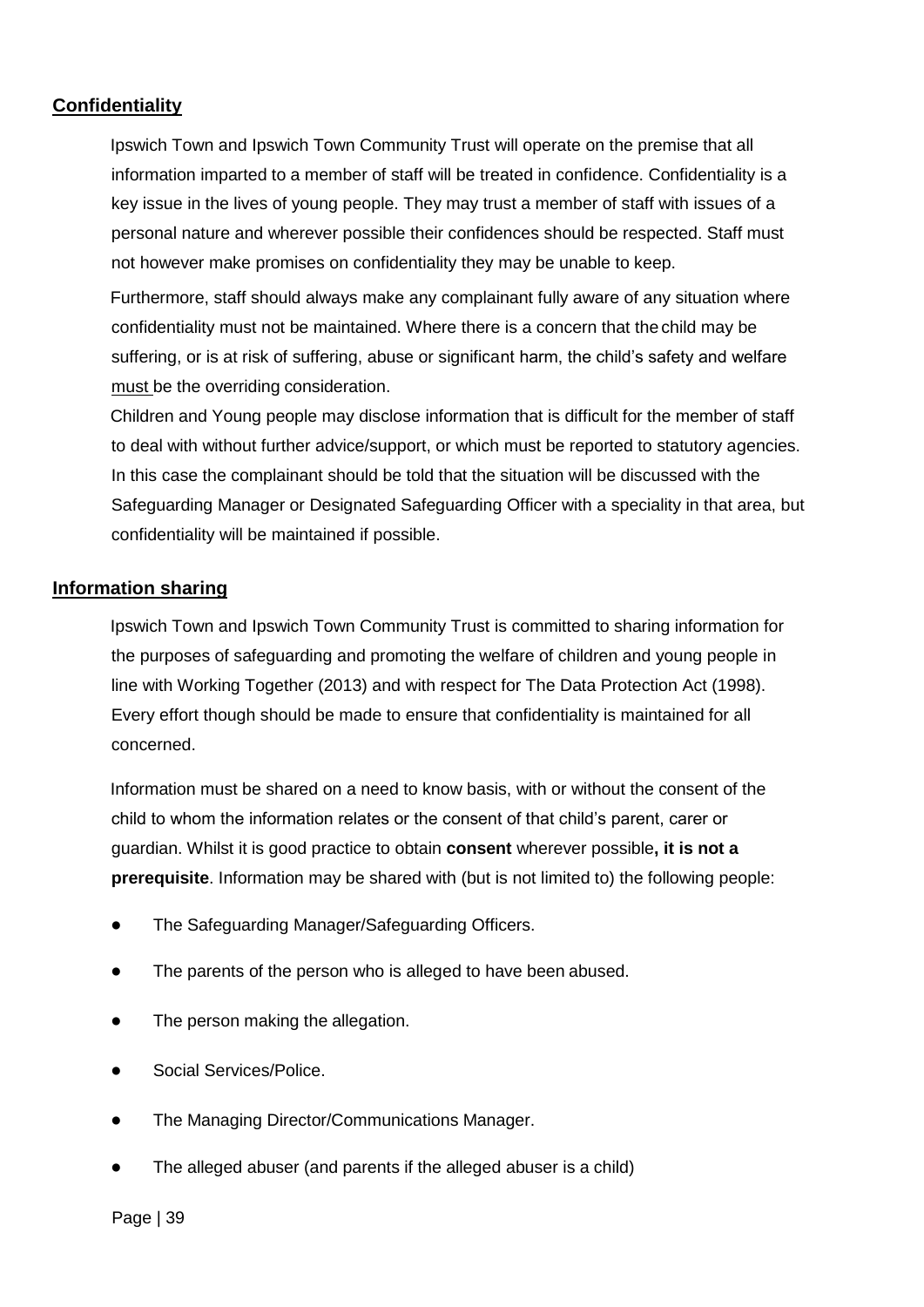**In the event of a Criminal Investigation the Safeguarding Manager, Designated Safeguarding Officer (or member of staff dealing in their absence) will seek Social Services/Police advice on who should first approach the alleged abuser.**

Information should be stored in a secure place with limited access to designated people, in line with data protection laws, e.g. that information is accurate, regularly updated, relevant and secure. Information will be retained for the relevant period as specified in the club's Data Retention Policy.(For more information see the Marcus Evans Telecom Policy)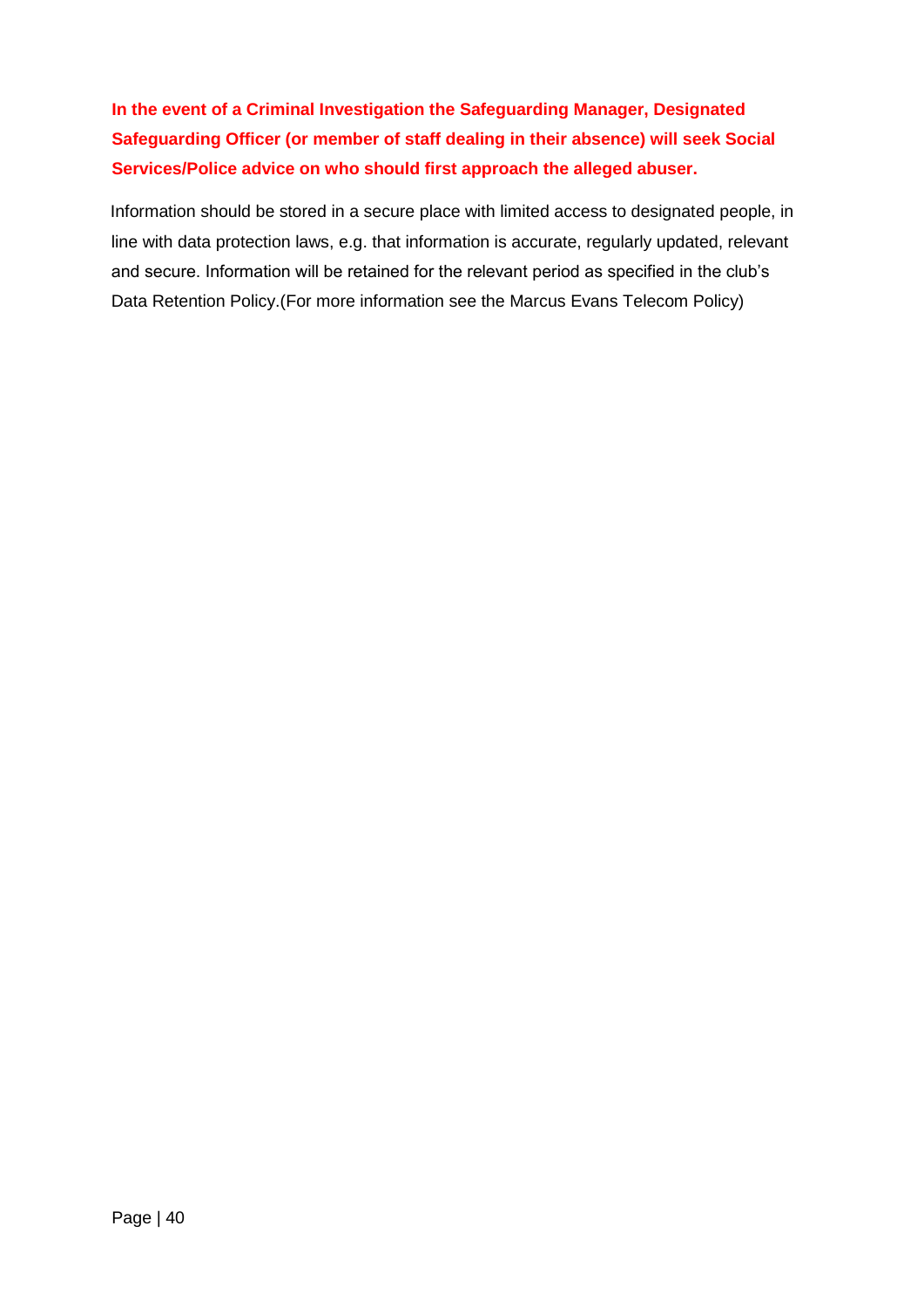## **Support to deal with aftermath**

Consideration should be given about what support may be appropriate to children, parents and members of staff. Use of help lines, support groups and open meetings will maintain an open culture and help the healing process.

The British Association for Counselling and Psychotherapy Directory is available from:

British association for Counselling and Psychotherapy BACP House 15 St John's Business Park **Lutterworth Leicestershire** LE17 4HB Tel: 01455 883300 e-mail: [bacp@bacp.co.uk](mailto:bacp@bacp.co.uk) Internet: [www.bacp.co.uk](http://www.bacp.co.uk/)

● Social Services can signpost children and their families to support services within the community so can be consulted for advice.

Consideration should also be given about what support may be appropriate to the alleged perpetrator of the abuse.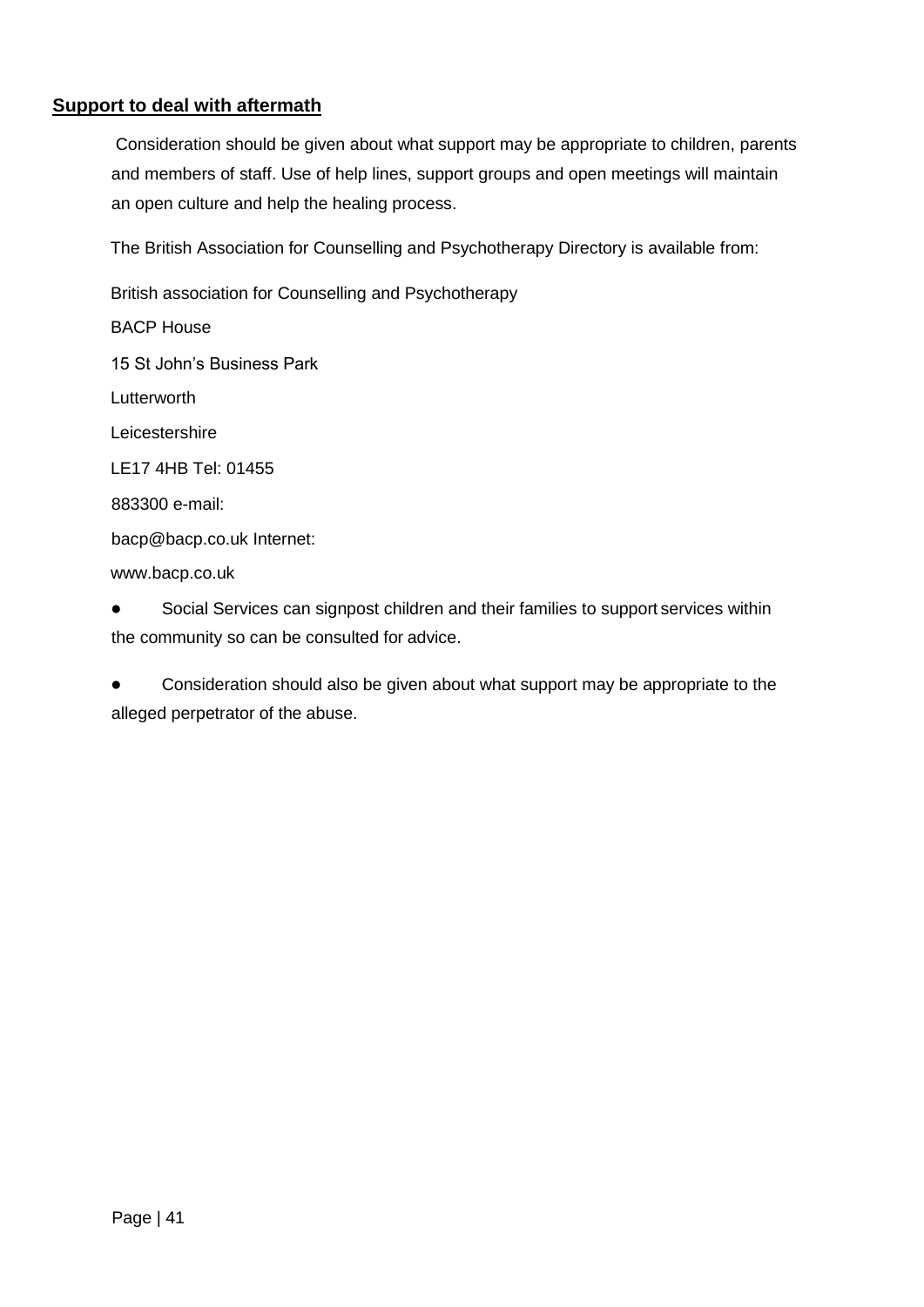## **Allegations of Non-recent abuse (Historic abuse)**

 Non-recent abuse (also known as historic abuse) is an allegation of neglect, physical, sexual or emotional abuse made by or on behalf of someone who is now 18 years or over, relating to an incident which took place when the alleged victim was under 18 years of age.

Many people who were abused in childhood believe that they are to blame and that the abuse was their fault. But this is never the case - a child cannot consent to abuse.

In countless circumstances children are too young to fully understand or articulate what is happening to them. Some spoke out at the time but weren't believed. Others were too embarrassed to tell anyone or did not know who to turn to.

In some cases, the non-recent allegation may be made against a member of staff who is still currently working with children, either within or outside the club.

Where such an allegation is made to a member of ITFC staff, follow the "Action to be taken when abuse is suspected" (see page 17-18), and report the allegation to the Safeguarding Manager or Designated Safeguarding Team. The Safeguarding Manager will then report the allegation to the LADO, social services and/or the police. This is because other children, either within or outside the club, may be at risk of harm from this person.

Advice and Support for victims can be obtained from:

#### **Victims of non-recent Sexual Abuse in Football can contact**:

The FA/NSPCC Helpline 0800 0232642

The Professional Footballers' Association – [wellbeing@thepfa.co.uk](mailto:wellbeing@thepfa.co.uk)

The FA Directly via [safeguarding@thefa.com](mailto:safeguarding@thefa.com)

The Police, by going to a police station or dialling 101.

This policy should be read in conjunction with other ITFC related policies.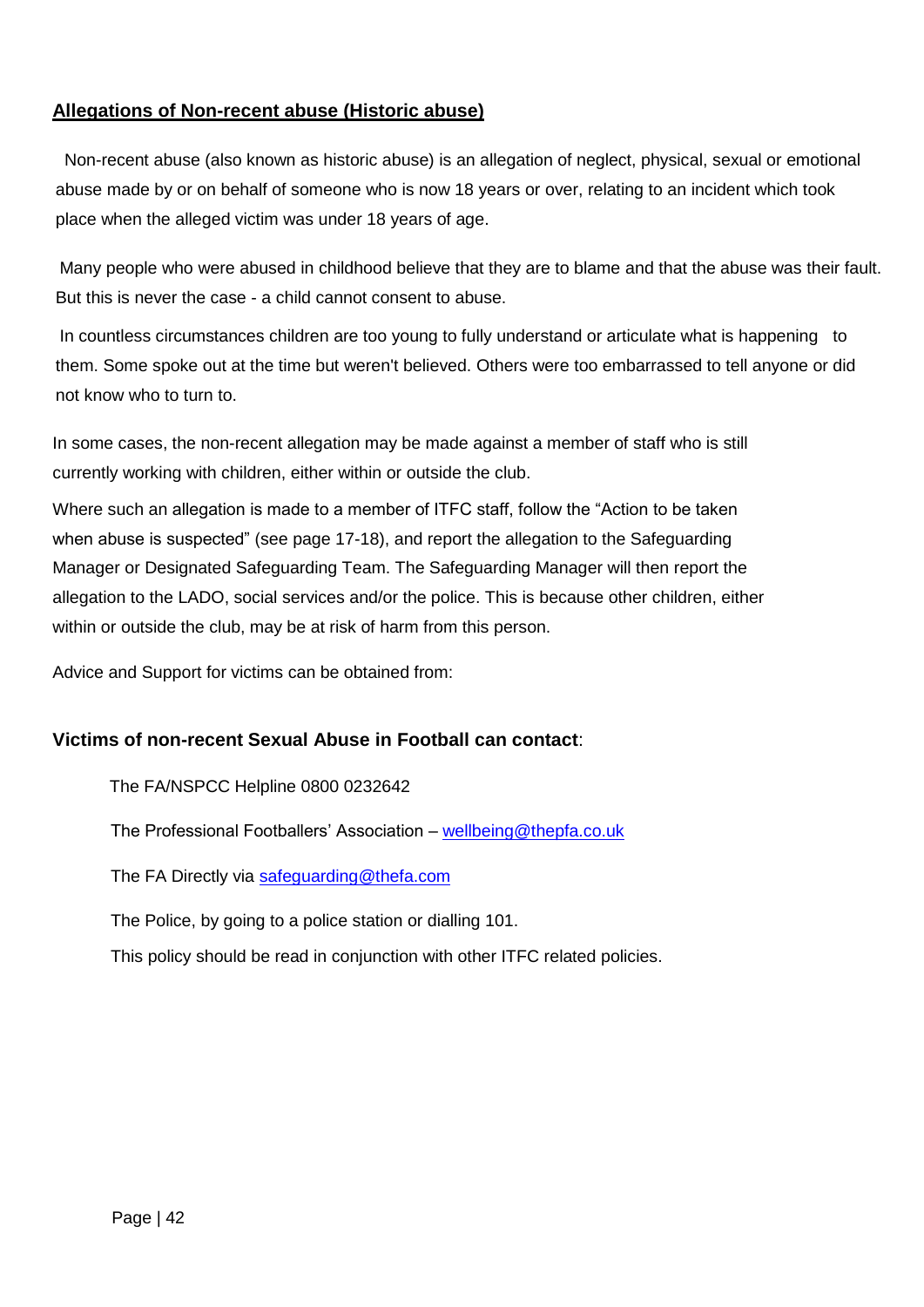#### **Government Guidance**

Broad government guidance on additional safeguarding issues (as per the Keeping Children Safe in Education Guidance 2015) listed below, can be accessed via the GOV.UK website:

- bullying including cyberbullying
- children missing education
- child missing from home or care
- child sexual exploitation (CSE)
- domestic violence
- drugs
- fabricated or induced illness
- faith abuse
- female genital mutilation (FGM)
- forced marriage
- gangs and youth violence gender-based violence/violence against women and girls (VAWG)
- hate
- mental health
- missing children and adults
- private fostering
- preventing radicalisation
- relationship abuse
- sexting
- trafficking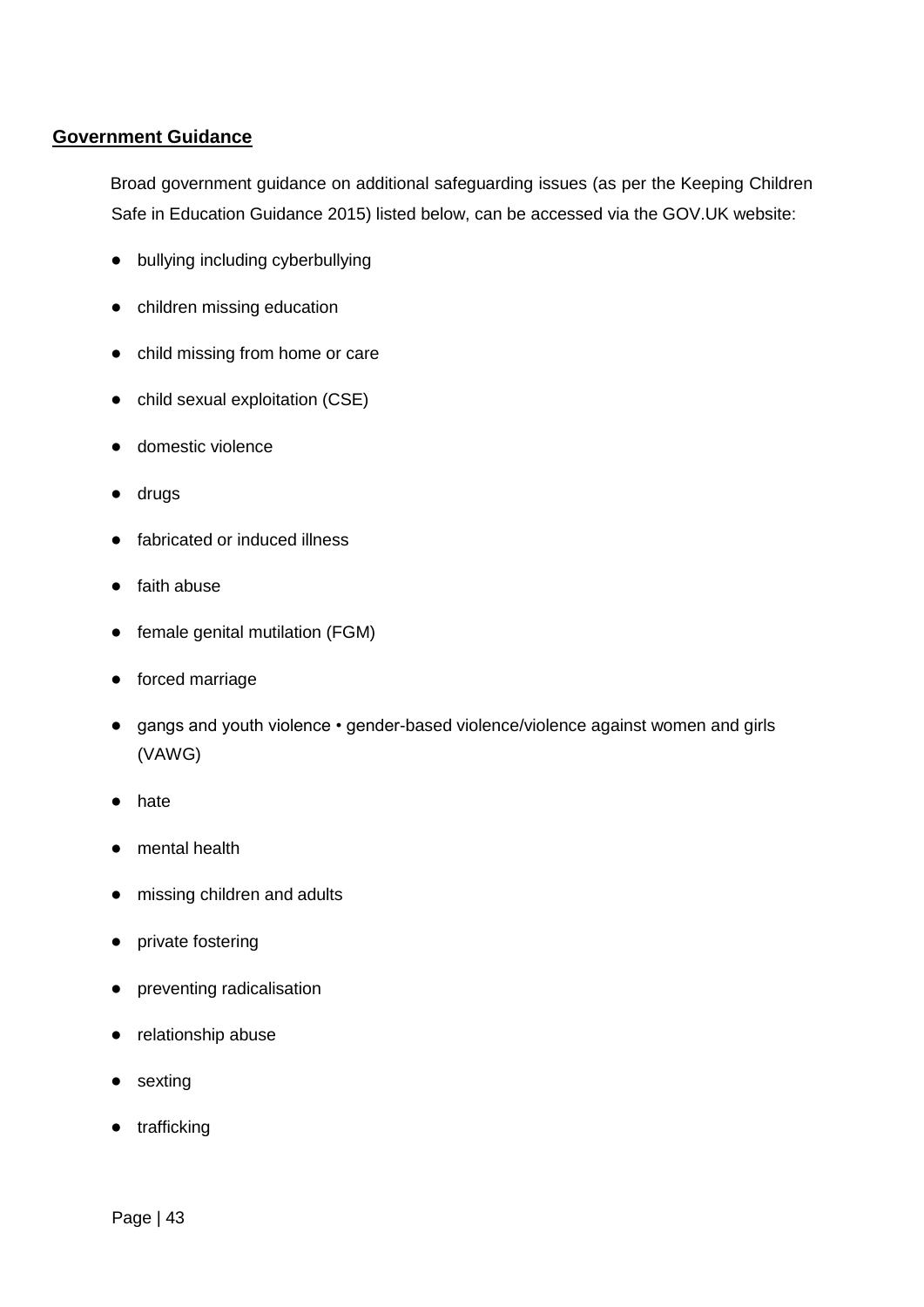#### **FA Referral process**



## **Suspensions by the FA**

When the FA suspends an individual the FA Safeguarding Team will notify the

Safeguarding Manager of the suspension. This notification will be via a copy of the suspension letter sent to the individual.

For further details of The FA process of investigation and decision making (including the appeals process) please refer to The FA's Safeguarding Rules and Regulations available on [www.theFA.com.](http://www.thefa.com/)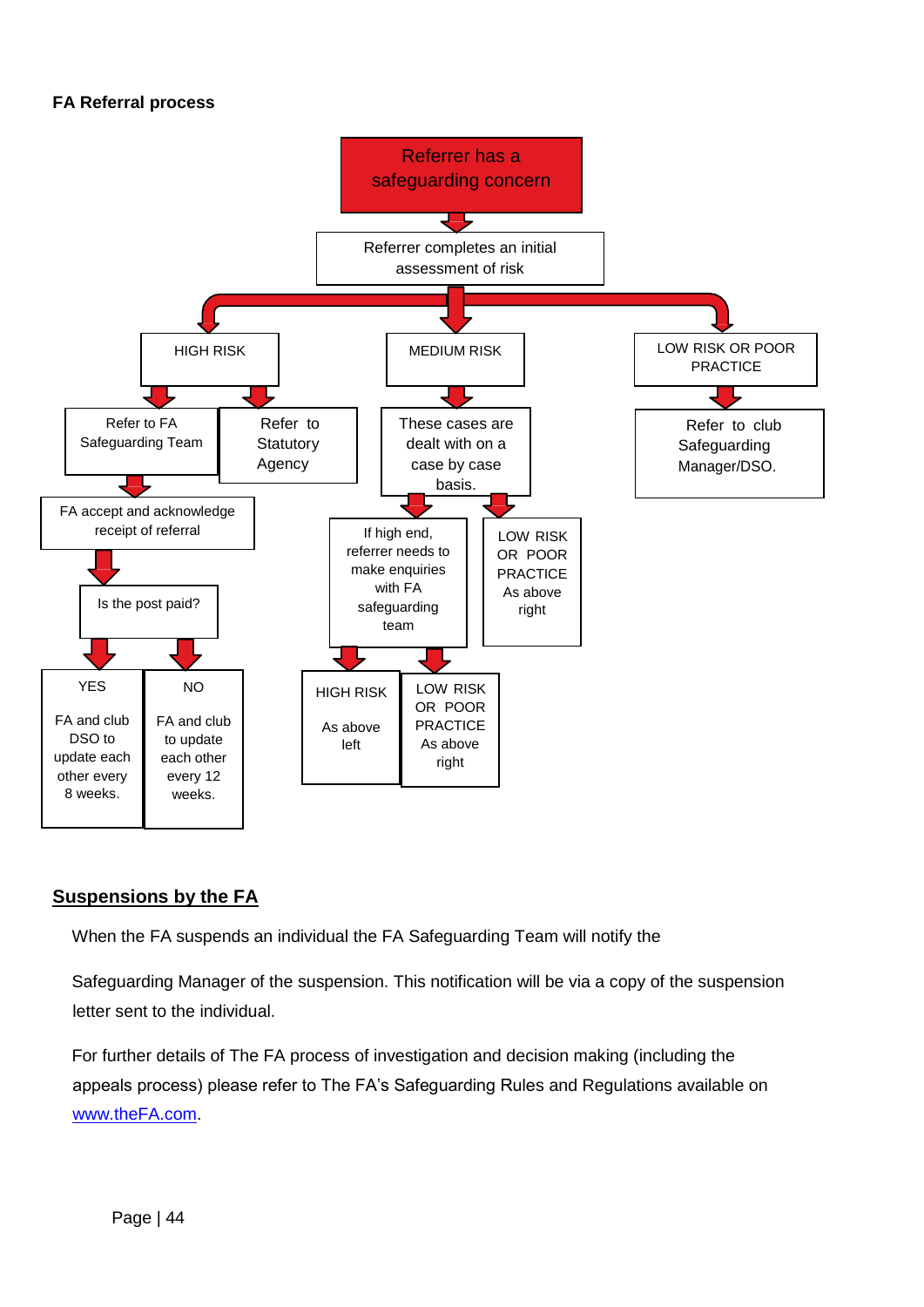The following legislation and national and local guidance has been used to inform this policy:

- Working Together to Safeguard Children 2018
- Suffolk Safeguarding Children Board Arrangements for managing allegations of abuse against people who work with children or those in apposition of trust. 2006.
- Children and Social Work Act 2017
- Protection of Children Act 1978
- Keeping Children Safe in Education (Statutory guidance for schools and colleges) 2015
- Safeguarding Vulnerable Groups Act 2006
- The Human Rights Act 1998.
- Sexual Offences Act 2003.
- Section 67 Serious Crime Act 2015
- Section 160 Criminal Justice Act
- UN Convention on the Rights of the Child (UNCRC) Achieving Best Evidence 2011
- Data Protection Act 1998
- NSPCC Child Protection in Sport Unit guidance.
- FA Safeguarding Rules and Regulations.
- FA Grassroots Football Safeguarding Children 2016
- The F.A RESPECT Campaign
- EFL Safeguarding Children Policy
- EFL Safeguarding Strategy, Standards and Guidance for EFL Member Clubs 2018-2019.
- EFL Guide to Safer Working Practice for EFL Member Clubs 2018.
- ITFC Safeguarding Adults Policy
- **ITFC Photography and Images Policy**
- ITFC Mascot Policy
- ITFC Ball Assistant Policy
- **ITFC Excursions and Event Policy**
- ITFC Preventing Radicalisation and Extremism Policy.
- ITFC Rules of the Road Staff Handbook
- ITFC Whistle blowing Policy
- ITFC Safer Recruitment Policy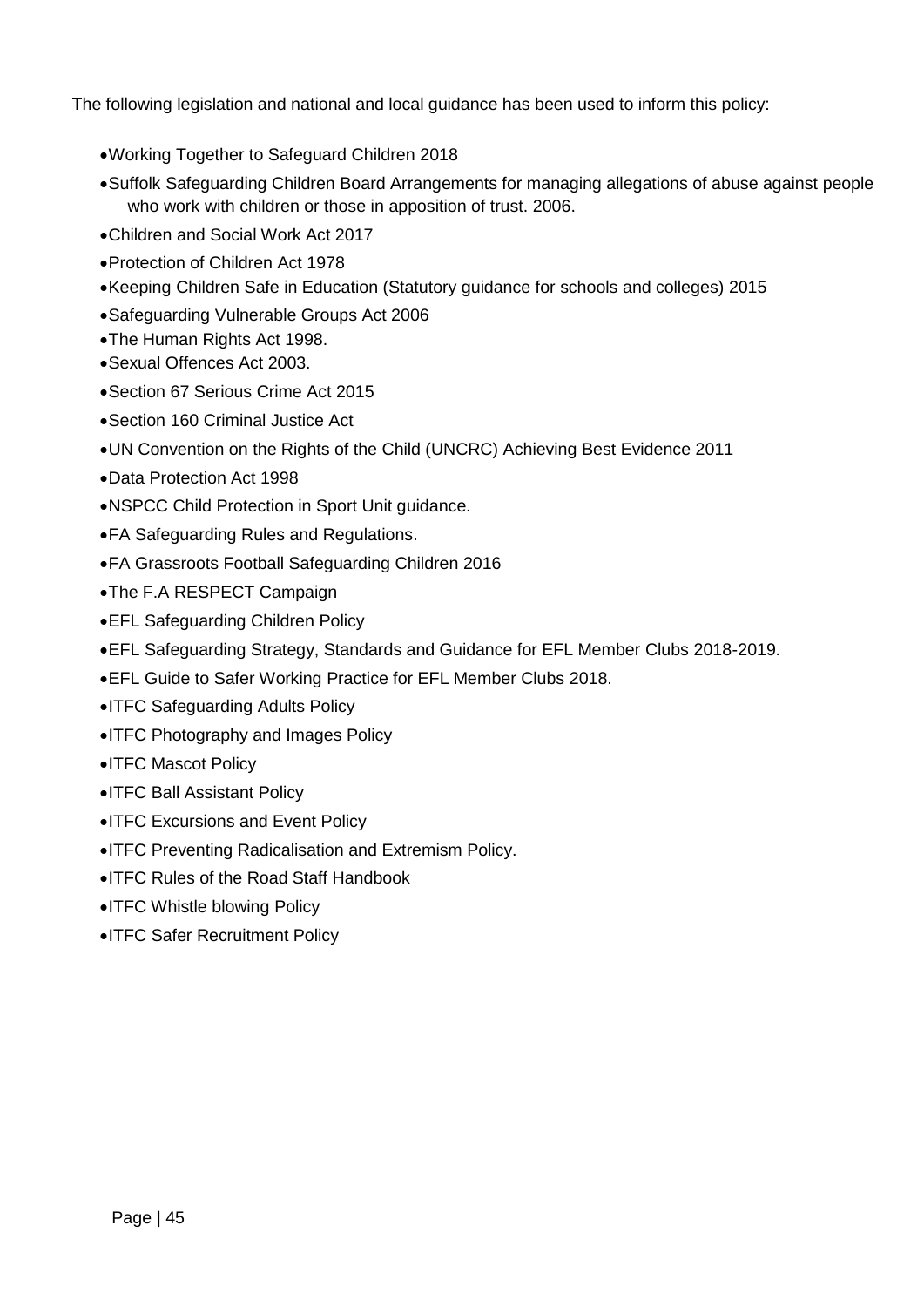

## **Appendix 1**

**Ipswich Town Football Club Safeguarding Children Incident form**

Itis important to inform the child about your concerns and that you have a duty to pass the information onto the safeguarding officer. The safeguarding officer will then look at the information and start to plan a course of action, in conjunction with yourself, the child involved and if necessary social care or other relevant organisations.

| Section 1 – details of child at risk |                                                                                  |  |  |  |
|--------------------------------------|----------------------------------------------------------------------------------|--|--|--|
| Name of Child                        |                                                                                  |  |  |  |
| <b>Address</b>                       |                                                                                  |  |  |  |
|                                      |                                                                                  |  |  |  |
| Date of Birth                        |                                                                                  |  |  |  |
| Age if date of birth not             |                                                                                  |  |  |  |
| known                                |                                                                                  |  |  |  |
| <b>Contact number</b>                |                                                                                  |  |  |  |
| Section 2 - your details             |                                                                                  |  |  |  |
| <b>Name</b>                          |                                                                                  |  |  |  |
| Contact phone number(s)              |                                                                                  |  |  |  |
| <b>Email address</b>                 |                                                                                  |  |  |  |
| Line manager or                      |                                                                                  |  |  |  |
| alternative                          |                                                                                  |  |  |  |
| contact                              |                                                                                  |  |  |  |
| Name of organisation/                |                                                                                  |  |  |  |
| club                                 |                                                                                  |  |  |  |
| Your Role in organisation            |                                                                                  |  |  |  |
| Section 3 - details of Concern       |                                                                                  |  |  |  |
|                                      | Detail what you have seen/been told/other that makes you believe the child is at |  |  |  |
|                                      | risk is being abused or is at risk of abuse (include dates/times/evidence from   |  |  |  |
| records/photos etc.                  |                                                                                  |  |  |  |
|                                      |                                                                                  |  |  |  |
|                                      |                                                                                  |  |  |  |
|                                      |                                                                                  |  |  |  |
|                                      |                                                                                  |  |  |  |
|                                      |                                                                                  |  |  |  |
|                                      |                                                                                  |  |  |  |
|                                      |                                                                                  |  |  |  |
|                                      |                                                                                  |  |  |  |
|                                      |                                                                                  |  |  |  |
|                                      |                                                                                  |  |  |  |
|                                      |                                                                                  |  |  |  |
|                                      |                                                                                  |  |  |  |
|                                      |                                                                                  |  |  |  |
|                                      |                                                                                  |  |  |  |
|                                      |                                                                                  |  |  |  |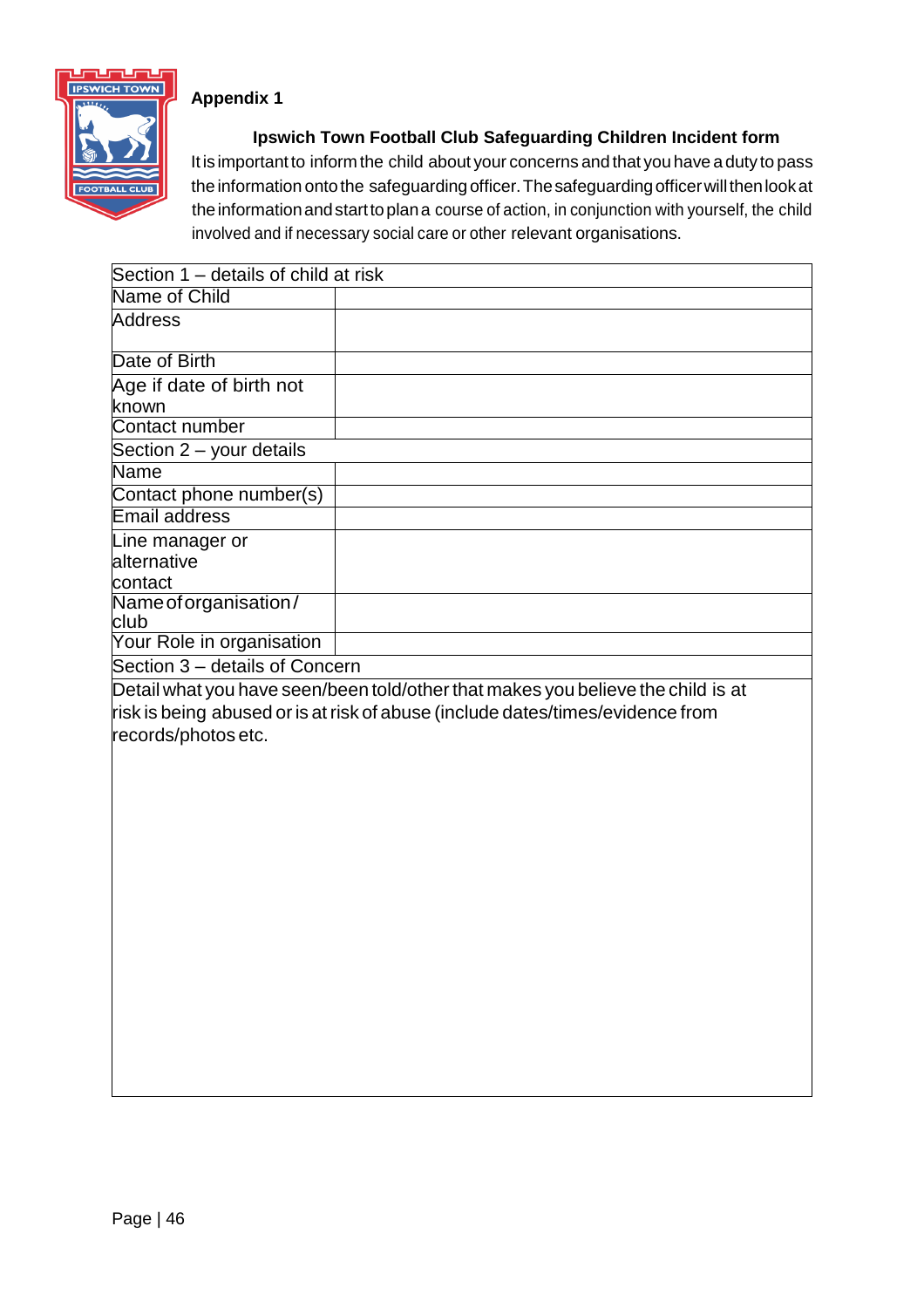| Section 4 - Abuse type(s) – please tick as many as you feel may apply              |                     |                                   |                                            |  |  |  |
|------------------------------------------------------------------------------------|---------------------|-----------------------------------|--------------------------------------------|--|--|--|
| Physical                                                                           | Psychological       |                                   | Financial                                  |  |  |  |
| Sexual                                                                             | Discriminatory      |                                   | Organizational (formerly<br>institutional) |  |  |  |
| Neglect                                                                            | Hate incident/crime |                                   | <b>Mate Crime</b>                          |  |  |  |
| Internet abuse                                                                     | Modern slavery      |                                   | Radicalization                             |  |  |  |
| <b>Forced Marriage</b>                                                             | Domestic abuse      |                                   | Self-Neglect                               |  |  |  |
| Section 5B - Have you discussed your concerns with anyone else? E.g. carer/parent. |                     |                                   |                                            |  |  |  |
|                                                                                    |                     |                                   |                                            |  |  |  |
| Section 6 - What action have you taken /agreed with the adult to reduce the risks? |                     |                                   |                                            |  |  |  |
| Information passed to Safeguarding                                                 |                     | <b>Referral to Social Care</b>    |                                            |  |  |  |
| Officer, confirm details:                                                          |                     | Confirm details:                  |                                            |  |  |  |
| Contact with the police                                                            |                     | Referral to other agency - please |                                            |  |  |  |
| Confirm details:                                                                   |                     | confirm details:                  |                                            |  |  |  |
|                                                                                    |                     |                                   |                                            |  |  |  |
| Other – please state what                                                          |                     |                                   |                                            |  |  |  |
| No action agreed – state why                                                       |                     |                                   |                                            |  |  |  |
| Section 7 - Risk to others                                                         |                     |                                   |                                            |  |  |  |
| Are any other children at risk Yes/No - delete as appropriate                      |                     |                                   |                                            |  |  |  |
| If yes state why and what actions have been taken to address these?                |                     |                                   |                                            |  |  |  |
| Are any adults at risk?<br>Yes/No Delete as appropriate                            |                     |                                   |                                            |  |  |  |
| If yes state why and what actions have been taken to address these?                |                     |                                   |                                            |  |  |  |
| Signed:                                                                            |                     |                                   |                                            |  |  |  |
| Date:                                                                              |                     |                                   |                                            |  |  |  |